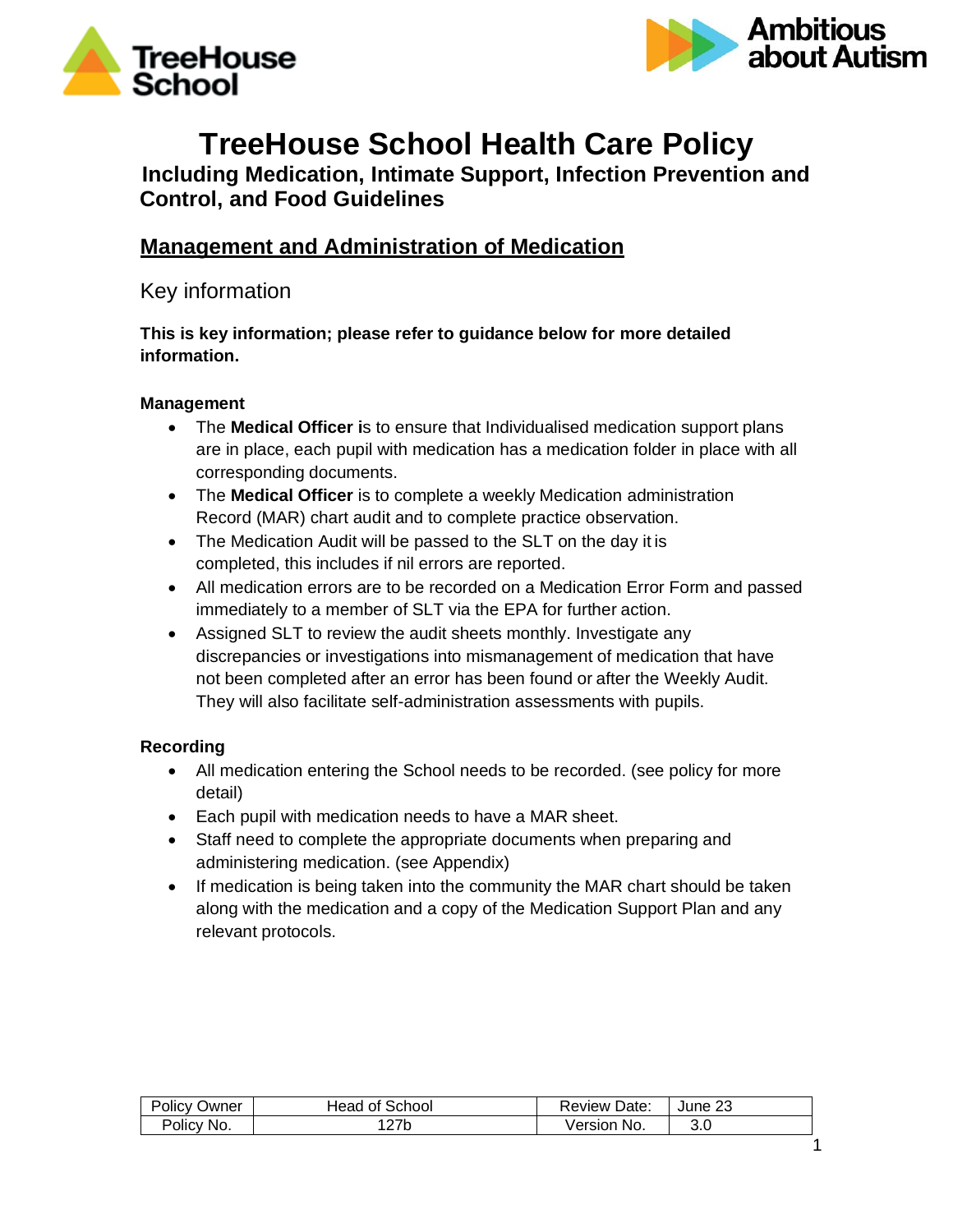



### **Pre- administering medication**

- Staff need to have conducted all appropriate training (see list below) and have read and understood the pupils medication support plan.
- Before administering the staff need to check the MAR sheet and ensure that medication has not already been administered
- The medicine container must be in the original bottle, staff must check the label and match to the MAR sheet, they need to check it is for the correct named person, the dose, route and expiry date.
- If there is any doubt staff need to contact a member of the SLT.

### **Protocol of Administering**

- Medication must only be administered to one pupil at a time.
- Two members of staff will prepare the medication in accordance with the individual pupils Medication Support Plan. This must be checked for accuracy every time medication is prepared
- The same two members of staff will be present at administration. One member of staff to administer the medication and sign to say they have done so and one to sign as a witness.
- If there are reasons a different member of staff witnesses the medication being administered and not prepared, this must be noted on the MARS sheet.
- If out in the community with only one member of staff, the **Medical Officer** must be notified with a rationale as to single person administration.
- We do not hide medication in food unless signed off by a medical practitioner. This will be documented in the medication support plan.
- We do not open medication capsules or crush tablets unless this has been signed off by the parent and pharmacist. This will be documented in the medication support plan.
- If you are opening a new medication this needs to be labelled, dated on the medication and included on the MAR sheet.
- It is the responsibility of the team supporting the learner to ensure that medication is administered in a safe, timely manner in line with the medication administration and medication support plans. Failure to follow the protocol could lead to disciplinary action.

#### **Emergency Medication**

• Emergency medication such as Buccolam Midazolam and EpiPen's must be carried with the pupil. All emergency medication will always be carried securely in a lockmed bag.

| <b>Policy</b><br>Owner | Head of School | <b>Review Date:</b> | June 23 |
|------------------------|----------------|---------------------|---------|
| Policy No.             | つつん<br>21 N    | No.<br>√ersion      | .J.U    |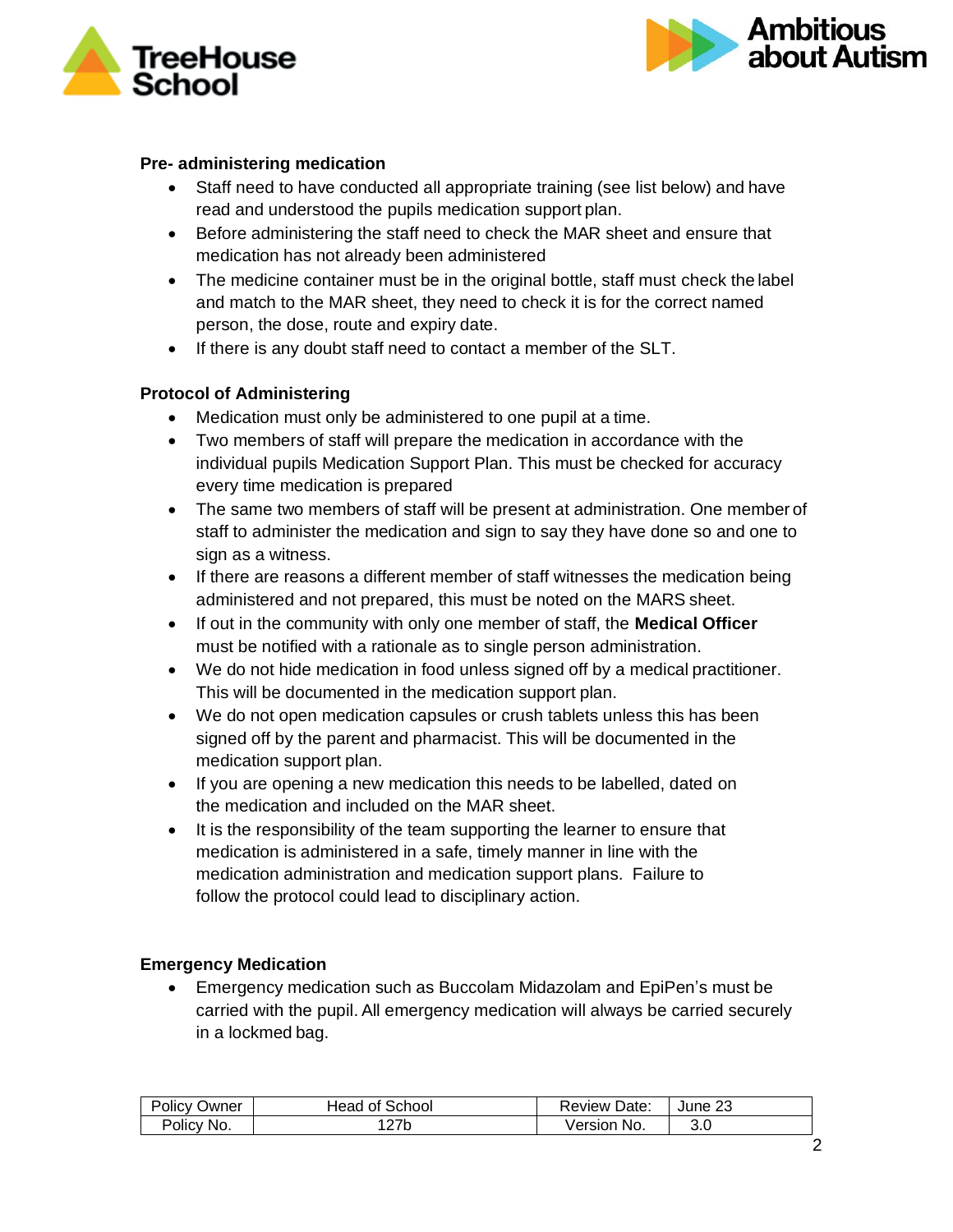



• Emergency medication must be kept in a lockmed bag, in a **bag** attached to a belt which you wear round your waist.and kept on the body of the staff member working with that pupil at all times. A yellow medication tag to be attached on the outside of the small **bag** attached to a belt which you wear round your waist (Bumbag).

### **Refusal/ disposal of medication**

- If a pupil refuses, allow a 15-minute gap before trying again, if there are three attempts and the pupil is still refusing this must be documented as a refusal. If the staff have immediate concerns around the pupils health, then they need to contact a member of SLT.
- Spoiled medication needs to be put in a zip lock bag, labelled with detail of medication and who's medication. This needs to be noted on the pupil MAR chart and taken to the local pharmacy each week.

### **Medication Errors.**

All medication errors must be reported immediately to the **Medical Officer** or a member of SLT. This can include:

- Medication not prepared in accordance with the Medication Support Plan.
- Medication is administered to the wrong pupil.
- Medication missing or unavailable when required.
- Overdose of medication
- Under-dose of medication.
- Medication is administered early or late
- Staff does not sign MARS chart.
- Inaccurate information on MARS chart

It is essential all staff with a responsibility to prepare and administer medication understand their responsibilities to report any errors immediately they are discovered. Failure to report a known error could result in disciplinary action.

### **Key Documents**

- A medication support plan consented to by a medical practitioner and someone with parent responsibility.
- Personalised medication administration record (MAR chart).

| Policy<br>Owner | Head of School | <b>Review Date:</b> | June 23 |
|-----------------|----------------|---------------------|---------|
| Policy No.      |                | No.<br>√ersion      | 3.0     |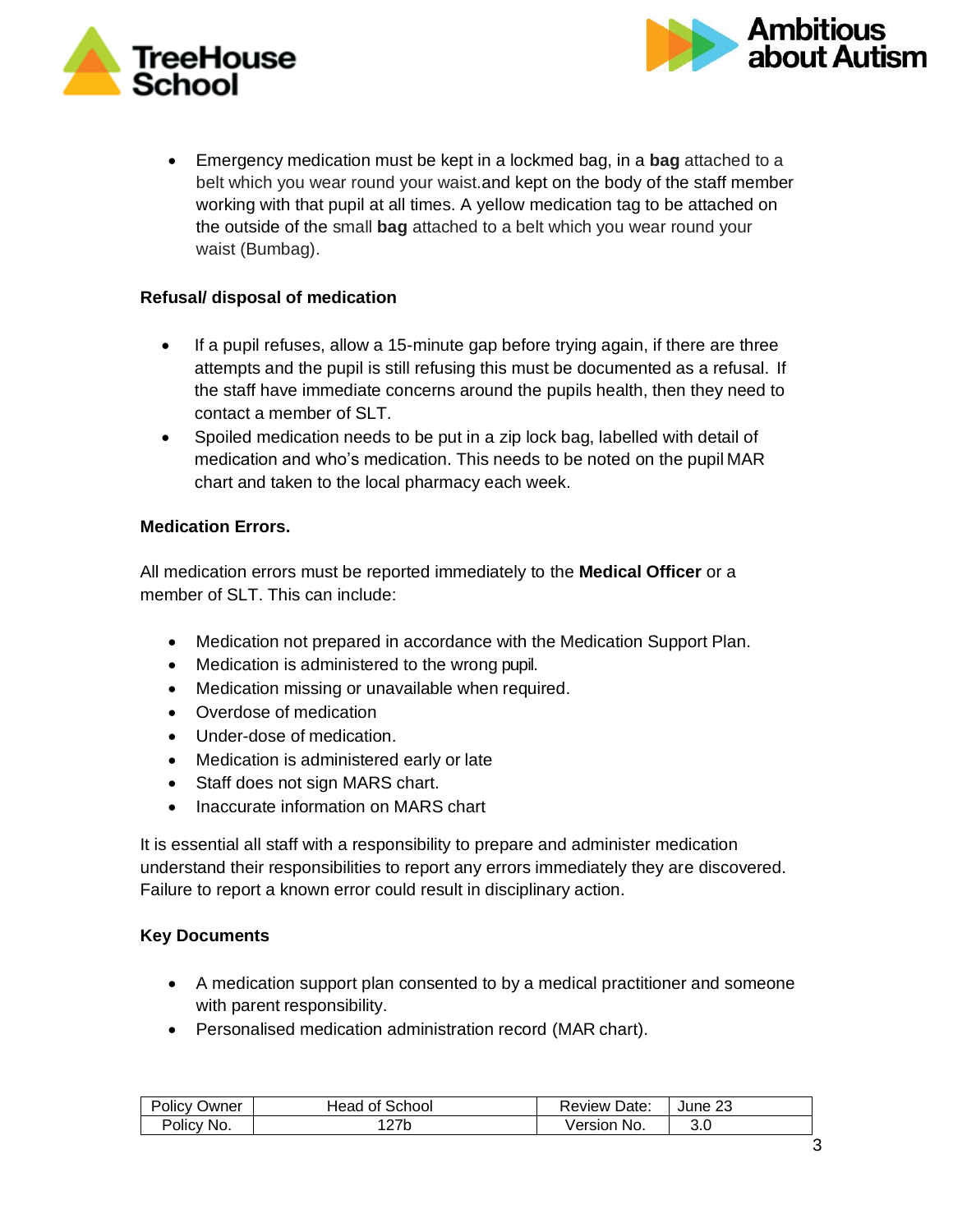



- MAR sheet, PRN log and recording sheet (for controlled drugs this will be paginated)
- Signing in and out medication sheet
- Signature sample sheet
- Each pupil needs to have a copy of the medication policy in their file if they require the administration of medication.
- In the case of emergency medication for example seizures such as Buccolam Midazolam, a protocol must be provided to the school from a prescribing health practitioner, this should be reflected on the prescribing label of the medication. An Emergency Protocol document will be written and should be available in the medication folder and with the medication at all times. This should be updated on a yearly basis.

### **Training**

- Before administering medication, staff need to have completed the following:
	- o Training on administration of medication (medication awareness training)
	- o Buccalam Midazolam Training.
	- $\circ$  T1-T3 with that pupil including the administration of medication.
- It is the responsibility of the **Medical Officer** to ensure that a medication observation occurs within the academic year with all staff administering medication.
- SLT will conduct medication observations with the **Medical Officer** and undertake a review of the audit process and spot checks when necessary

### **Personal Protective Equipment**

- All staff preparing and administering medication must wear gloves.
- If administering and preparing medication is completed in the community then staff must ensure that they take gloves and any other items necessary with them.

| . .<br>⊃wner<br>'olic∨⊸ | School<br>⊣ead<br>0t | Date:<br>Review | June 23 |
|-------------------------|----------------------|-----------------|---------|
| Policy No.              | つフト                  | No.             | ົ       |
|                         | <u>_ 1 N</u>         | /ersion         | J.U     |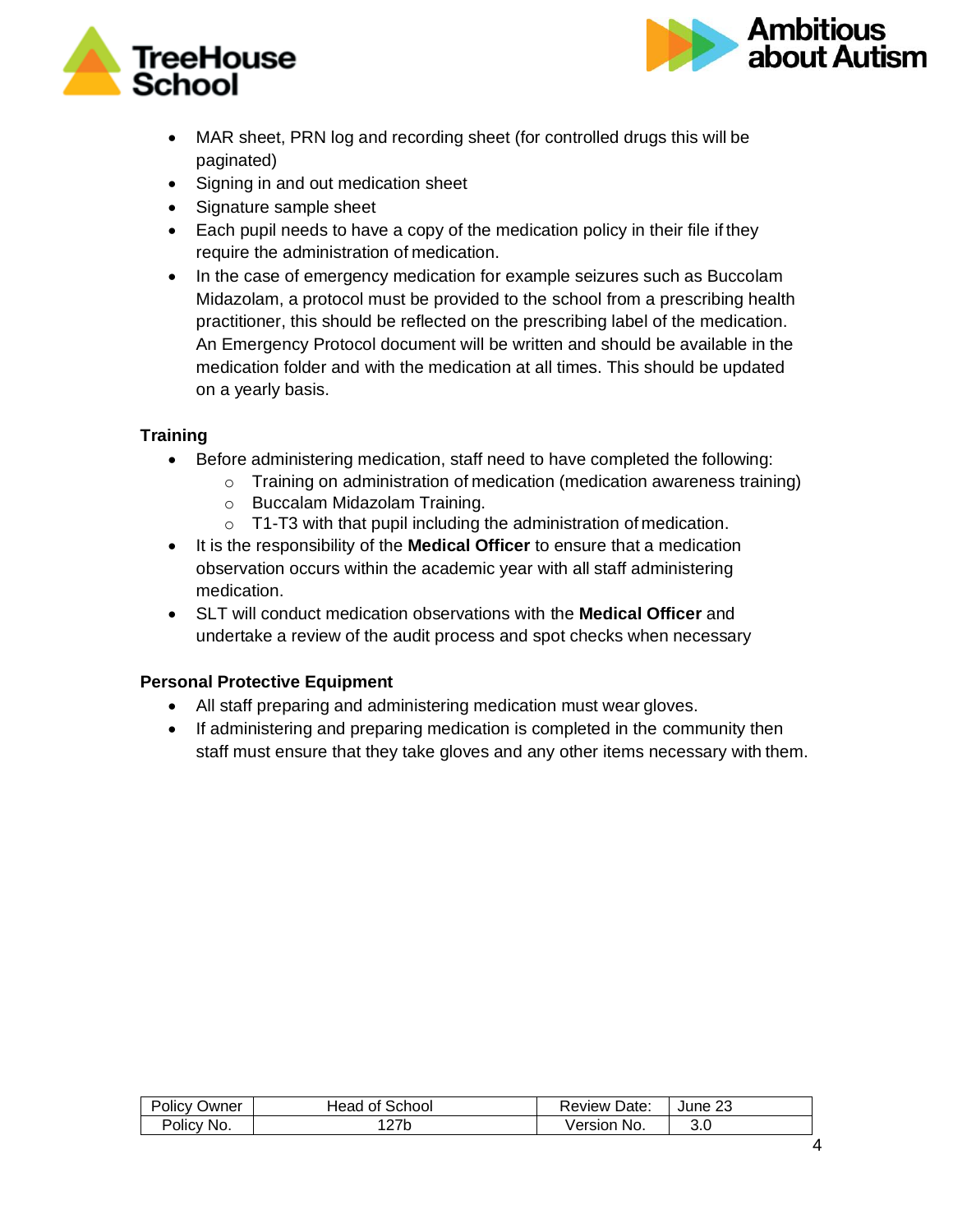



### **Content of Policy**

- 1. Introduction
- 2. Responsibilities
- 3. Mental capacity and medication
- 4. Self-administration
- 5. Administration of medication by School staff
- 6. Consent
- 7. Maintaining a supply of medication
- 8. Administration
- 9. Hiding medicine
- 10. Crushing or opening medicine
- 11. Re-administration
- 12. Refusal of medicine
- 13. Spoilt medication
- 14. Recording
- 15. Errors
- 16. Storage of medication
- 17. Emergency supplies of medication
- 18. Disposal of medication
- 19. Theft of medication
- 20. Controlled drugs
- 21. PRN medication
- 22. Homely remedies
- 23. Confidentiality and information sharing

Appendix 1 Example Medication support plan

Appendix 2 Example Medication Administration Record (MAR) chart

Appendix 3 Example record of detail sheet

Appendix 4 Example Medication sign in/out sheet Appendix 5

Example medication stock cupboard sign in/out form Appendix 6

Example PRN log

Appendix 7 Example weekly medication cabinet stock check sheet

Appendix 8 Record of Medication Error

Appendix 9 Record of Medication Audit

Appendix 10 Example of Emergency Protocol

| POIICV<br>Owner | School<br>tead<br>0ľ | Date:<br>Review | June 23 |
|-----------------|----------------------|-----------------|---------|
| Policy<br>: No. | 27 <sub>b</sub>      | No.<br>√ersion  | 3.0     |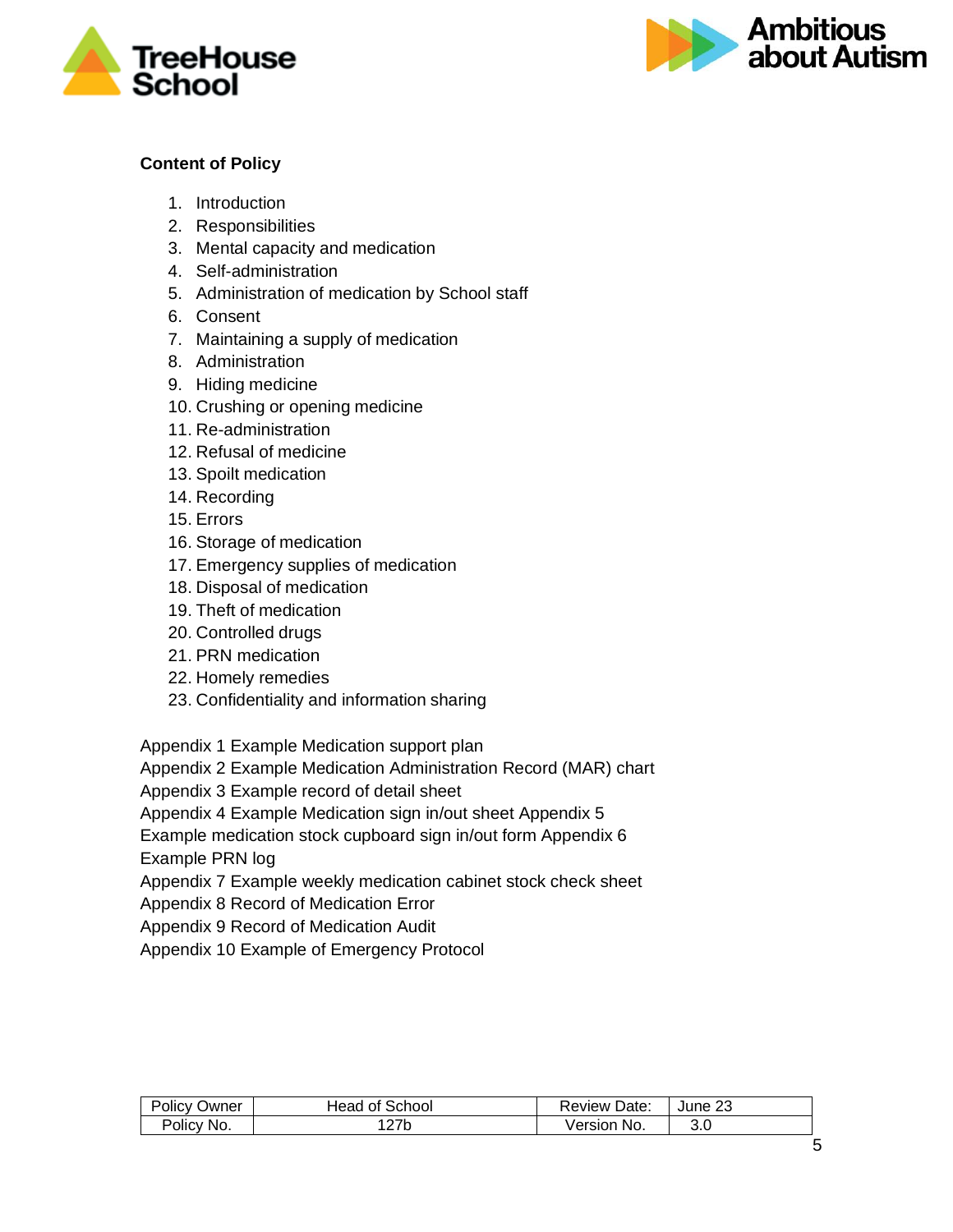



# **Management and Administration of Medication**

### **Purpose and Scope**

In accordance with Regulation 13 of the Health and Social Care Act (2008), TreeHouse School is committed to ensuring that pupils take their medication in a safe and supportive environment. This policy applies to the whole school and anywhere where medication is administered to pupils during the school day. This policy should be read in accordance with the following:

- Safeguarding Adults at Risk Policy and Procedure
- Safeguarding Children at Risk Policy and Procedure
- Infection Control Policy
- Health and Safety Policy

### **1 Introduction**

All staff have a duty of care for the pupils of the School. For some, this may include the administration of medication or supporting pupils to self-administer medicine.

TreeHouse School is committed to enabling pupils to have as much independence and control as possible over their health and medication.

Every part of the medication process must be carried out by members of staff that have been trained in the management and administration of medication. In addition, staff must not undertake the following unless they have completed additional training:

- Epilepsy Awareness and the administration of buccal midazolam;
- Rectal administration;
- Injectable drugs (and received delegated authority from the community nurse who is responsible for the pupils care);
- Administration through a Percutaneous Endoscopic Gastronomy (PEG);
- Giving oxygen;
- Administering EpiPen's.

### It is the responsibility of the **line manager to book members of staff onto training prior to them being involved in administering medication. This can be book with the School Office Team Manager and SEN Officer**

Members of staff must ensure that when they administer medicine, it is conducted in a way which respects a pupil's rights, choices, dignity, and privacy. This will be stated on the pupils medication support plan.

| Policy (<br>Owner | School<br>Head.<br>0t | Date:<br>Review | June 23 |
|-------------------|-----------------------|-----------------|---------|
| Policy<br>∵No.    | 127b                  | No.<br>√ersion  | 3.0     |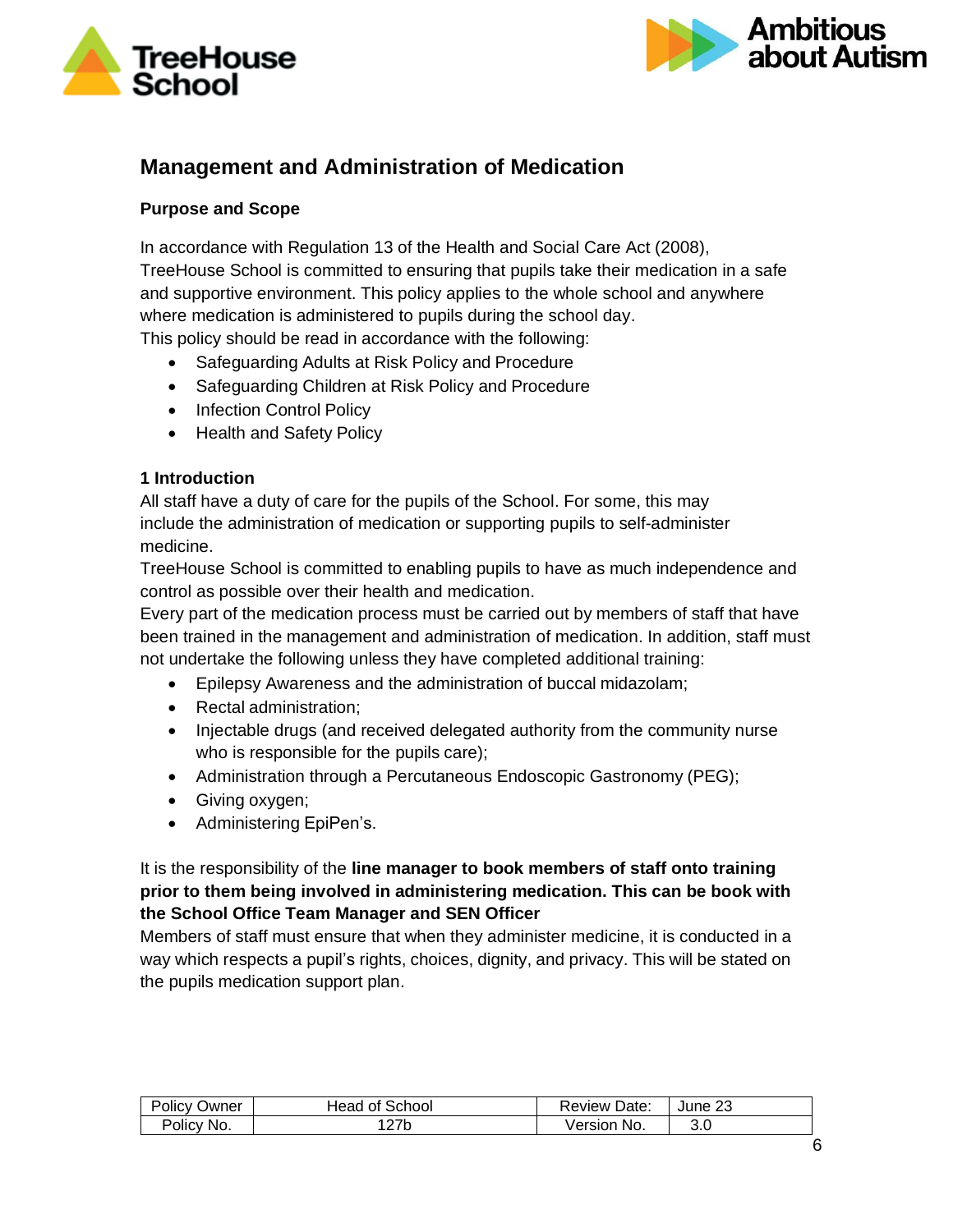



### **2 Responsibilities**

### *Those with Parental Responsibility*

The responsibilities of those with parental responsibility are: Before the pupil attends School to have carried out the following:

- Informed the School in writing of the pupils medical needs when approved for placement, and again as soon as there are any changes to these needs;
- Provide any medication required, ensuring that it is fit for use, clearly labelled, in the original container and includes instructions for administration;
- Pass on to the staff any information about the side effects or adverse effects of the medication.
- Provide an up to date protocol drawn up by a medical practitioner for any PRN medication, the School will take any information from the prescribing as accurate and up to date. Any additional protocol for Emergency conditions to be shared with the School.
- To sign and return the Medication Support Plan to School.

To ensure that a pupils prescription is up to date and is reviewed as the pupils needs or condition changes.

For dating all creams, drops, and liquids if they are first opened at home and are sent in for use at School. Those with parental responsibility must confirm with the prescriber how long the cream, drops or liquid is meant be used for to prevent prolonged use. They must advise staff accordingly.

### *The role of the Medical Officer*

The **Medical Officer** has the responsibility to:

Translate the information provided by those with parental responsibility into an individualised medication support plan (appendix 1). This will detail:

- The pupils details including medical condition;
- Emergency contact details and registered medical practitioner;
- Medication required, administration and storage details;
- Dosage to be given;
- The pupils preferred way to take the medication (if known);
- Pro re nata  $(PRN)^1$  guidelines for administration and pain profiles/ Asthma profiles/ epilepsy guidelines as required;
- Possible side effects and signs to look for i.e. wheeziness, eyes running, itching etc;
- Emergency procedures to be followed.

 $1$  Medicines that are taken "as needed" are known as PRN medications. "PRN" is the Latin term that stands for "pro re nata", which means "as the thing is needed"[. http://www.safemedication.com](http://www.safemedication.com/)

| Policy<br>Owner | Head of School | Date:<br>Review | June 23 |
|-----------------|----------------|-----------------|---------|
| Policy No.      | つフト<br>21 N    | No.<br>/ersion  | 3.0     |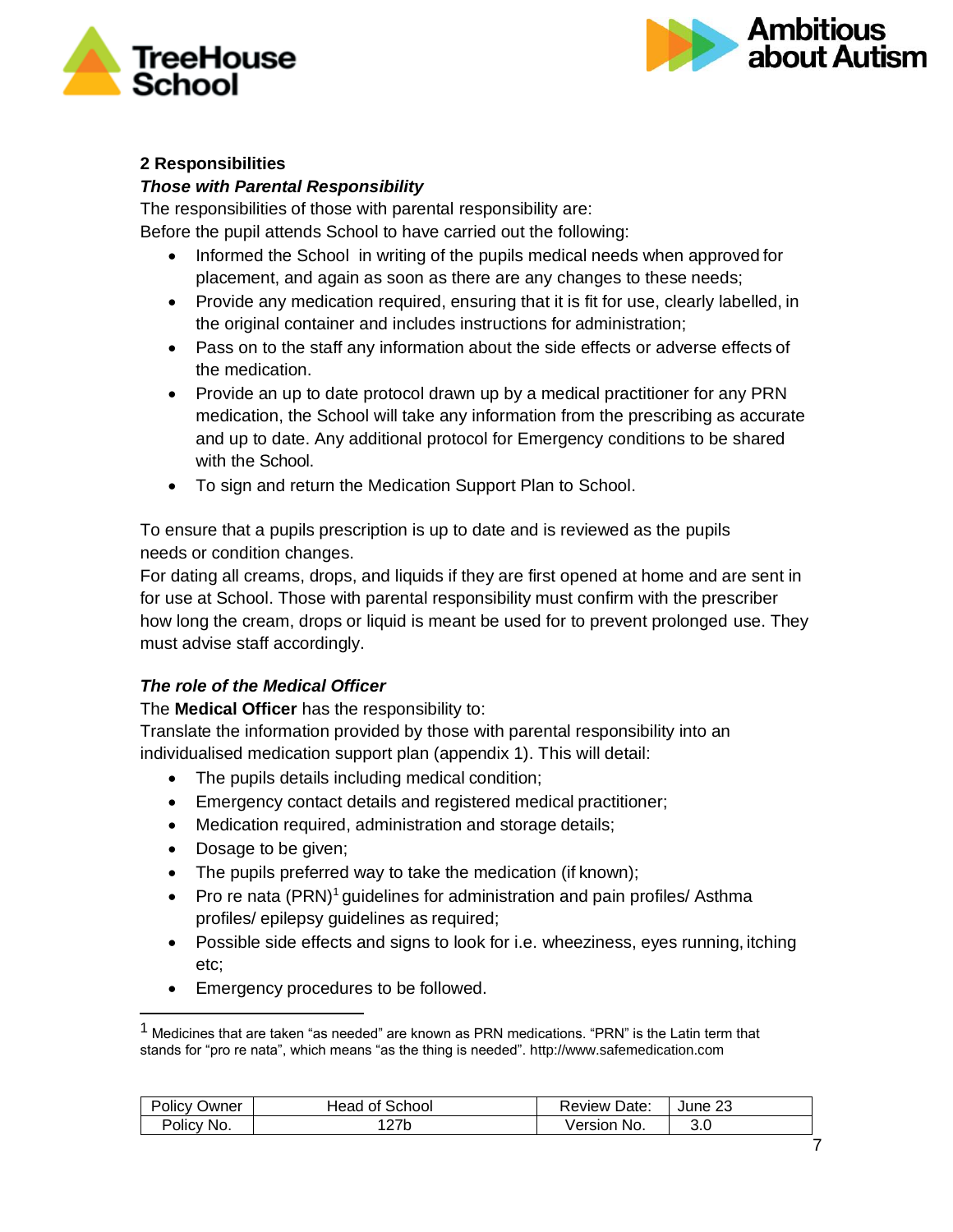



To compile individualised medication folders for each pupil. These must include:

- A medication support plan (appendix 1) consented by someone with parental responsibility (if required – see section 6 below);
- Personalised Medication Administration Record (MAR) chart/s (appendix 2);
- Personalised record of detail sheets (appendix 3);
- Personalised sign/in out sheets (appendices 4 and 5);
- Personalised PRN logs where applicable (appendix 6);
- Individual, bound and paginated MAR sheets, PRN Logs and Record of detail sheets for each controlled drug required;
- An individualised medication risk assessment;
- A copy of the medication policy;
- A copy of the signature sample sheet.
- Any relevant protocols drawn up by medical practitioners. This information will be transferred to our Emergency protocol document for those that require it. (Appendix 10).
- Audit of Medication Record

To train class room High Level Teaching Assistants / staff to ensure that they understand the purpose of each document in the medication file and understand how to complete them accurately.

To ensure that all up to date medical information on an individual's MAR chart is printed on the MAR chart. The drug information must exactly reflect the labelling on the medication itself.

On receipt of written confirmation of a change to a pupils prescription, to make changes to the MAR chart and medication support plan by drawing a line through the relevant entry together with the date of cancellation. This should then be signed by the **Medical Officer or a member of SLT**. The medical practitioner should authorise the change by sending a letter of authorisation. The **Medical Officer** must attach the written authorisation to the medication support plan.

To ensure that staff are trained in the administration of medication and any additional training for specific treatments (i.e. epilepsy). Additionally, to ensure that this is logged on their training record and training is refreshed as required.

To undertake weekly audits of the medication cabinet stock using the weekly medication cabinet stock check sheet (appendix 7) and the Medication Audit Form (appendix 9).

| Policy | Head of School | Date:   | c       |
|--------|----------------|---------|---------|
| Owner  |                | Review  | June 23 |
| Policy | つつん            | Version | 3.0     |
| No.    | 21 N           | ≅No.    |         |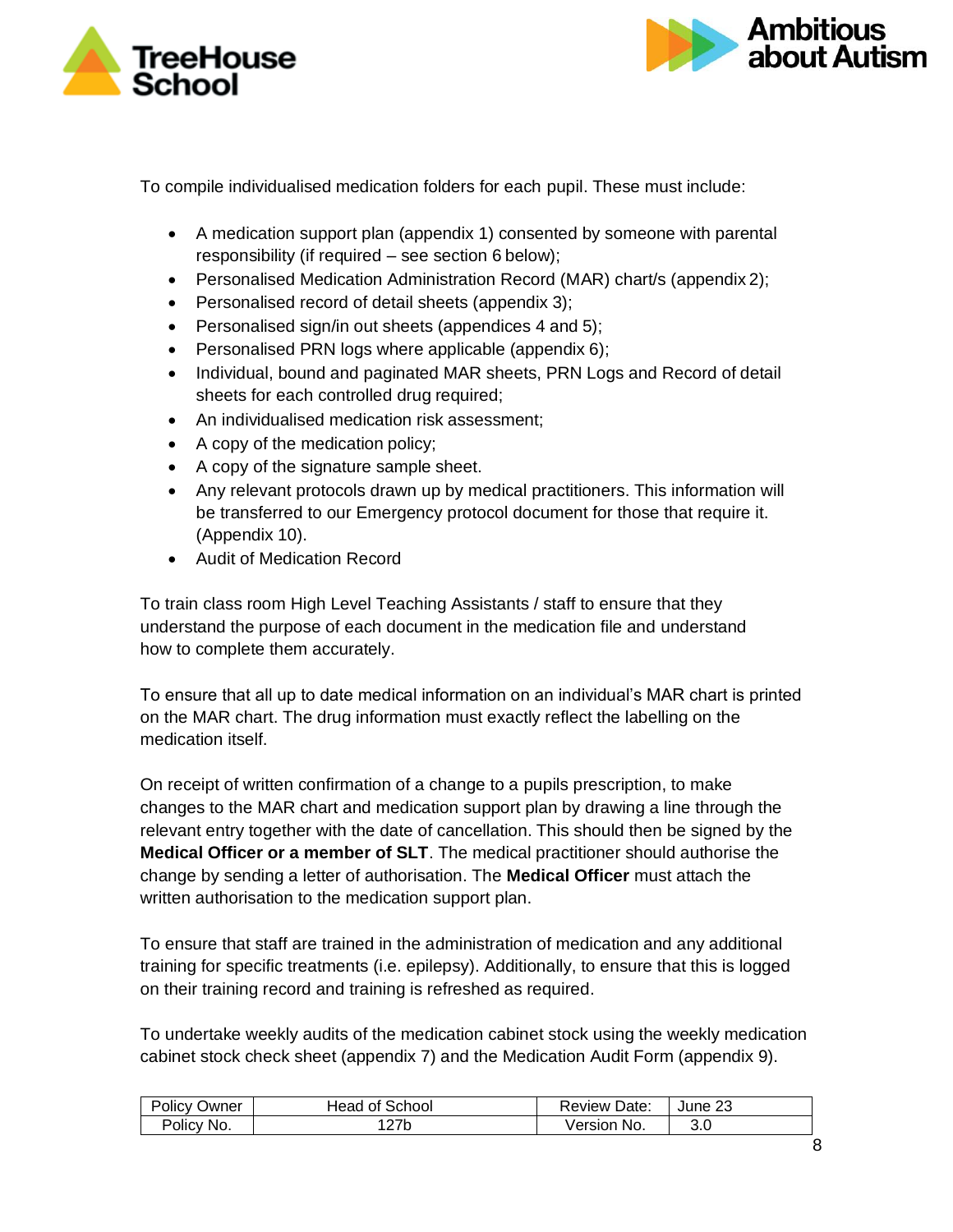



To record any medication errors on the Medication Errors Form (appendix 8) To inform SLT /DSL of any medication errors immediately they are discovered To follow up all medication errors in a timely manner and with advice from SLT To support members of SLT with monthly audits as and when required.

To dispose of spoilt medications as appropriate (see section 18).

### *High Level Teaching Assistants / Staff who Prepare and Administer Medication*

Staff who prepare and administer medication are responsible for:

- Ensuring that they have read and understood the pupils medication support plan and know why the pupil takes the medication/s that they administer. Staff must also know the side effects, and precautions of use.
- Recording their initials on the Medication Administration Record (MAR) chart whenever they prepare and administer a medication. Also, to ensure completion of the record of detail and PRN logs as required.
- Where appropriate, providing information to pupils about the medicine they are taking. This includes the possible risks.
- To date all creams, drops, and liquids if they are first opened at School. Staff must then note this on the appropriate medication sign in sheet (appendix 4) or (School medication cupboard sign in - appendix 5).

It is the responsibility of the staff member supporting the pupil each day to ensure that medication is taken in a safe and timely manner in accordance with administration of medication and medical support plan.

### *Designated member of SLT*

Designated member of SLT are responsible for:

- Facilitating medication self-administration assessment meetings with pupils;
- Authorising changes to MAR charts and medication support plans when required (e.g. a change to a pupils medication);
- Investigating discrepancies and giving points of clarity as they arise;
- Investigating single witness administrations to ensure they were appropriate;
- Liaising with parents/carers, medical practitioners or emergency services when medication has been refused or medication errors have occurred;
- Investigating any suspected theft of medications;
- Investigating mis-administered PRN;
- Inform Head of School of any medication errors/ suspected thefts;
- Ensure medication errors are reported to the Designated Safeguarding Lead;

| Policy     | of School   | <b>Review Date:</b> | nr      |
|------------|-------------|---------------------|---------|
| Owner      | Head        |                     | June 23 |
| Policy No. | つつい<br>21 N | Version No.         | 3.0     |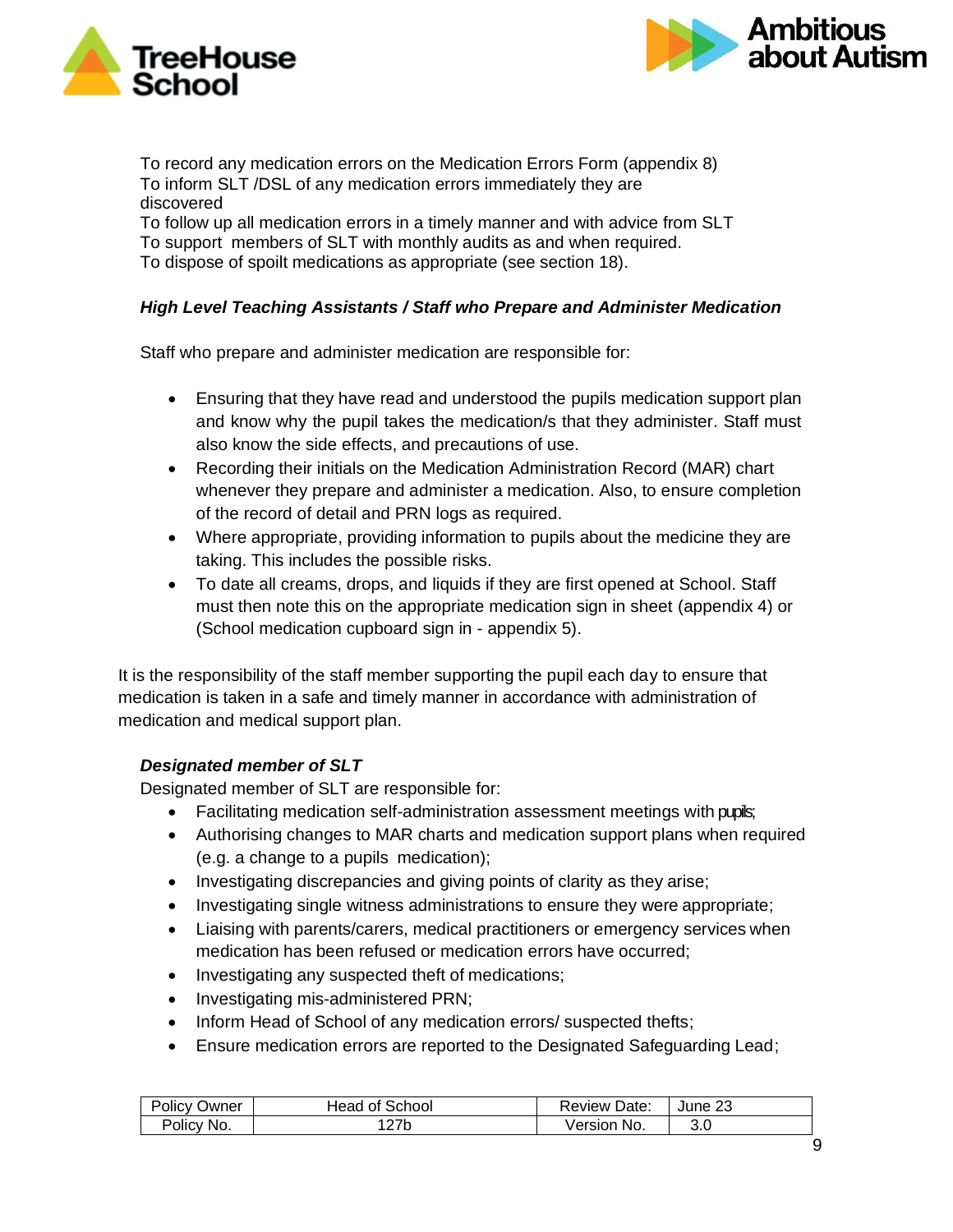



- Undertaking a monthly review of the audit process, including records, medications stored and medication errors;
- Ensuring all staff are adequately trained as required and refresher training is undertaken as and when required;
- Invoking formal disciplinary procedures where required.

### **3 Mental Capacity and Medication**

*Once a pupil reaches the age of 16, they are legally presumed to be competent unless a mental capacity assessment proves otherwise.*

When a pupil starts School, they are given the opportunity to discuss self- administration with the **Medical Officer /** member of SLT to decide whether they can self-medicate. A medication self-administration assessment (appendix

8) is completed by the **Medical Officer /** member of SLT with the pupil and their keyworker to assess the pupils ability to self-medicate. This is signed by the pupil, their keyworker/ member of SLT or designated member of SLT.

### **4 Self Administration**

If an assessment deems a pupil to have mental capacity and competence to selfadminister then they are actively encouraged and supported to do so if they wish to. A medication self-administration assessment should be reviewed every six months. However, the assessment can be reviewed earlier if the pupils circumstances change. Self-administration of medicine is not 'all or nothing'. A pupil may be able to safely apply creams but may not be able to self-administer tablets. Each medication requires a separate mental capacity assessment

Following the completion of a medication self-administration assessment, a risk assessment must be completed by the Medical Officer. The risk assessment should be reviewed on a regular basis. The opinions of relatives, carers, advocates, and medical professionals should be sought where appropriate.

### **5 Administration of medication by School Staff**

Following assessment, where a pupil is deemed not to have capacity or competences to self-administer, staff are required to administer medication to them. Prescribed medication can only be given to the pupil it is prescribed for. All medication must be supplied by the individual with parental responsibility.

#### **6 Consent**

Those with parental responsibility can sign consent on a pupils behalf, the School will view the prescribed labels as sign off by a medical prescriber. Consent is signed in the relevant section of the finalised medication support plan and acts as consent given for all

| <b>Policy</b><br>Owner | Head of School | Date:<br>Review | June 23 |
|------------------------|----------------|-----------------|---------|
| Policy No.             | つつん<br>21 D    | No.<br>∨ersion  | 3.0     |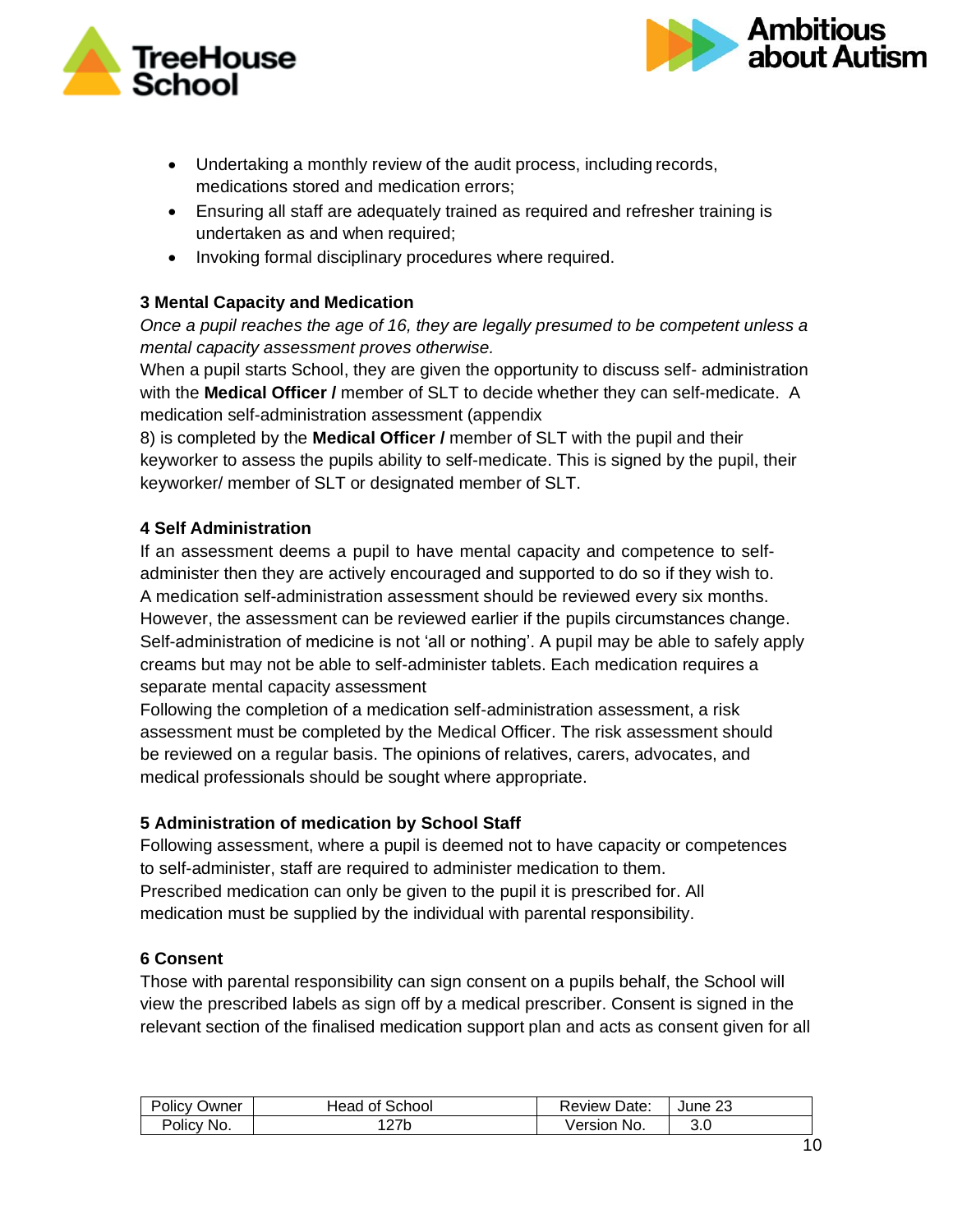



listed drugs listed in the plan. If a new drug is subsequently prescribed then written consent will be required from those with parental responsibility, the drug must have a prescribed label present. School staff can administer the drug. The **Medical Officer** must then update the medication support plan, chart and sign in/out sheets and attach the written consent for reference.

Verbal consent to the administration of medication cannot be accepted.

### **7 Maintaining a supply of medication**

All medication supplied to the School to administer to a pupil must be obtained from an approved supplier. Approved suppliers are:

- An appropriately licensed hospital pharmacy department;
- A community pharmacy;
- A licensed pharmaceutical wholesaler;
- An NHS supplies department.

All medication must be individually prescribed and labelled accordingly. Medication will be returned home if the name of the medication or the dosage on the label differs from that on the prescription. This medication will not be administered.

Medication is the property of the pupil for whom it is prescribed to and should not be used by anyone else.

Those with parental responsibility must ensure that there is a continuity of supplies by ordering repeat prescriptions when necessary.

Those with parental responsibility must ask the supplying pharmacist to provide clear instructions on how the medicine should be administered. If the instructions are not clear, those with parental responsibility will be asked to contact the pharmacist for clarification before the medicine is administered at School.

If a medicine arrives without a label, a properly labelled box must be requested from those with parental responsibility otherwise the medicine must be rejected. If multiple containers are used, each container must be labelled. For medicine that has an inner container and an outer box, the label should be applied to the container.

### **8 Administration**

All staff must wear personal protective equipment (PPE) provided when administering any medication. This should include gloves and aprons, but as minimum gloves must be worn at all times. When administration is likely to take place in a community setting then staff must ensure they have adequate PPE with them. Gloves must always be worn when handling medication and disposed of directly after administration.

Where a pupil is unable to administer their own medicine, a trained member of staff should take on this responsibility.

Trained staff can assist a pupil with:

| Policy Q<br>Owner | Head of School | Review<br>Date:  | June 23 |
|-------------------|----------------|------------------|---------|
| Policy<br>No.     | l 27b          | - No.<br>Version | 3.0     |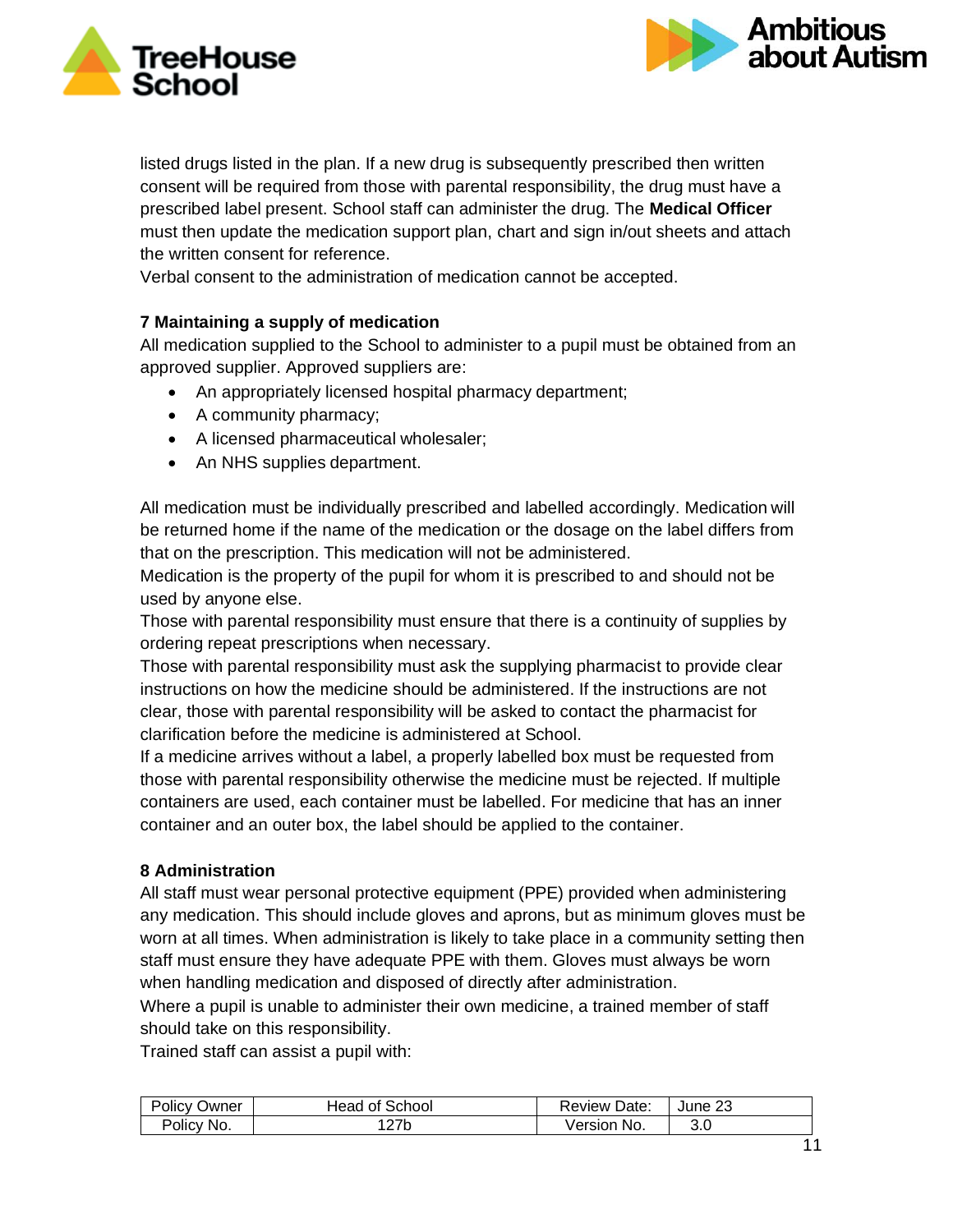



- Taking tablets, capsules, and oral mixtures;
- Applying a medicated cream or ointment;
- Inserting drops;
- Administering inhaled medication.
- Administering EpiPen's
- Administering Buccal Midazolam
- Administering prescribed emergency medication

ALL Learning Support Coordinators, all members of SLT and some specifically appointed TABS by the Medical Officer will have fob access to the medical room. The keys for the medication cupboards and fridges will be kept in a wall mounted, 4-digit combination key lock box in the medical room. If the Learning Support Coordinator for that specific pupil is not available then access to medication needs to be gained via another Learning Support Coordinator, the **Medical Officer** or a member of SLT. Medication cupboard or fridge keys should not be given to any other members of the staff. Only staff with a responsibility for preparing or administering medication have access to the locked medical room.

Where a pupil requires an emergency medication such as Buccal Midazolam, or has community access, then they may carry their own medication with them for ease of access. In these cases, staff must ensure that the medications are always transported in a locked Lockmed bag. A copy of the MARS chart and the Individual Support plan should be carried on community trips. A medication stock sign out form (Appendix 5) must be completed too. This can be found in the pupil's medication folder in the medical room.

If a member of staff is required to administer a medicine that they are unfamiliar with, or it has an unfamiliar measuring method, the **Medical Officer** or member of SLT should be contacted for guidance.

Before a member of staff administers medication, they must ensure that they have the necessary equipment. Medicine must only be administered to one pupil at a time. Two members of staff will prepare the medication according to the Individual medication Support Plan. The same two members of staff will be responsible for the administration of the medication, one member of staff will administer, and one will act as a witness and counter sign the MARS chart. Both members of staff have equal responsibility to prepare and administer the medication according to the Medication Support Plan and Medication Risk Assessment. Both members of staff have equal responsibility to report any errors in medication preparation or administration immediately. Where it is not possible for the same two members of staff to be present (e.g. the pupil is being

| <b>Policy</b><br>Owner | : School<br>Head.<br>0t | Date:<br>Review | June 23 |
|------------------------|-------------------------|-----------------|---------|
| Policy No.             | つつん<br>21 D             | No.<br>√ersion  | 3.0     |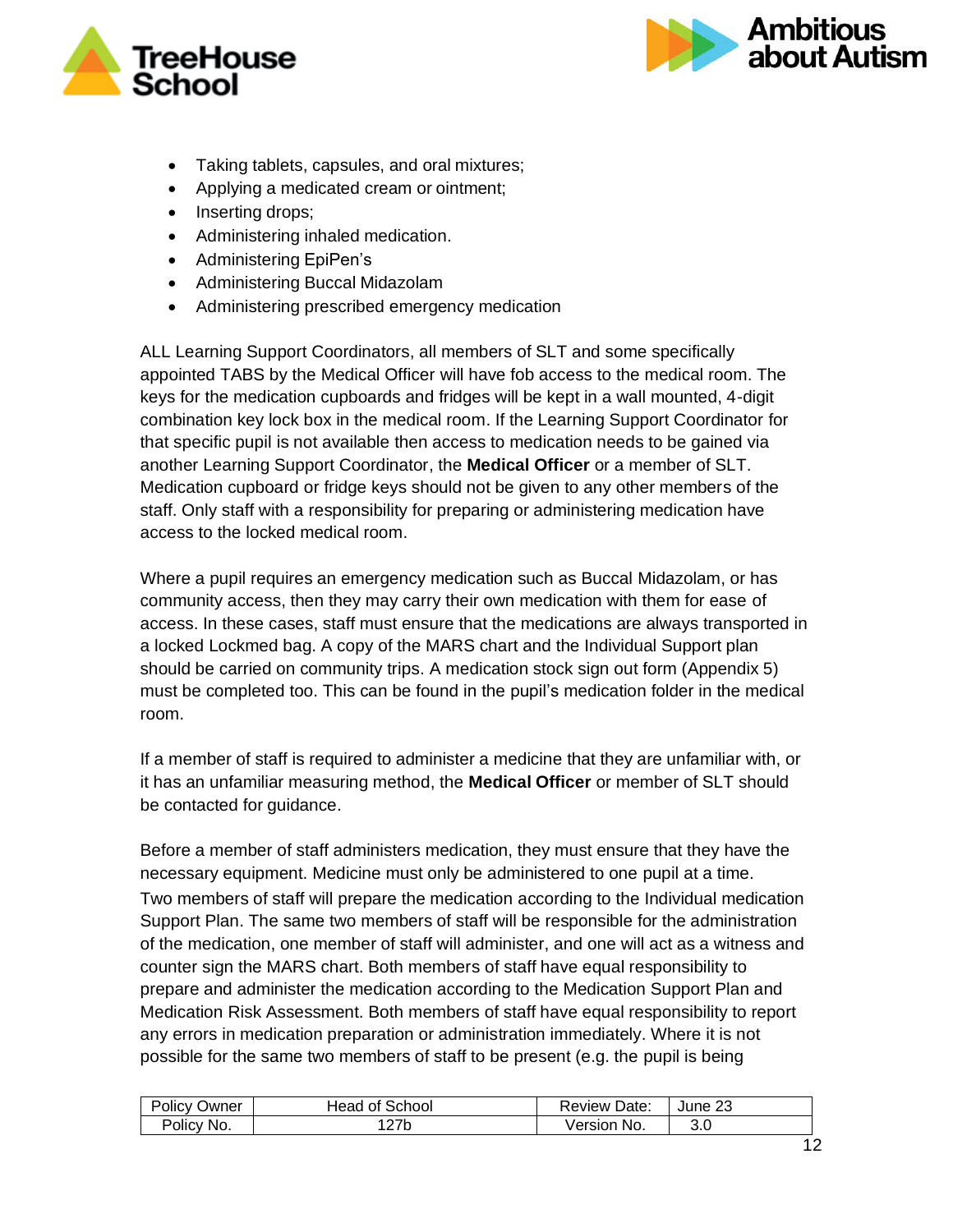



supported 1:1 in the community) and only one member of staff witnesses the administration, this must be recorded on the record of detail sheet and a rationale given.

The **Medical Officer /**member of SLT must be notified.

Where administration takes place at School, where possible this should take place in the medication room. However, there are some incidences when the medication may be required to be administered elsewhere. These are:

- Where there is no allocated medication room available;
- During a period of pupil escalation;
- Where the pupil is struggling with transition to the medication room;
- Where the pupil is incapacitated;
- Where the medication room is already in use and the medication must be administered to a specific time cycle which would be affected by waiting.

Before administration, staff must identify the medicine container(s), checking that the label(s) and the record(s) match as well as the route the medicine has to be administered. Staff must also check that the dose has not already been administered by looking at the MAR chart. If there is a discrepancy, the **Medical Officer** / member of SLT must be notified prior to administration.

Medicine should always be administered from the original dispensed bottle or Monitored Dosage System (MDS). The label should not be altered in any way. Staff administering medication must sign the MAR chart after the medication has been - administered. Staff must also complete the PRN log if required.

When there is a choice of dosage (e.g. 1 or 2 tablets) the appropriate dosage should be detailed in the pupils medication support plan. The amount administered should be recorded on the MAR chart and the pupils record of detail sheet or PRN log (whichever is relevant).

If a pupil experiences any adverse reaction to their medication and requires emergency medical support, then staff are responsible for advising the Learning Support Coordinator/Class Teacher or Lead for the pupil who will immediately dial 999 and inform the **Medical Officer** and member of SLT at the first available opportunity. If the adverse reaction is less serious this must be immediately reported to the **Medical Officer and** member of SLT who will contact the pupil's medical practitioner and those with parental responsibility and decide next steps.

Where PPIs (proton pump inhibitors) such as omeprazole, lansoprazole and rabeprazole are being administered staff should ensure that they are administered at least half an hour before food to enable it to work effectively.

| <b>Policy</b><br>Owner | ∣ of School<br>Head | <b>Review Date:</b> | June 23 |
|------------------------|---------------------|---------------------|---------|
| Policy No.             | 21 N                | ersion<br>≅No.      | 3.0     |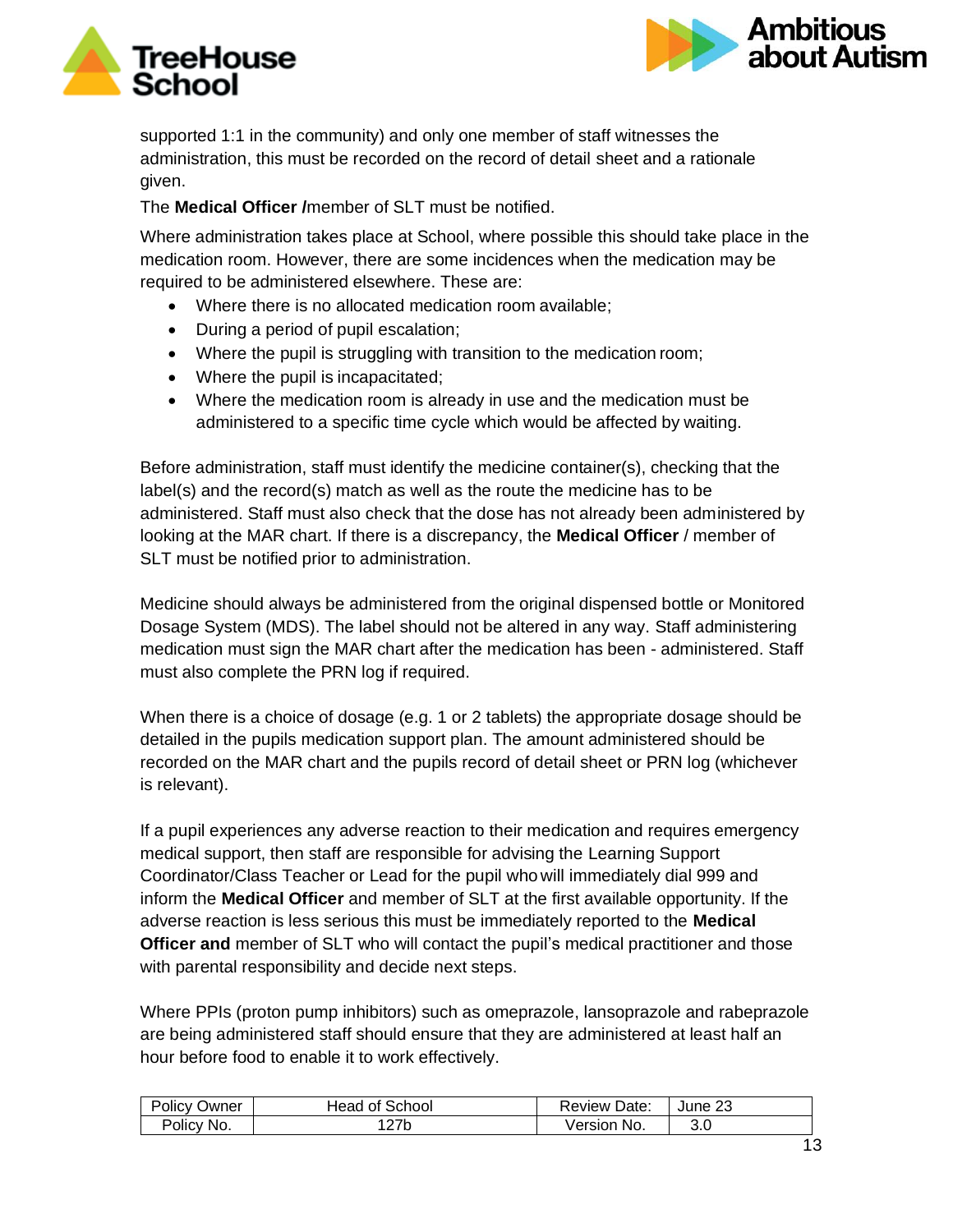



### **9 Hiding Medicines**

Hiding medicine in food or drink (covert administration) must only be undertaken as a last resort where a medical practitioner deems it necessary for the pupils health and wellbeing or for the safety of others. Where covert administration is required then this must be detailed on the medication support plan which the medical practitioner must sign to authorise.

When administering medication in food, staff must be cautious and be sure that the pupil knows it is there. Some medication can interact with different foods. Therefore, staff must ensure that it is safe according to a medical practitioner.

### **10 Crushing or opening medicine**

Many pupils are unable to swallow their tablets or capsules whole. If a decision is made to crush or open medicine, staff must be aware of the following:

- The opening of capsules or crushing tablets in the majority of cases makes a medicine 'unlicensed' as it may affect and alter the medicine;
- Under the Medicines Act (1968), only medical and dental practitioners can authorise the use of unlicensed medicines.

The crushing or opening of medicine can be carried out ONLY after those with parental responsibility have confirmed with the prescriber or pharmacist that it is safe and suitable to do so. This should be detailed on the medication support plan that the medical practitioner authorises. If it is not, then the medical practitioner or pharmacist must provide written authorisation that can be attached to the medication support plan. If staff crush or open capsules without seeking advice from the appropriate learner, they may be held liable if anything goes wrong.

When a medical practitioner has authorised crushing of medication this must be completed in an appropriate container, available from the prescribing pharmacist. This must be washed after each use and only used for that purpose and for that particular medication.

### **11 Re-administration**

On some occasion's pupils may spit out medication after administration. If this is an identifiable whole dose, e.g. a whole tablet, then it should be recorded as spoiled and staff should administer another dose.

In scenarios where the amount spat out cannot be identified as a whole dose then staff should not attempt to re-administer as this may lead to overdose. On these occasions the Learning Support Coordinator/Class Teacher or Lead should immediately be notified and advice sought from the prescribing practitioner/ 111 or those with parental

| Policy<br>Owner | Head of School | <b>Review Date:</b> | $\sim$<br>June 23 |
|-----------------|----------------|---------------------|-------------------|
| Policy No.      | つつい<br>21 N    | Version No.         | .J.U              |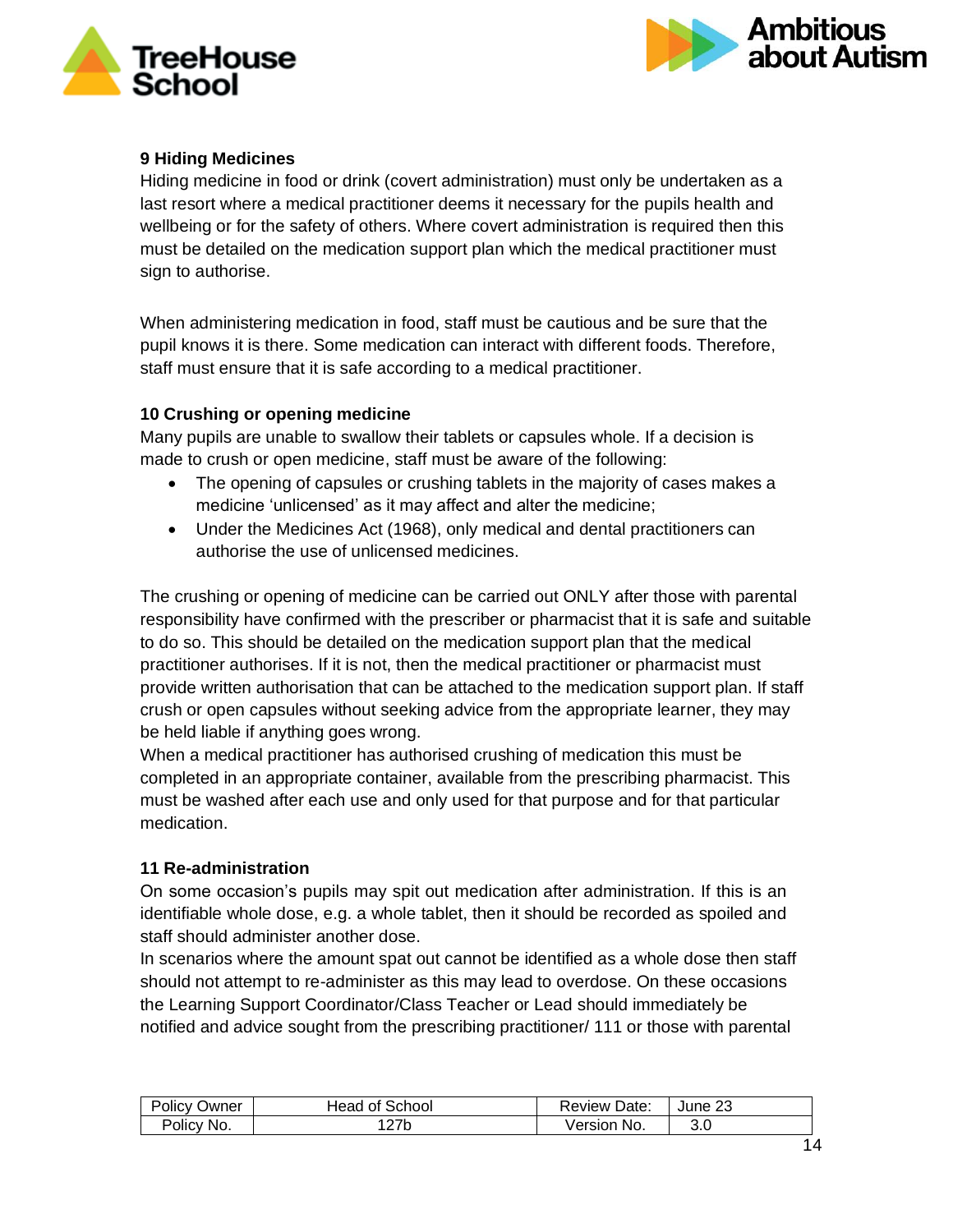



responsibility. A full record of this conversation and resulting actions should be marked on the record of detail sheet and signed by the Learning Support Coordinator. If a pupil vomits within five minutes of an administration of medication, again the Learning Support Coordinator/Class Teacher or Lead should be notified immediately and the prescribing practitioner or person with parental responsibility contacted. Notes should be made on the record of detail sheet. Medication must not be re-administered unless this is advised by the medical practitioner.

### **12 Refusal of Medicine**

Where a pupil refuses to take medication staff must allow a 15 minute gap before trying again. If after three attempts the pupil is still refusing to take the medication then this must be deemed as a refusal.

Where a pupil refuses to take their medicine, it should be explained to them that the medicine has been prescribed to maintain their health. If the pupil still refuses, this must be recorded on their MAR chart and record of detail sheet. If staff have immediate concerns about a pupils health due to medication not being taken, they should contact the **Medical Officer /** member of SLT who will in turn call emergency services if it is urgent or contact those with parental responsibility in less urgent cases.

Regular and consistent refusal of medication should be reported to the pupils medical practitioner via those with parental responsibility.

Where a pupil has mental capacity, staff must respect a pupils refusal of medication. Regardless of a pupils mental capacity forcing or coercing a pupil to take their medicine is unlawful and is in breach of a pupils human rights.

### **13 Spoilt Medication**

Where medication has been spoilt, it should be put into a zip lock bag which is labelled with the name of the drug, the dose spoiled and the date and time of the spoilage. Where the spoil is a liquid then mop up the spill with tissues and place the tissues in the zip lock bag. This zip lock bag should then be kept in a locked drawer and spoilt medications brought to the local pharmacy for disposal at the end of each week by a designated staff member.

A record should be made on the pupils MAR chart and the record of detail sheet that their medicine has been spoilt and a rationale given.

Where a stored medication is spoiled due to meeting its expiry date the medication should be returned home for those with parental responsibility to dispose of.

### **14 Recording**

All medication that is brought into School must be recorded. The record must show:

| Policy<br>Owner | ' of School<br>Head | <b>Review Date:</b> | June 23     |
|-----------------|---------------------|---------------------|-------------|
| Policy No.      | つフト<br>21 D         | Version No.         | ח כ<br>.J.U |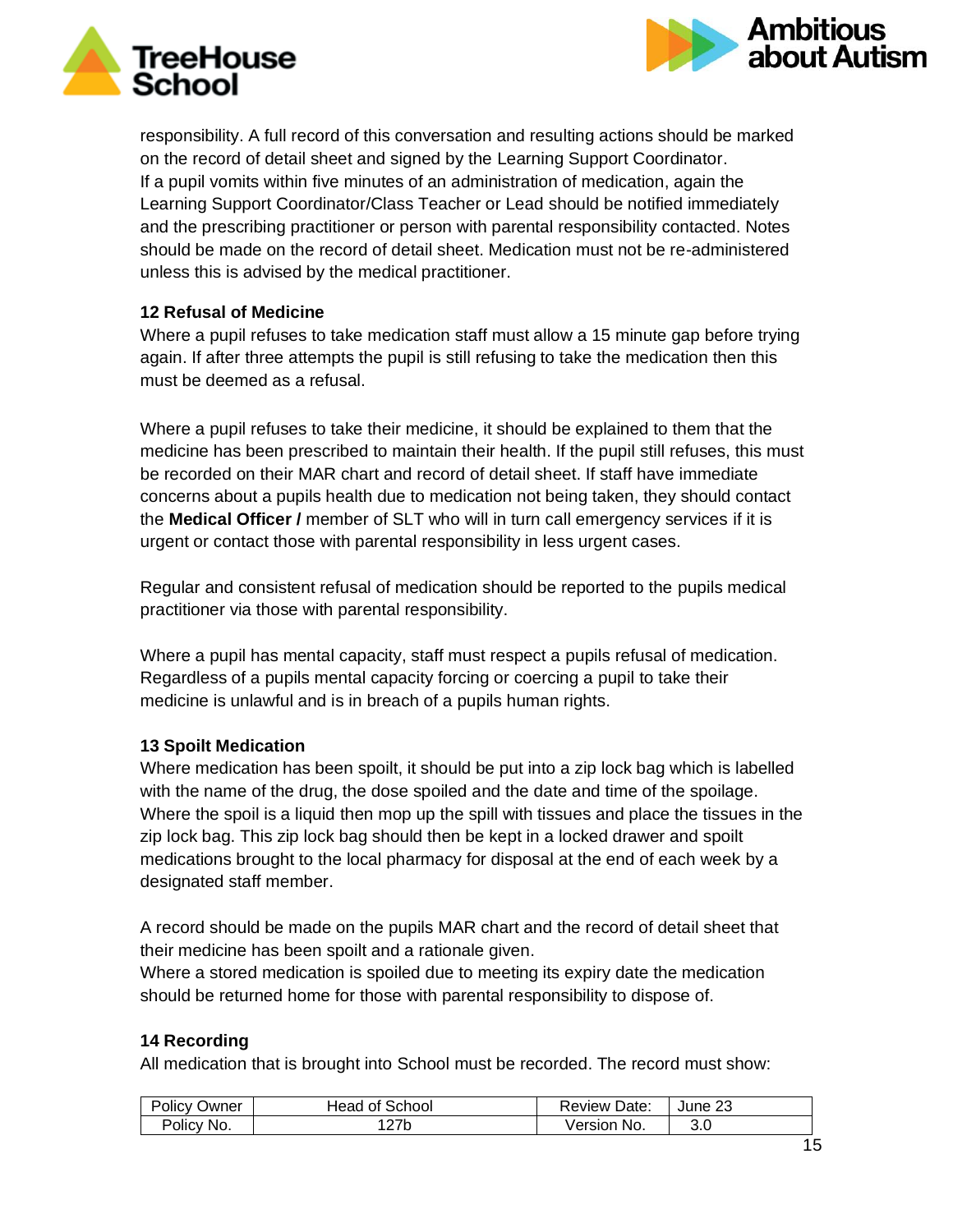



- Date of receipt;
- Name, strength, and dosage of the medicine;
- Quantity received;
- Who the medicine is prescribed for;
- The expiry date of the medication;
- Signature of the member of staff who collected the medicine (where signed in and out daily);
- Signature of the Learning Support Coordinator logging medication on a medication sign in and out sheetwhen being stored at School.Some pupils bring their medication to and from School daily. Staff must ensure that the medication sign in/out sheet is completed at the beginning and end of each day and that medication is stored in a lockmed bag or the schools medication cupboard/fridge during the course of the day.

Some pupils keep a stock of medication at School. If a new batch of medication is sent into School then the Learning Support Coordinator or other class staff must immediately undertake a new medication audit sheet (appendix 7) and record receipt of the new batch in that. If the drug is required to be taken offsite at any point then it must be signed out and back in using the medication cabinet sign in/out sheet. All records of prescribed medication must be clear, accurate, legible, and current. The MAR chart should record when the medicine is administered, the medicine prescribed and details of any homely remedies (see section 22). The Medical Officer should check the MAR chart on a weekly basis. The **Medical Officer /** member of SLT should audit the medication paperwork for each pupil on a monthly basis. Where any changes are made on MAR charts this should include crossing out using a single line strikethrough of the error in red pen and initialled by the signer. The actual date of signing must be provided.

This may happen on occasion when a medication error is minor and/or noticed immediately and can be rectified with the authorisation of the **Medical Officer**. This will also be recorded as a medication Error and recorded on a Medication Error Form which must be handed to a member of SLT as soon as it is completed. The change to the MAR Chart should then be initialled by a **Medical Officer** and the members of SLT to allow for an audit trail. If a pupil self-administers, the administration record does not need to be kept by School and the MAR chart should be marked accordingly.

Taking medicines from the container supplied by the pharmacist and placing it into another is known as 'secondary dispensing' and is illegal. If staff are assisting a pupil in the administration of medication, they should not be directly involved in the redispensing process as they will be held liable if something goes wrong. Therefore, re-

| Policy<br>Owner | : School<br>Head<br>0t | Date:<br>Review⊰ | nr<br>June 23 |
|-----------------|------------------------|------------------|---------------|
| Policy No.      | つつん<br>21 N            | /ersion<br>No.   | 3.0           |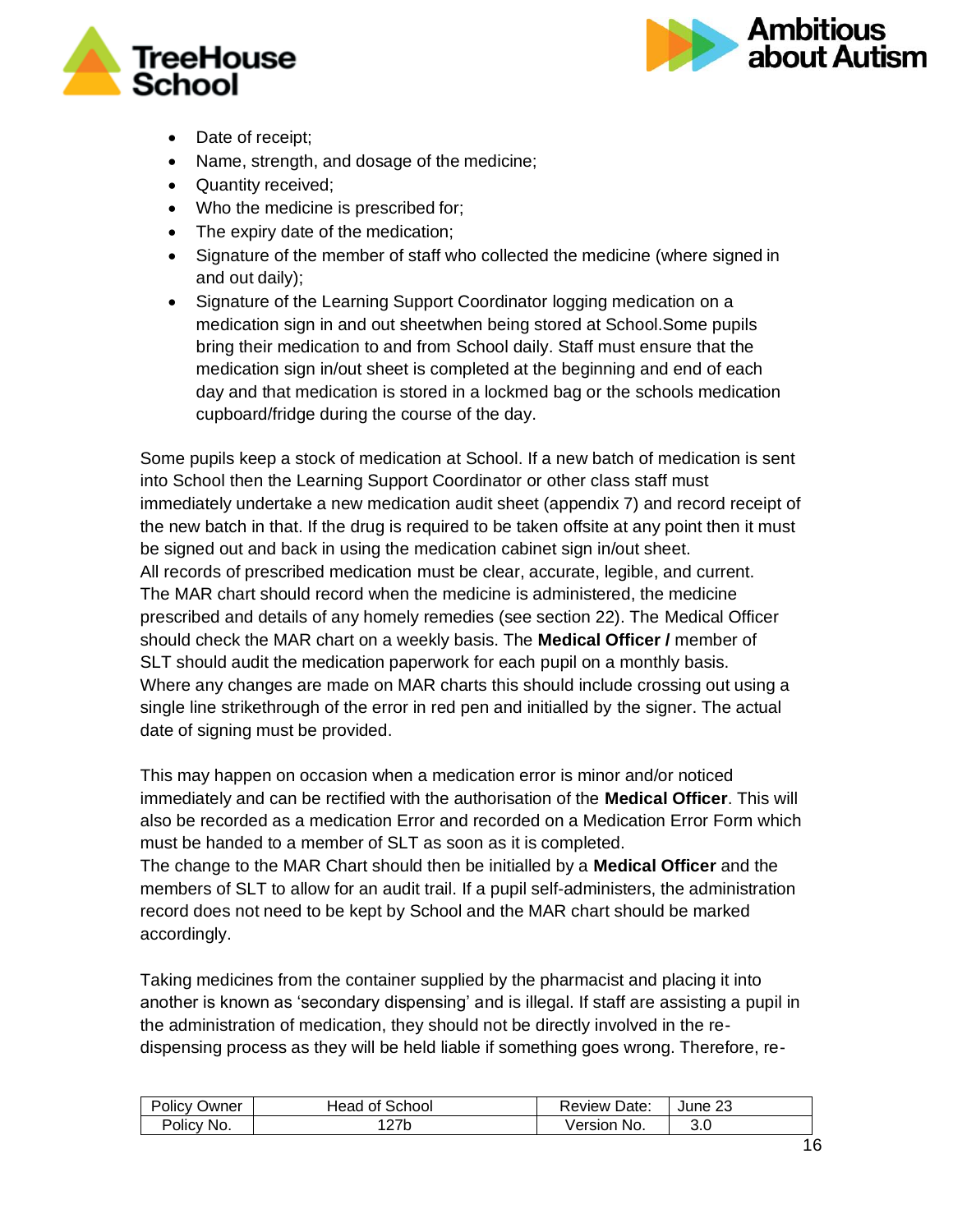



dispensing should not be carried out at all. If, however the pupil can self-administer and wants to do it themselves, then they are taking responsibility themselves. BUT because members of staff have a duty of care to the pupil, staff should ensure that a risk assessment is carried out to ensure that the pupil knows what they are doing and they should not be encouraged to secondary dispense.

All records should be available for inspection by those with parental responsibility, social services, the Primary Care Trust (PCT), Ofsted and other health care personnel. Any medication that is removed from School must be recorded with the following information (where relevant):

- Date of disposal or return to the pharmacy;
- Name and strength of the medicine;
- Quantity removed;
- Who the medicine was prescribed or purchased for;
- Signature of the member of staff who arranged the disposal;
- Signed receipt from the pharmacist.

When a pupil leaves School all medicines (including controlled drugs) being kept at School must be sent back home. In addition, the School must keep the pupils medical records for at least three years.

### **15 Errors**

It is important that errors are recorded, and the cause is investigated to prevent a similar error happening in the future. See Appendix 8 Medication Errors

Errors can include:

- Medication not prepared in accordance with the Medication Support Plan.
- Medication is administered to the wrong pupil.
- Medication missing or unavailable when required.
- Overdose of medication
- Under-dose of medication.
- Medication is administered early or late
- Staff do not sign MARS chart.
- Inaccurate information on MARS chart

Regardless of the severity and consequence of the mistake, all adverse drug reactions, incidents, errors and near misses must be reported to the **Medical Officer** /member of SLT.

Any errors in the administration of medication must be recorded and immediately reported to the Learning Support Coordinator/Class Teacher or Lead who will complete a Medication Error Form and pass this to a member of SLT immediately.

| Policy | of School | Date:   | June 23 |
|--------|-----------|---------|---------|
| Owner  | -lead.    | Review  |         |
| Policy | つつん       | No.     | 3.0     |
| ∵No.   | 21 N      | √ersion |         |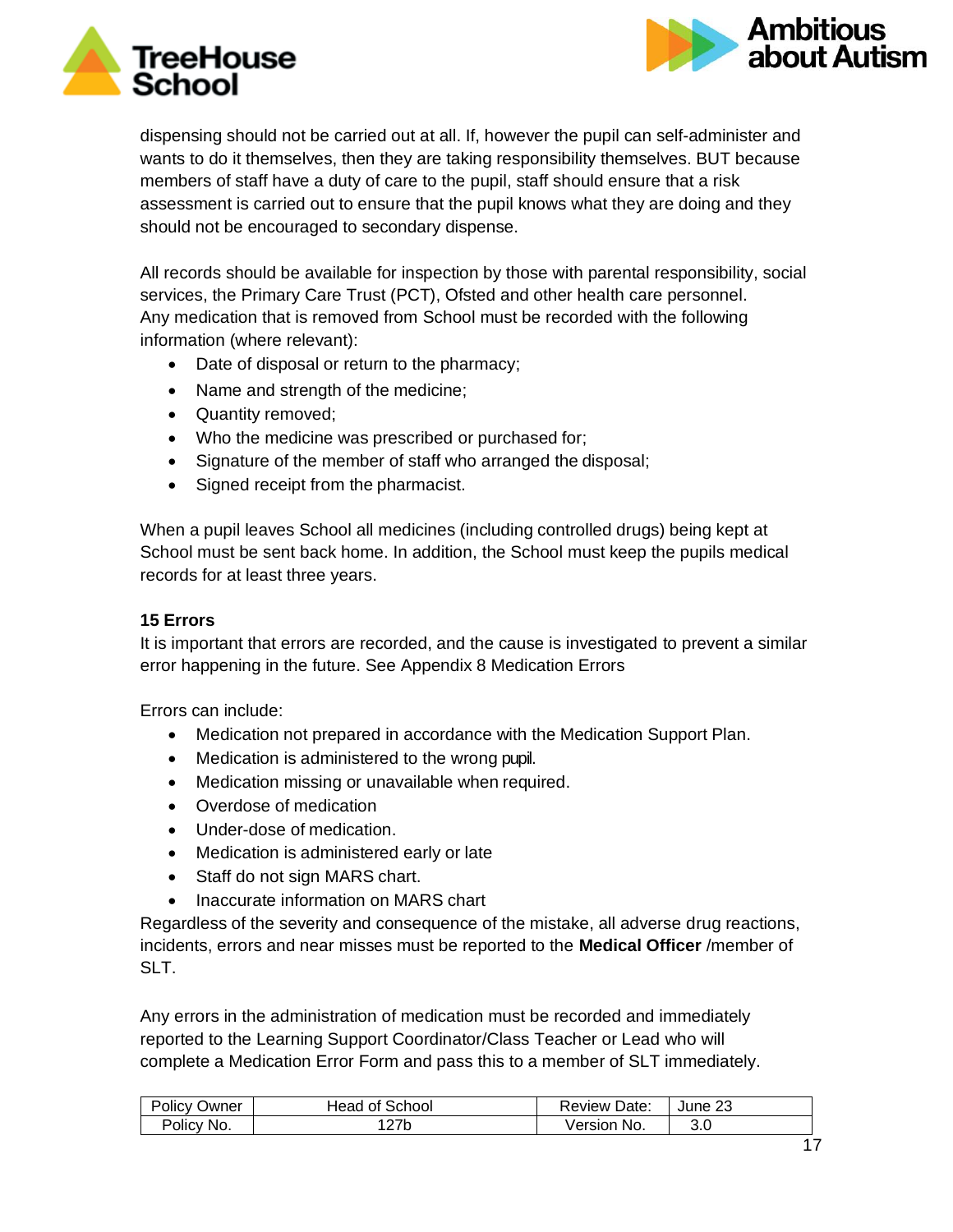



The pupils medical practitioner should be contacted for advice and where necessary, an ambulance should be called if necessary. The **Medical Officer /** member of SLT will ensure that the Head is made aware of the situation at the nearest opportunity. It is the responsibility of the member of SLT to investigate the error with the member of staff and record any action taken. This includes any further training required. Where a medication error has been made, the responsible member of staff must take appropriate action. Where there is failure to take action or where a member of staff continues to make medication errors, these errors will be dealt with in accordance with Disciplinary policy.

Staff must ensure that they watch for side effects and adverse reactions. Appropriate action must be taken if a pupils condition changes or causes concern by seeking medical help immediately and alerting the **Medical Officer /**member of SLT.

Any medication errors that occur are taken seriously and investigated, any errors will be reported to the DSL and Head of School.

### **16 Storage of Medication**

Medication will be stored in the Medication Room in a locked cupboard or fridge. Access to the Medication Room is restricted to those with a responsibility for preparing and administering medication, including members of SLT.

Medical Officer must ensure that there is correct storage, stock rotation and expiry date checkingof medication. Stock should be rotated to ensure that the stock with the shortest expiry date is used first.

All medication should be kept in the original container in which it was dispensed. Where a pupil has capacity and it is deemed safe for them to hold their own their medicine whilst at School, they must be supplied with a lockable lockmed bag so that they can store their medicine securely. Staff can only access the lockmed bag in an emergency or with permission from the pupil. Such access must be recorded. Where a pupil does not have capacity and it is not safe for a pupil to hold their own medicine (i.e. there is a risk of overdose), the medicine must be securely stored in the School medication cabinet or in a locked lockmed bag that is held by the staff. Refrigerators and cupboards designated for storing medication must not be used for the storage of food, valuables, or other items**.**

Where staff members require medication for themselves, they must inform their line manager. Medication can be securely stored in the lockers in the staff room and labelled in line with the policy. If the staff member requires emergency medication to be on them at all times then they should inform the Medical Officer who will provide them with a locked bag and a bumbag to securely store their medication. The locked bag should be returned to the medical room at the end of the day. It is the staff members

| Policy<br>Owner     | School<br>lead.<br>0t | <b>Review Date:</b> | ົ<br>June 23 |
|---------------------|-----------------------|---------------------|--------------|
| No.                 | つつん                   | √ersion             | 3.0          |
| Policy <sub>L</sub> | 21 N                  | No.                 |              |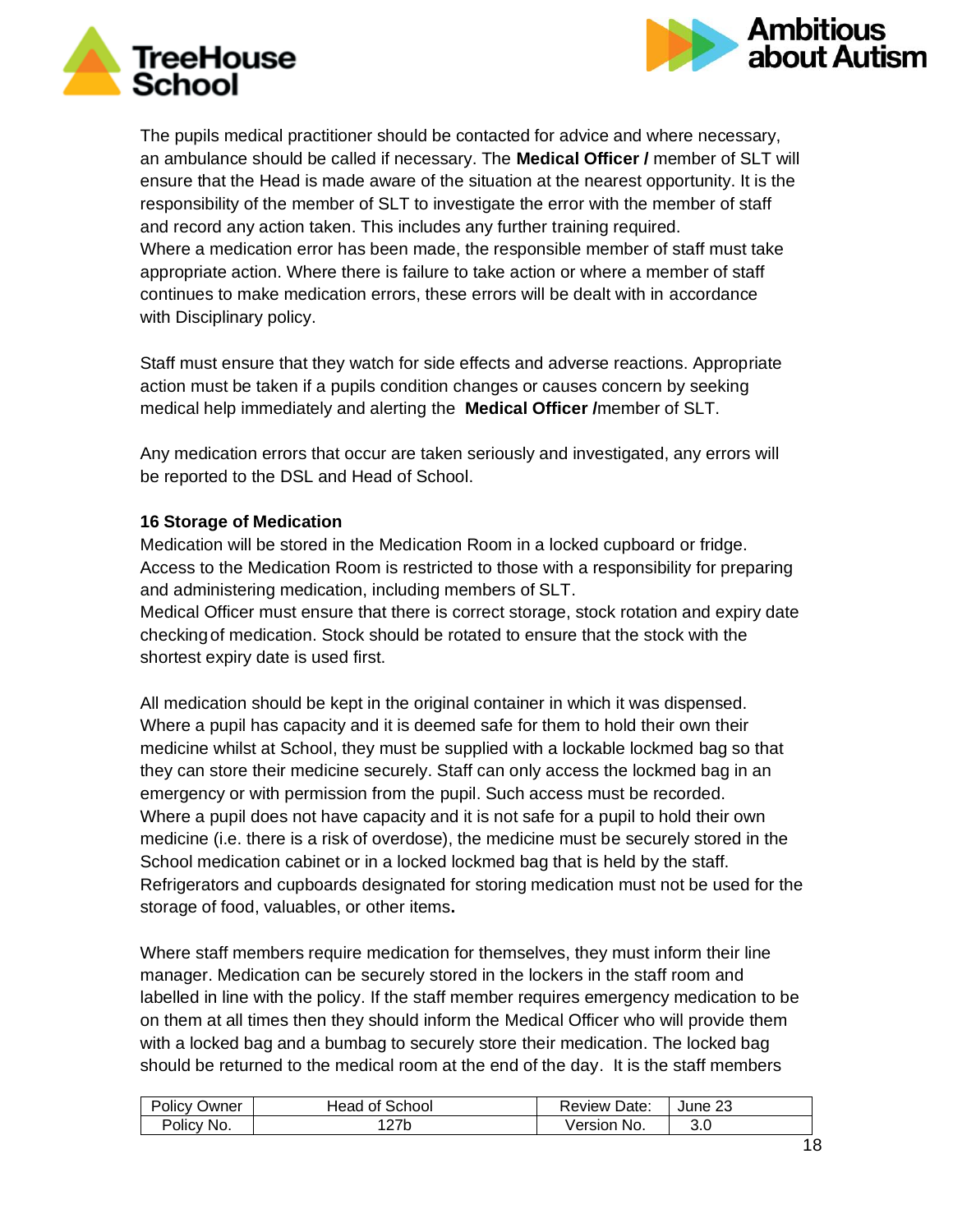



responsibility to declare any know medical conditions that are life threatening and require medication. A risk assessment will be necessary if medication is required to be carried by a staff member.

### **17 Emergency Supplies of Medication**

Where an emergency supply of medication is required, it is the responsibility of the pupil or those with parental responsibility to supply it.

### **18 Disposal of Medication**

Medication should be disposed when:

- It has expired;
- The course of treatment is complete;
- The pupil leaves School;
- The pupil dies (not until seven days after in case the medication is required by the coroner);
- There is a refrigerator failure;
- The dosage is removed from the original container but not taken (in this case the removed dosage should be put into a separate zip lock bag sent back to the pharmacist for disposal).

Where the pupil has mental capacity, consent should be sought from them before their medication is disposed.

In the case of a full set of medication (not a spoiled dose), the **Medical Officer** must send the medication home with the pupil to be disposed of by those with parental responsibility.

In the case of a spoiled dose, the medication needs to be put in a zip lock bag that is labelled with the date of the spoil, the drug name and dose and locked in a locked drawer. The **Medical Officer** must return all spoils to the local pharmacy for disposal at the end of each week. In these cases they must get a signed receipt from the pharmacist.

When returning controlled drugs for disposal, an entry must be made in the pupils controlled drug book and the pharmacist must sign the entry in the book.

Medication must not be discarded in dustbins or in the water system. A record of all returned medication must be kept by the School. This record must include the name of the medicine and the quantity disposed.

### **19 Theft of Medication**

In accordance with the Medicines Act (1968), theft of medication is a serious criminal offense and will be treated as fraud and in breach of safeguarding policies and procedures.

| Policy<br>Owner | of School<br>Head | Review Date:     | June 23 |
|-----------------|-------------------|------------------|---------|
| Policy No.      | 27b               | - No.<br>Version | ა.u     |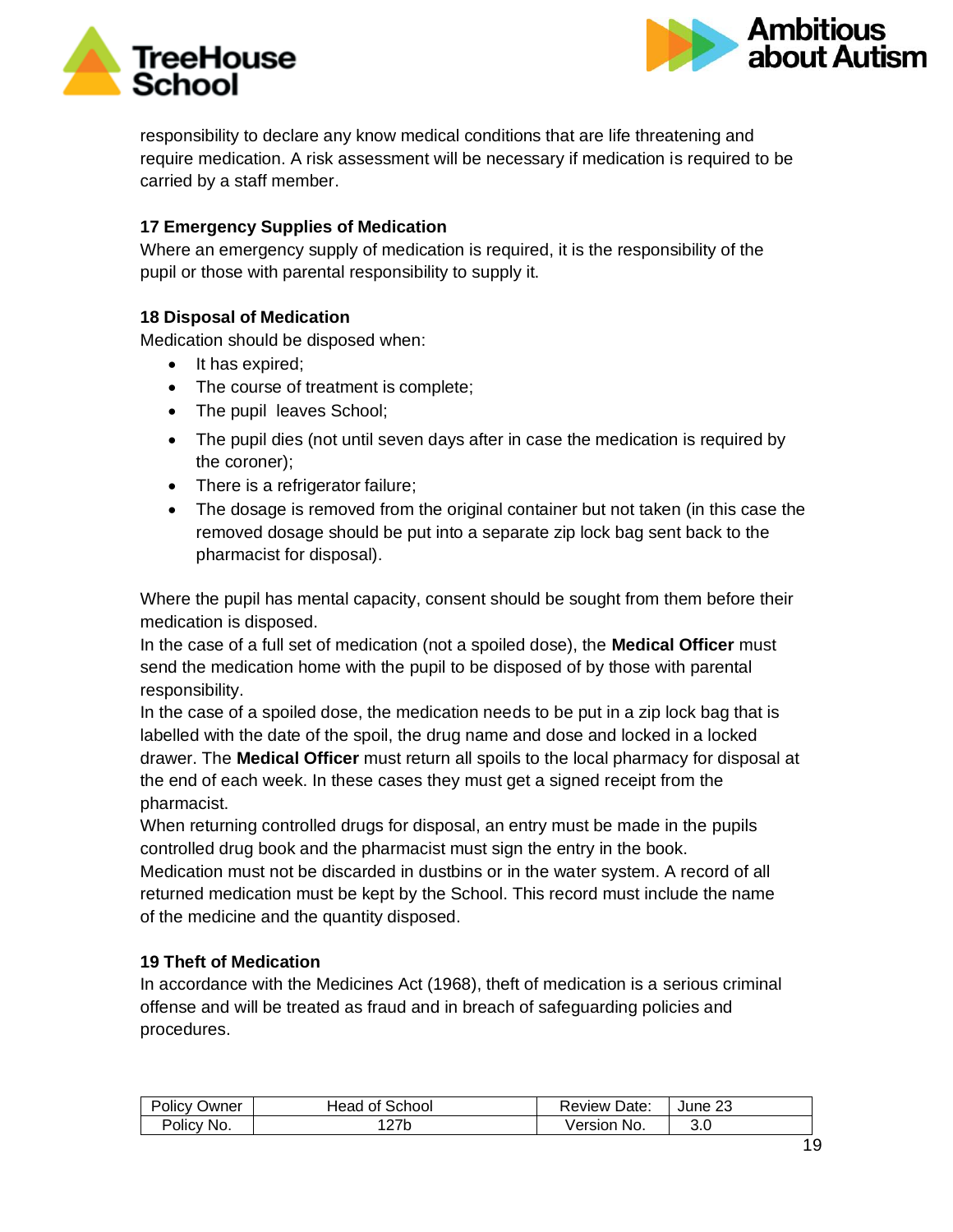



Any member of staff who has reason to believe that medication has been taken without authority has a duty to report their concerns to a member of SLT (where this is inappropriate, the concern should be reported to Designated Safeguarding Lead). The member of SLT must take reasonable steps to ensure that the medication is in fact missing; for example, check administration records and cupboards not normally used for storage of medication. If the member of SLT is unable to find the medication, they must report their suspicion to the Head at the earliest opportunity.

Where it is required, an investigation will be undertaken in accordance with Ambitious about Autism's safeguarding procedures. This may involve notifying the police.

### **20 Controlled Drugs**

**[\(https://www.nhs.uk/common-health-questions/medicines/what-is-a-controlled](https://www.nhs.uk/common-health-questions/medicines/what-is-a-controlled-medicine-drug/)[medicine-drug/\)](https://www.nhs.uk/common-health-questions/medicines/what-is-a-controlled-medicine-drug/)**

When staff receive a new drug for a pupil, they should check whether or not it is a controlled drug. This information can be found on the controlled drugs list or by contacting a local pharmacist for advice.

Controlled drugs may only be supplied for individually named pupils. The pupil who has been prescribed a controlled drug, legally has the right to possess the medication. Controlled drugs must be kept separately from other medicines in the controlled drugs cupboard that is locked and secured as specified by the Misuse of Drugs (Safe Custody) Regulations (1973). Where the controlled drug requires refrigeration and there is not a separate controlled drugs fridge then it can be locked in a locked box inside a lockable medication fridge.

Controlled drugs should only be administered with two members of staff who have also prepared the medication and checked it against the MARS chart. Any gloves worn during the administration of controlled drugs should be disposed of in the clinical waste bin (yellow bin).

Separate records should be maintained for controlled drugs at each administration in a bound and paginated book. This must be maintained and checked by the **Medical Officer** responsible for the Medication Audit.

### **21 PRN Medication**

PRN or 'as required' medication will be prescribed with a specific dose for the individual depending on the particular situation. The indication for use of PRN medication should be presented clearly and should include the dose, frequency and dosage intervals including the maximum daily dose (e.g. 2 x 20mg tablets every 4 hours up to a maximum

| Policy     | of School   | Review Date:   | nr      |
|------------|-------------|----------------|---------|
| Owner      | Head        |                | June 23 |
| Policy No. | つつん<br>21 N | √ersion<br>NO. | 3.0     |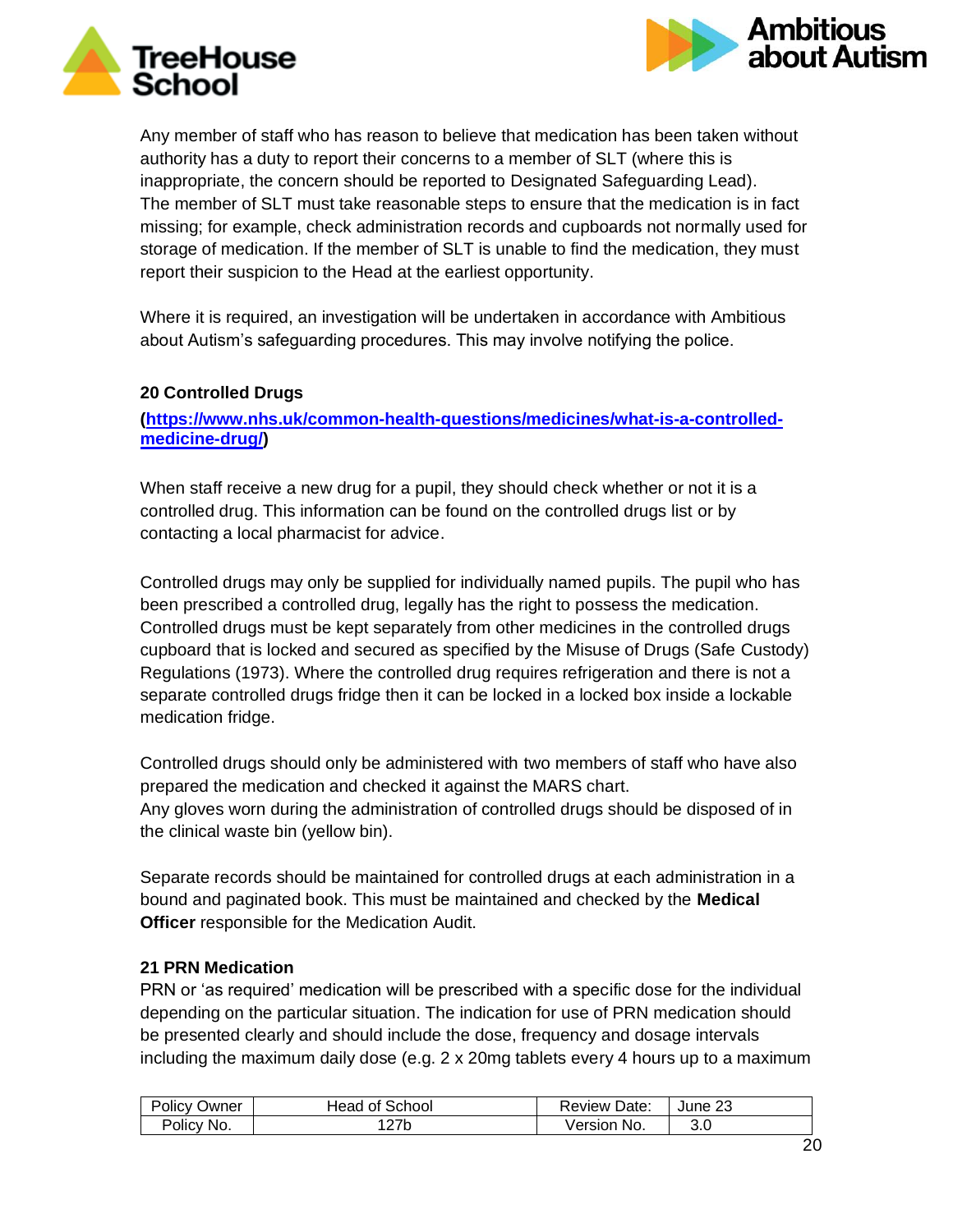



of 6 tablets per day). The full instructions for use should be transferred onto the pupils medication support plan and administration documents.

When administering PRN medication, staff should indicate the amount of medication given and should sign the MAR chart when the medication has been administered. The medication support plan should outline clear PRN guidelines signed by those with parental responsibility and relevant medical practitioner. These details should be kept with the MAR chart.

Whenever a PRN drug is administered this must be documented and a rationale given in the pupils PRN log in the medication folder. This rationale must align with the guidance for administration of PRN drugs that is in the consented medication support plan. If a PRN is administered and the PRN log is not completed or does not align with guidelines then this must be reported to the **Medical Officer /** member of SLT to investigate. This may result in disciplinary action being taken.

Staff must not, under any circumstances, decide whether the administration of medication to treat medical conditions is required. This decision is the responsibility ofthe medical professional and as such, a clear protocol for the administration of such medication should be developed within a trans-disciplinary process. This protocol should include clear guidance and should be documented in the pupils care plan and kept under review. It is always important to refer to the prescribing medical practitioner for advice and guidance around medication and to liaise with parents/carers around how to best support the pupil to understand the purpose of their medication, how to administer safely and with the rights of the child central to the process of administration.

### **22 Homely Remedies**

### **A homely remedy is a product that can be obtained, without a prescription, for the immediate relief of a minor, self-limiting ailment e.g. cough syrup** The School will administer homely remedies that have been purchased from an

approved supplier (see section 7).

Those with parental responsibility are responsible for the supply of any homely remedies to School and must ensure that the product is in date. If not then The School will not administer it.

It is the responsibility of those with parental responsibility to ensure that any homely remedy supplied does not impact on any other medications taken by the pupil and will not cause an allergic reaction.

| <b>Policy</b><br>Owner | ∣ of School<br>Head | <b>Review Date:</b> | June 23 |
|------------------------|---------------------|---------------------|---------|
| Policy No.             | 21 N                | ersion<br>≅No.      | 3.0     |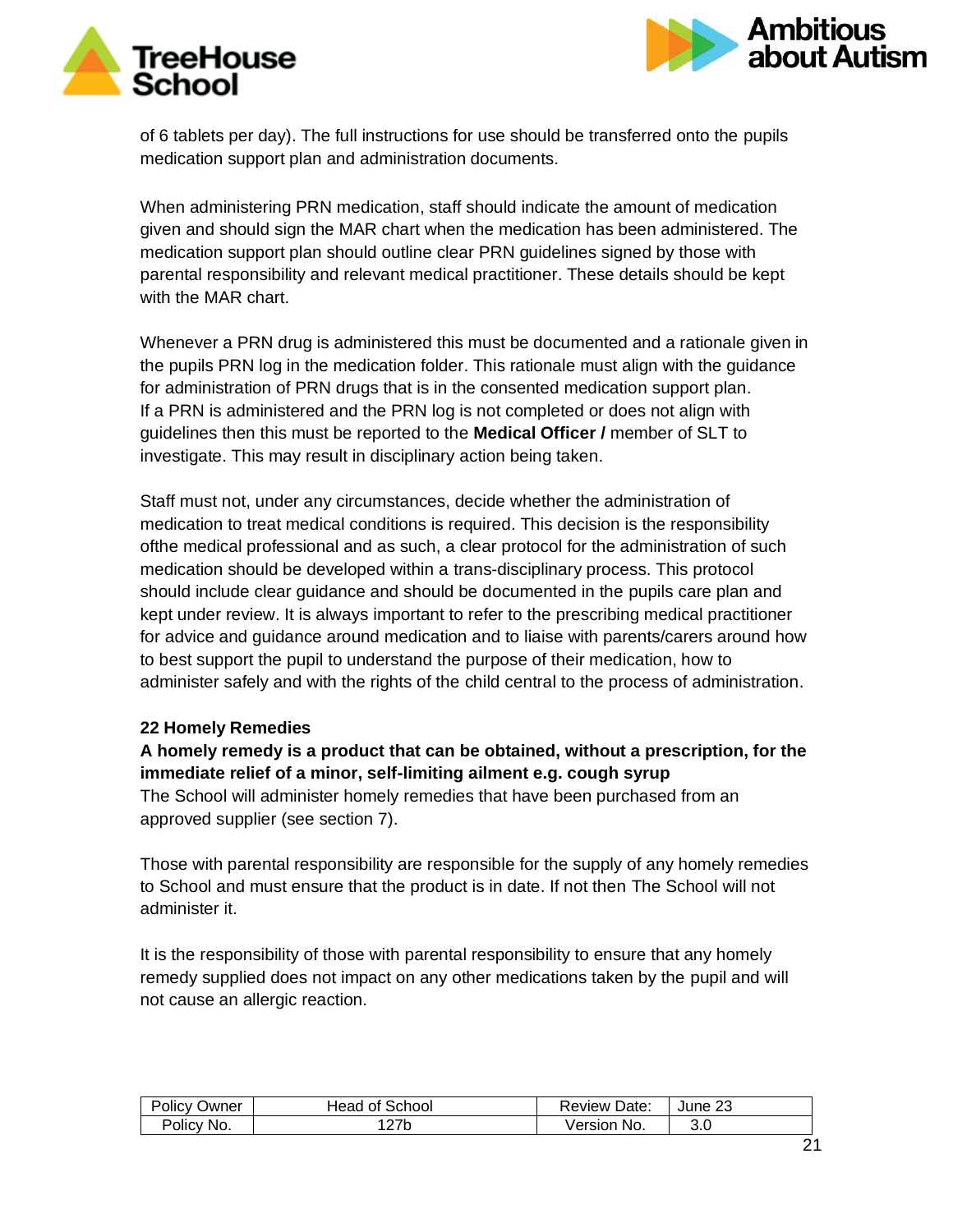



Homely remedies will only be administered where written consent is given by those with parental responsibility. Separate consent must be supplied for each new homely remedy supplied to School to administer. The **Medical Officer** must attach this consent to the pupils medication support plan.

Administration of homely remedies must be recorded on the pupils MAR chart, with the time and dosage noted. Administration must also be noted on the PRN log.

### **23 Confidentiality and information sharing**

It is essential that any medical information about a pupil is shared between staff on a need to know basis.

Within the management and administration of medication, confidentiality must be maintained at all times. A deliberate breach of confidentiality will be considered a disciplinary matter.

If a pupil would like their medical status to remain confidential, they must have their wishes respected unless this is contrary to the information sharing principles of the safeguarding and protection of adults at risk policy.

All medical records must be completed and stored in accordance with the GDPR 2018 Staff must ensure that they maintain the confidentiality of the information held within these records. Please refer to Ambitious about Autism's GDPR Policy for further information.

| Policy     | ⊺of School  | Date:          | June 23 |
|------------|-------------|----------------|---------|
| Owner      | -lead       | Review         |         |
| Policy No. | つつい<br>21 N | √ersion<br>No. | 3.0     |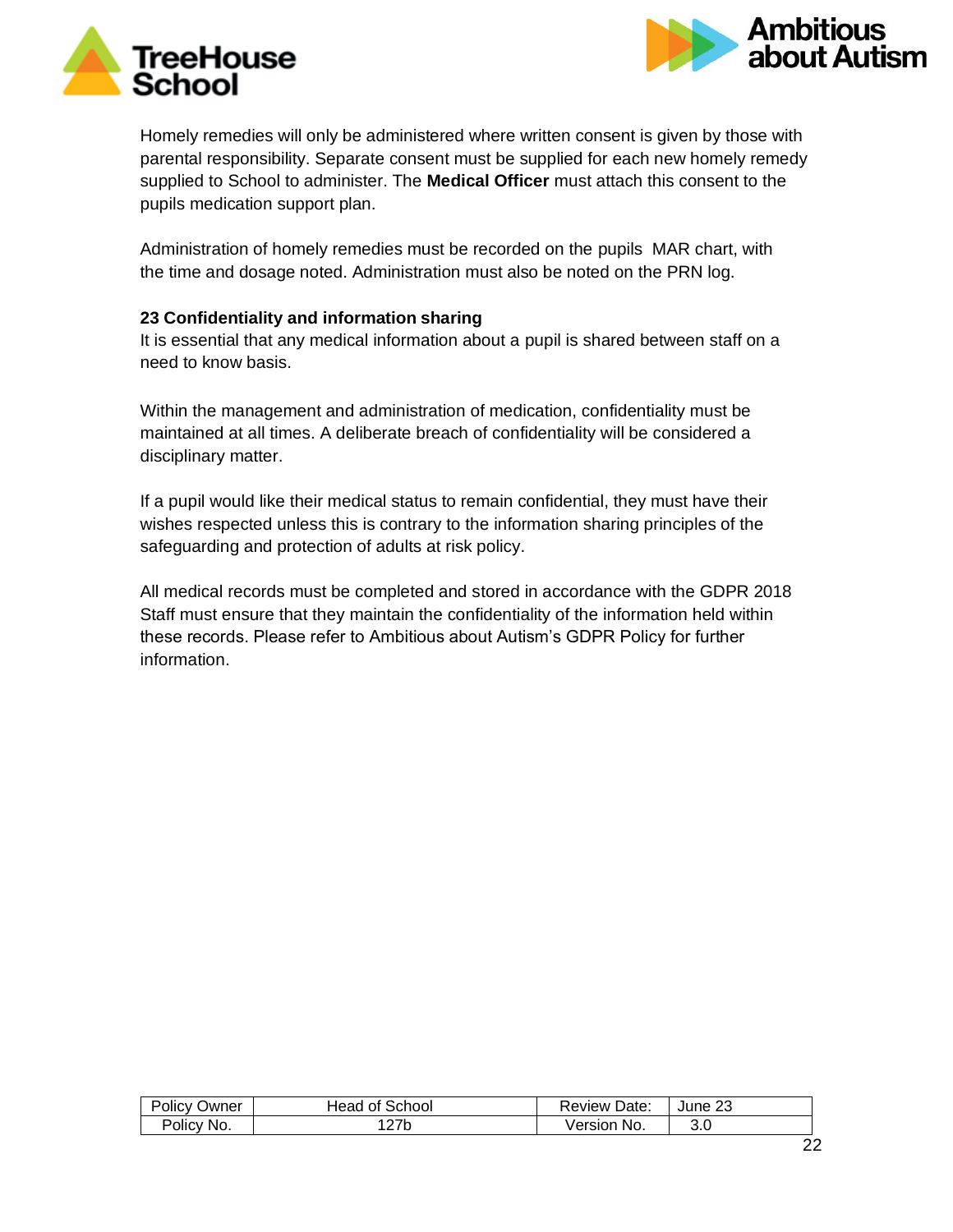# *APPENDIX 1- TreeHouse School*

# *PUPILS NAME- MEDICATION SUPPORT*

# **PUPILS Name: ……………… Date of Birth: …………………….. Address: ………………………** All Staff **MUST**:

- Wash hands before AND after medication administration
- Be aware of policies and work within company guidelines **VERSION** WERSION NUMBER:...................................
- Ensure you have the correct PPE prior to administration  $\Box$
- Check medication is within it's use by date prior to administration
- $\Box$  Ensure MAR chart is signed and that any refusal of medication is recorded appropriately

### **About me:**

### **PUPILS Daily Medication (Medication learner takes everyday):**

| Drug to be<br>administered | Dosage of<br>medication to be<br>administered | <b>Route of</b><br>Administration | Time to be<br>given | <b>Specific GP</b><br>instructions (i.e.<br><b>Take this</b><br>medication after<br>eating/with food<br>etc.) | Last review date | <b>Next review</b><br>date | <b>Side Effects</b> |
|----------------------------|-----------------------------------------------|-----------------------------------|---------------------|---------------------------------------------------------------------------------------------------------------|------------------|----------------------------|---------------------|
|                            |                                               |                                   |                     |                                                                                                               |                  |                            |                     |
|                            |                                               |                                   |                     |                                                                                                               |                  |                            |                     |
|                            |                                               |                                   |                     |                                                                                                               |                  |                            |                     |
|                            |                                               |                                   |                     |                                                                                                               |                  |                            |                     |

| Policy<br>Owner | Head of School | Review Date:   | June 23 |
|-----------------|----------------|----------------|---------|
| Policy No.      |                | Version<br>No. | 3.0     |

# photo

*PLAN*

Reaction:

|  |                     | DATE PLAN WRITTEN: |  |
|--|---------------------|--------------------|--|
|  | 1/50010111111101055 |                    |  |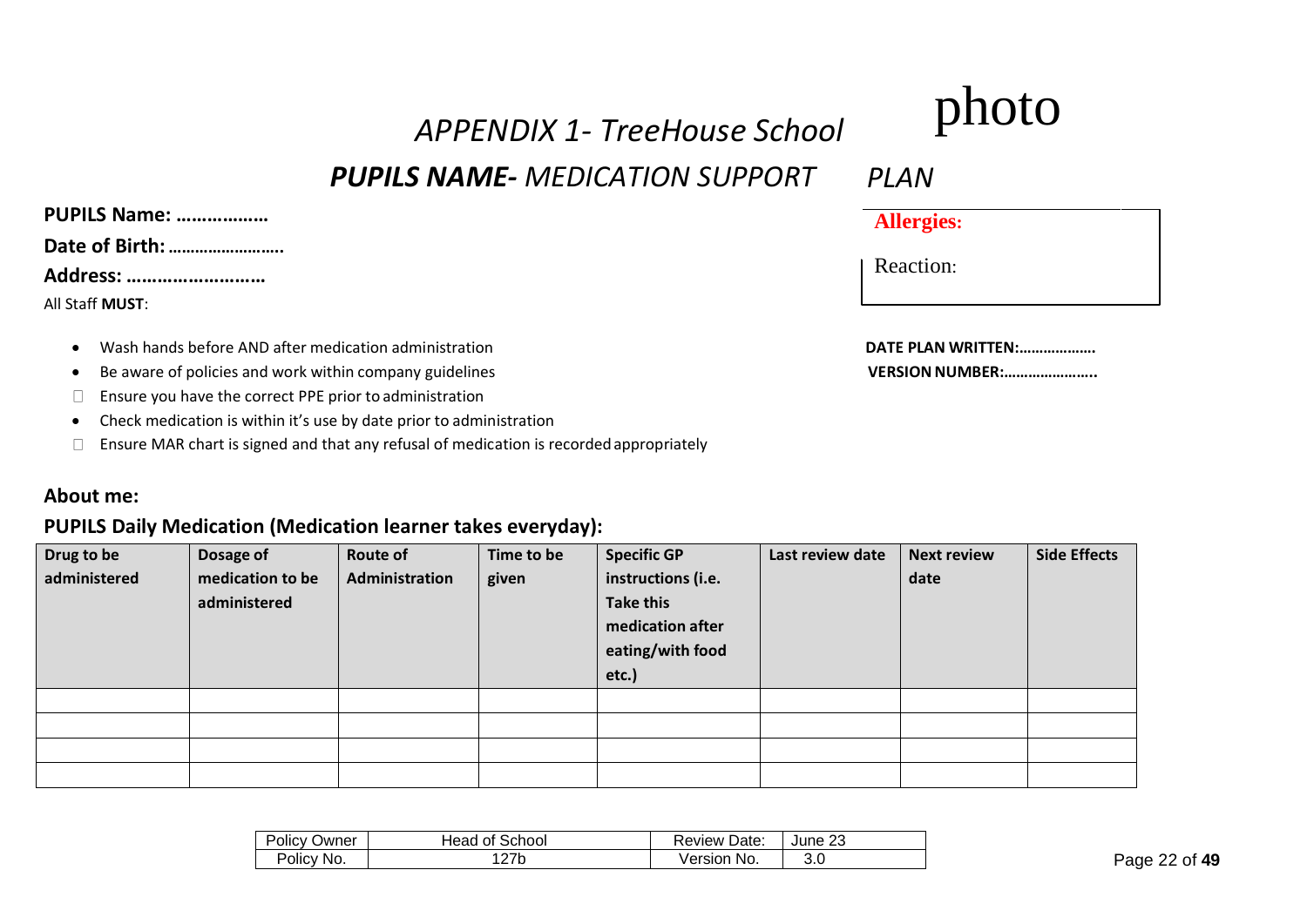### **Daily Medication Guidelines:**

Medication:

### **Name of medication and what it is used for here**

Method:

# **BEFORE YOU GIVE MEDICATION**

- Check the name of the Pupil you are offering medication to is the same as what is stated on the box/bottle
- Check the name of the medication is the same as what is stated on the individuals MARchart
- Check that you are offering the medication at the correct time as stated on the individuals MARchart
- Check that you are offering the correct dose of medication, cross check against the individuals MAR chart
- Check the route of administration
- Check that the medication is within its use by date

A bit about what the pupil is capable of , how it is administered.

## Medication:

### **Name of medication and what it is used for here**

Method:

| Policy<br>Owner | Head of School | Review<br>Date: | June 23 |
|-----------------|----------------|-----------------|---------|
| Policy No.      | 27b            | Version<br>No.  | o.u     |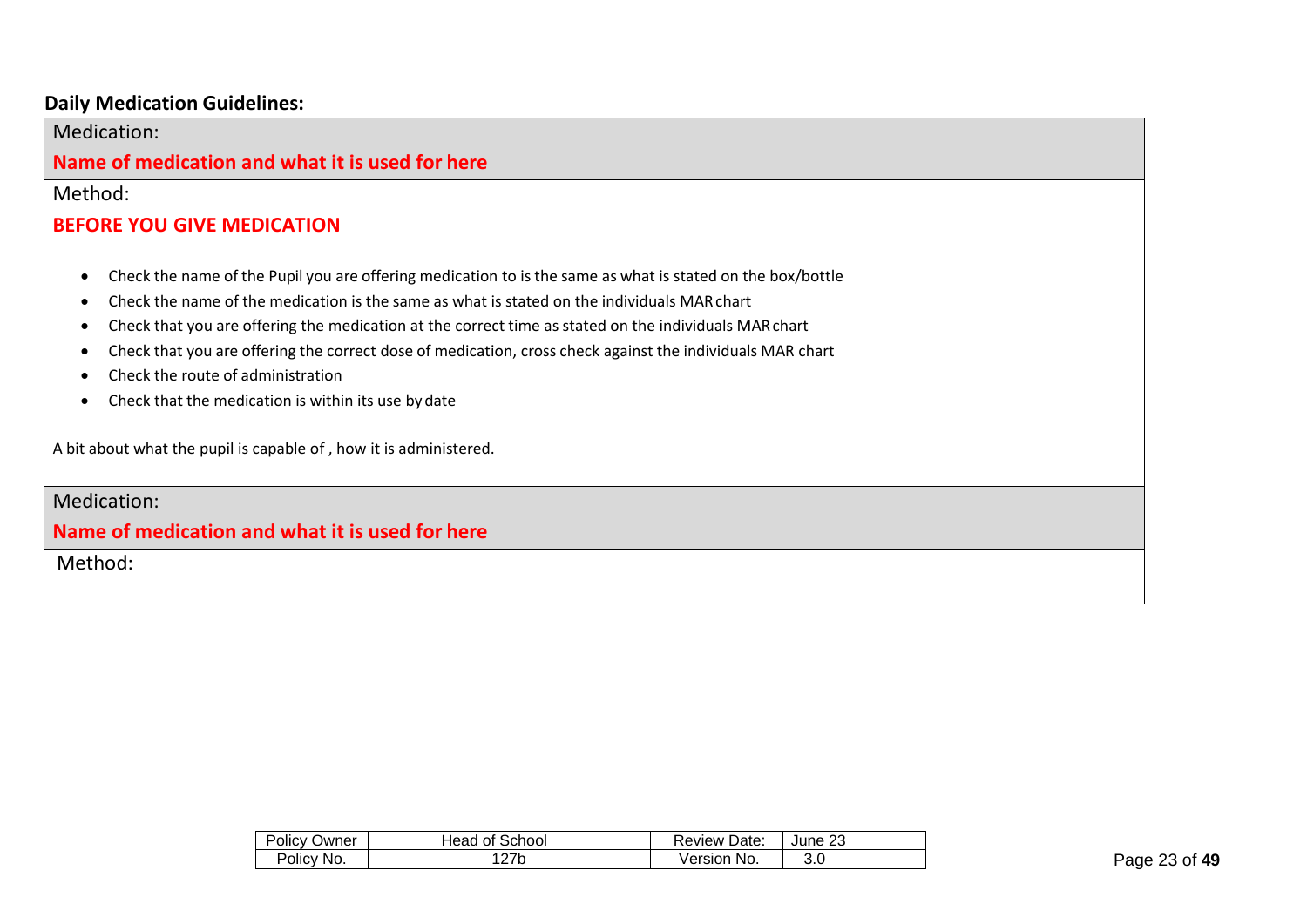## **Pupils name PRN Medications (As and when needed):**

| Drug to be   | Dosage of        | Route of       | Time to be | <b>Specific GP</b> | Last review date | <b>Next review</b> | Side effects |
|--------------|------------------|----------------|------------|--------------------|------------------|--------------------|--------------|
| administered | medication to be | Administration | given      | instructions (i.e. |                  | date               |              |
|              | administered     |                |            | <b>Take this</b>   |                  |                    |              |
|              |                  |                |            | medication after   |                  |                    |              |
|              |                  |                |            | eating/with food   |                  |                    |              |
|              |                  |                |            | etc.)              |                  |                    |              |
|              |                  |                |            |                    |                  |                    |              |

## **PRN Medication Guidelines:**

| Medication:                                     |  |  |  |  |  |  |
|-------------------------------------------------|--|--|--|--|--|--|
| Name of medication and what it is used for here |  |  |  |  |  |  |
|                                                 |  |  |  |  |  |  |
| Same as above                                   |  |  |  |  |  |  |
|                                                 |  |  |  |  |  |  |
|                                                 |  |  |  |  |  |  |
|                                                 |  |  |  |  |  |  |

### **Storage:**

My medication is stored in a locked bag (picture below) which has a combination key lock to keep it safe while I am in School. The lockmed bag is then stored in a medication cabinet in the staff room to ensure no one else can access my medication. The cabinet can be accessed by the Learning Support Coordinators. A spare key is kept in the key cabinet on both sites.

| <b>Policy Owner</b> | Head of School  | Review Date:   | June 23    |
|---------------------|-----------------|----------------|------------|
| Policy No.          | つフト<br>N<br>L I | Version<br>No. | R C<br>v.v |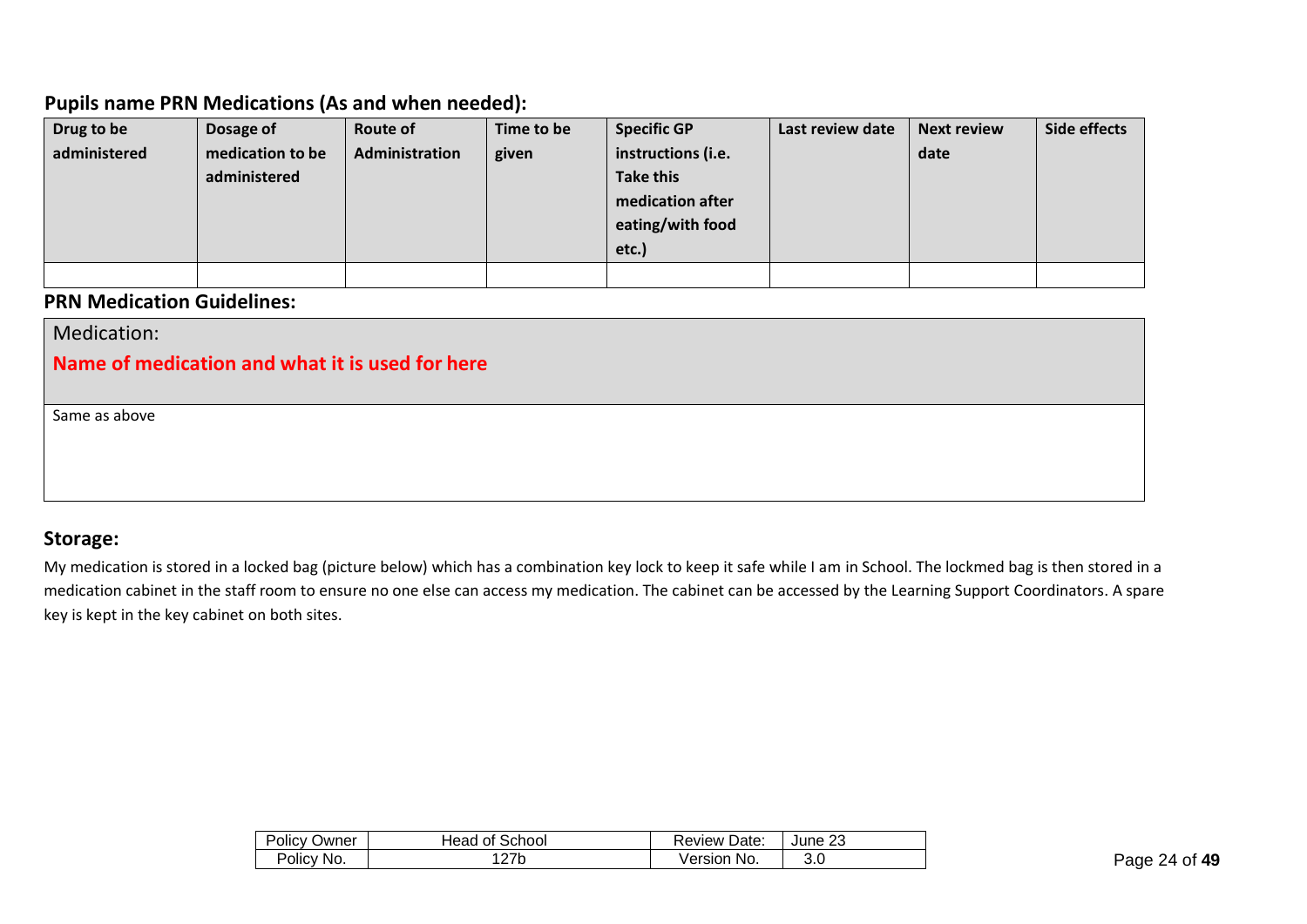

### **Emergency Contacts and Consent:**

**Consent:**

By signing the consent I agree that all information included in this support plan is correct and that permission is given to the School to administer the above medication. I am unaware of any adverse interactions of the medication. If the any medication type, dose or route is changed I will inform the School, immediately.

**Signed (Person with parental responsibility)**

**Date signed (Person with parental responsibility)**

| <b>Managers sign off:</b>  |  |
|----------------------------|--|
| <b>Checked by: (name):</b> |  |
| Signed:                    |  |
| Date signed:               |  |
|                            |  |

| Policy (<br>Owner | Head of School | <b>Review Date:</b> | June 23 |
|-------------------|----------------|---------------------|---------|
| Policy No.        | $\sim$         | No.<br>Version      | v.u     |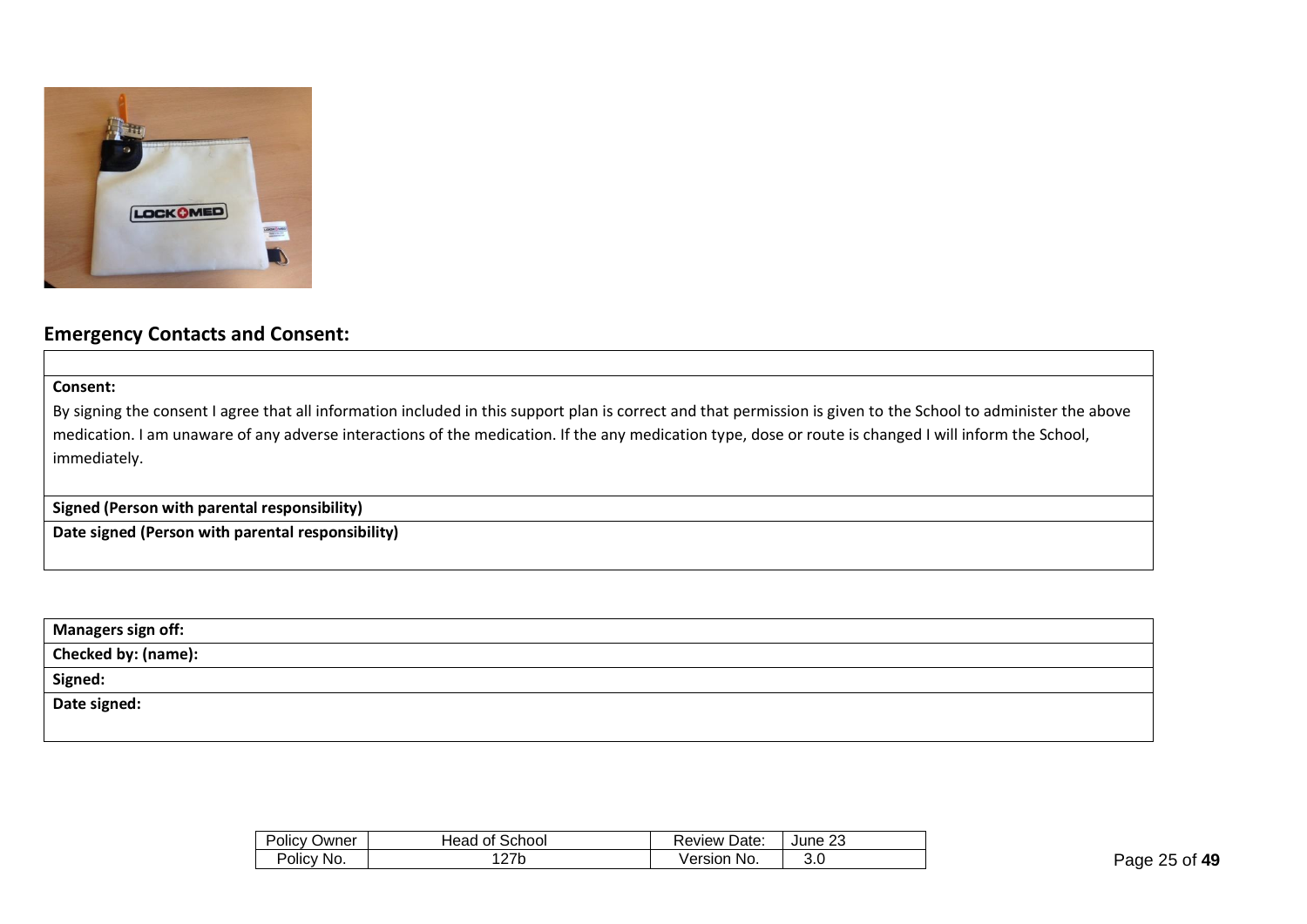### **Appendix 2 – Example MAR Chart**

**Name: Date of Birth: Date of Birth: Allergies: Allergies: Week Commencing: Allergies: Name of GP: Allergies: Allergies: Allergies: Allergies: Allergies: Allergies: Allergies: Allergies: All Week Commencing:** 

| If a         | <b>Medication</b> | <b>Time</b> | Route | Dose |              |                            | <b>Monday</b>                |                                               |                              | <b>Tuesday</b>            |                 |                            | Wednesday                             |                               |                            | <b>Thursday</b>              |                        |                            | <b>Friday</b>            |                 |
|--------------|-------------------|-------------|-------|------|--------------|----------------------------|------------------------------|-----------------------------------------------|------------------------------|---------------------------|-----------------|----------------------------|---------------------------------------|-------------------------------|----------------------------|------------------------------|------------------------|----------------------------|--------------------------|-----------------|
| or an<br>has |                   |             |       |      |              | <b>WIT</b><br>$\mathbf{T}$ | <b>WIT</b><br>$\overline{2}$ | <b>Actua</b><br>$\blacksquare$<br><b>Time</b> | <b>WIT</b><br>$\blacksquare$ | <b>WIT</b><br>$2^{\circ}$ | Actua<br>I Time | <b>WIT</b><br>$\mathbf{1}$ | <b>WIT</b><br>$\overline{\mathbf{2}}$ | <b>Actua</b><br><b>I</b> Time | <b>WIT</b><br>$\mathbf{1}$ | <b>WIT</b><br>$\overline{2}$ | <b>Actua</b><br>I Time | <b>WIT</b><br>$\mathbf{1}$ | <b>WIT</b><br>$\sqrt{2}$ | Actua<br>I Time |
|              |                   |             |       |      | A            |                            |                              |                                               |                              |                           |                 |                            |                                       |                               |                            |                              |                        |                            |                          |                 |
|              |                   |             |       |      | D            |                            |                              |                                               |                              |                           |                 |                            |                                       |                               |                            |                              |                        |                            |                          |                 |
|              |                   |             |       |      | R            |                            |                              |                                               |                              |                           |                 |                            |                                       |                               |                            |                              |                        |                            |                          |                 |
|              |                   |             |       |      | $\mathbf{A}$ |                            |                              |                                               |                              |                           |                 |                            |                                       |                               |                            |                              |                        |                            |                          |                 |
|              |                   |             |       |      | D            |                            |                              |                                               |                              |                           |                 |                            |                                       |                               |                            |                              |                        |                            |                          |                 |
|              |                   |             |       |      | R            |                            |                              |                                               |                              |                           |                 |                            |                                       |                               |                            |                              |                        |                            |                          |                 |

signed on the MAR chart then you MUST complete a record of detail sheet to state why. If a PRN has been administered, please fill out the PRN log accordingly.

| Policy<br>Owner | Head of School  | <b>Review Date:</b>   | June 23 |
|-----------------|-----------------|-----------------------|---------|
| Policy No.      | 27 <sub>b</sub> | <b>Version</b><br>No. | 3.0     |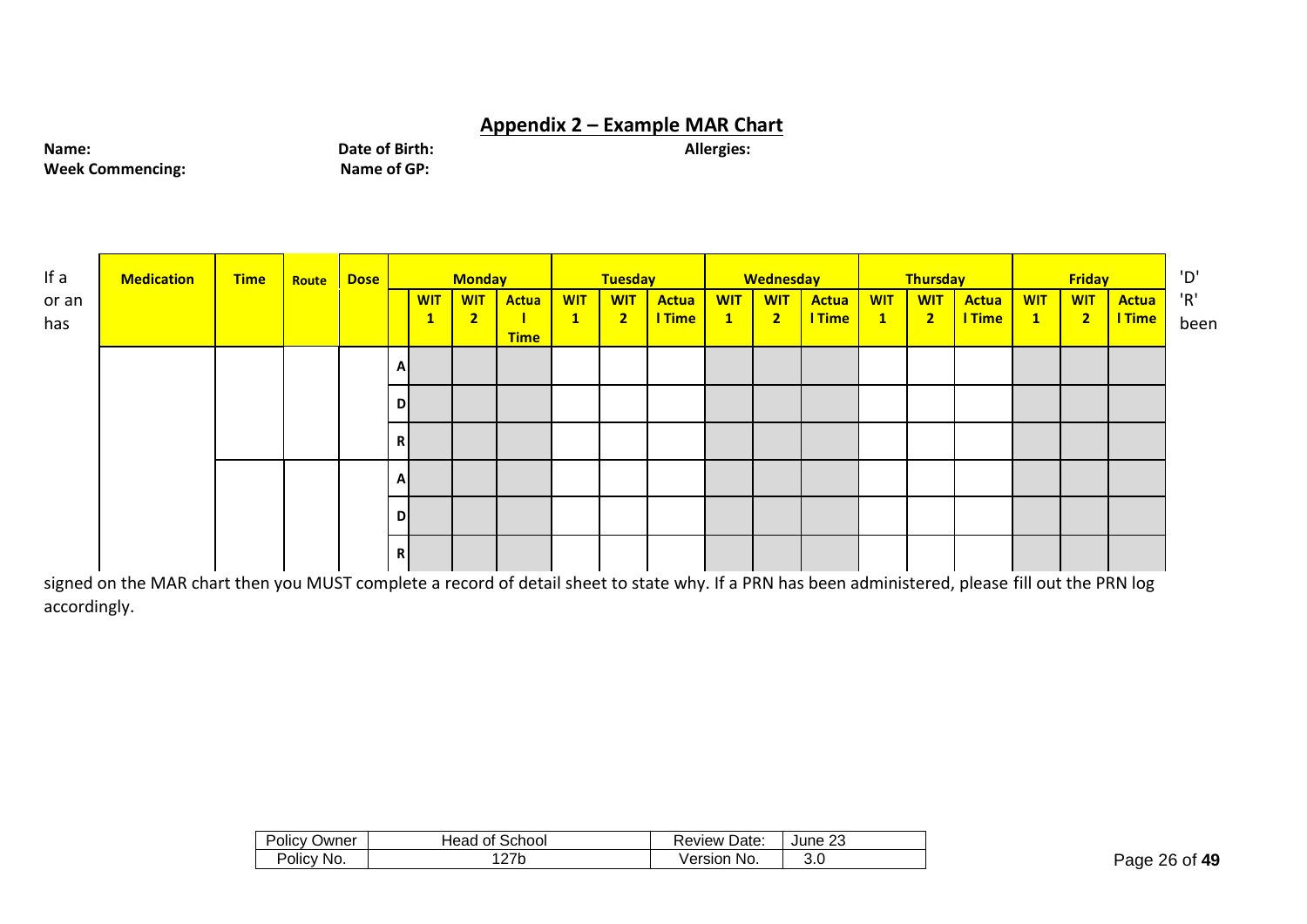| <u></u> | ╯            |             |
|---------|--------------|-------------|
| Date:   | Description: | Print Name: |
| Time:   |              | Sign:       |
| Date:   | Description: | Print Name: |
| Time    |              | Sign:       |
| Date:   | Description: | Print Name: |
| Time:   |              | Sign:       |
| Date:   | Description: | Print Name: |
| Time:   |              | Sign:       |
| Date:   | Description: | Print Name: |
| Time:   |              | Sign:       |

# **Appendix 3 - Medication Record of Detail Sheet –** *please use this sheet if a medication has been refused or destroyed.*

| Policy     | Head of School     | Date:                 | つつ      |
|------------|--------------------|-----------------------|---------|
| Owner      |                    | Review                | June 23 |
| Policy No. | <b>77h</b><br>21 N | <b>Version</b><br>No. | ن.پ     |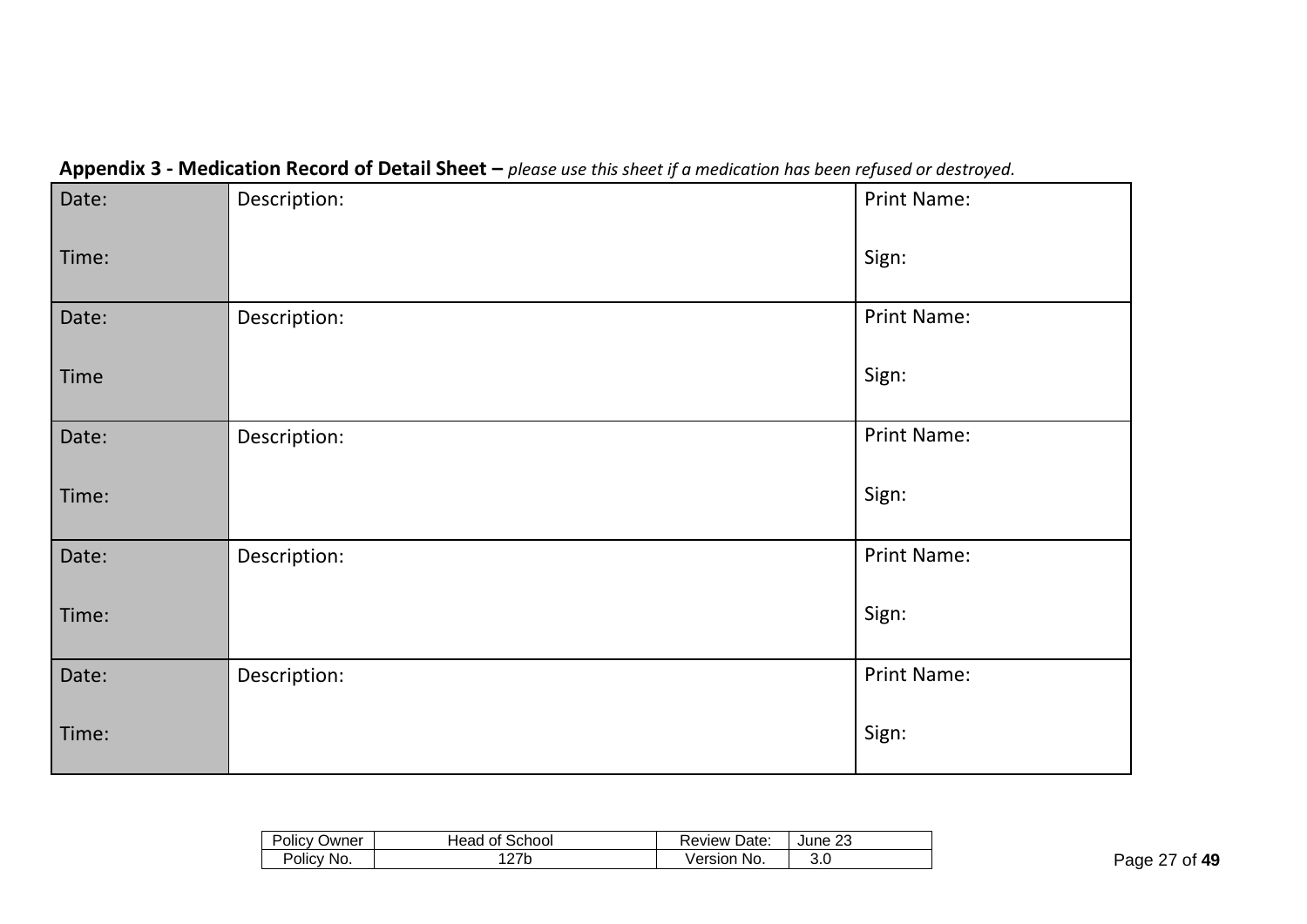# **Appendix 4 - Medication sign in/out sheet**

# **Pupil Name:**

| Date:                                                | Time:                        |                          |                                        |                          |                                        |                         |
|------------------------------------------------------|------------------------------|--------------------------|----------------------------------------|--------------------------|----------------------------------------|-------------------------|
| <b>Drug Name</b>                                     | <b>Expiry</b><br>Date        | <b>Quantity Received</b> | <b>TABS/Parent</b><br><b>Signature</b> | <b>Quantity Returned</b> | <b>TABS/Parent</b><br><b>Signature</b> | Date:<br>Time:<br>Date: |
| <b>Drug Name</b>                                     | <b>Expiry</b><br>Date        | <b>Quantity Received</b> | <b>TABS/Parent</b><br><b>Signature</b> | <b>Quantity Returned</b> | <b>TABS/Parent</b><br><b>Signature</b> |                         |
|                                                      |                              |                          |                                        |                          |                                        | Time:                   |
| <b>Drug Name</b>                                     | <b>Expiry</b><br><b>Date</b> | <b>Quantity Received</b> | <b>TABS/Parent</b><br><b>Signature</b> | <b>Quantity Returned</b> | <b>TABS/Parent</b><br><b>Signature</b> | Learning                |
|                                                      |                              |                          |                                        |                          |                                        | Support                 |
|                                                      |                              |                          |                                        |                          |                                        | Coordin                 |
| Cupboard:                                            | Date:                        |                          |                                        |                          |                                        | ator sign               |
| High Level Teaching Assistants sign out of cupboard: |                              | Date:                    |                                        |                          |                                        | in to                   |

| Policy     | Head of School | Date:          | ົດດ     |
|------------|----------------|----------------|---------|
| Owner      |                | Review         | June 23 |
| Policy No. | ີ?7b           | No.<br>Version | 3.0     |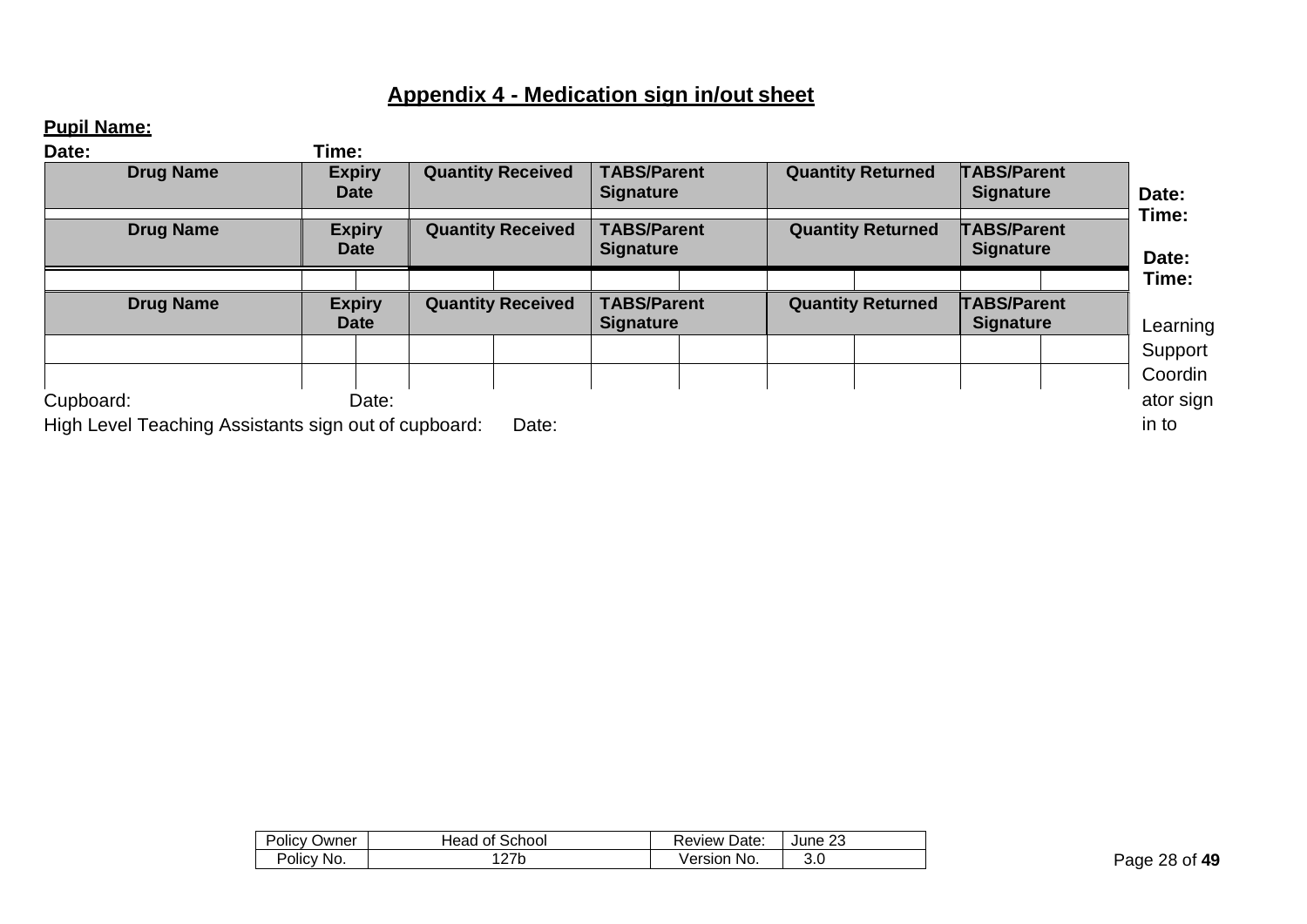# **Appendix 5 - Medication Stock Sign out Form**

This form will need to be completed when medication is removed from School due to a community visit. A pupil may need support to take medication outside of School or may require emergency/PRN medication.

### **Pupil Name:**

| <b>Medication Name</b> | <b>Expiry</b> | Quantity | Out | <u>In</u> | Out | <u>In</u> |
|------------------------|---------------|----------|-----|-----------|-----|-----------|
|                        |               |          |     |           |     |           |
|                        |               |          |     |           |     |           |
| <b>Signed</b>          |               |          |     |           |     |           |

| <b>Medication Name</b> | <b>Expiry</b> | Quantity | Out | <u>In</u> | Out | <b>In</b> |
|------------------------|---------------|----------|-----|-----------|-----|-----------|
|                        |               |          |     |           |     |           |
|                        |               |          |     |           |     |           |
| <b>Signed</b>          |               |          |     |           |     |           |

| <b>Medication Name</b> | <b>Expiry</b> | Quantity | Out | <u>In</u> | Out | ND. |
|------------------------|---------------|----------|-----|-----------|-----|-----|
|                        |               |          |     |           |     |     |
|                        |               |          |     |           |     |     |
| <b>Signed</b>          |               |          |     |           |     |     |

| Policy | School          | Date:          | つつ      |
|--------|-----------------|----------------|---------|
| Owner  | Head of         | ⊀eview         | June 23 |
| Policy | 27 <sub>b</sub> | <b>Version</b> | v.v     |
| No.    | 1 Z L           | No.            |         |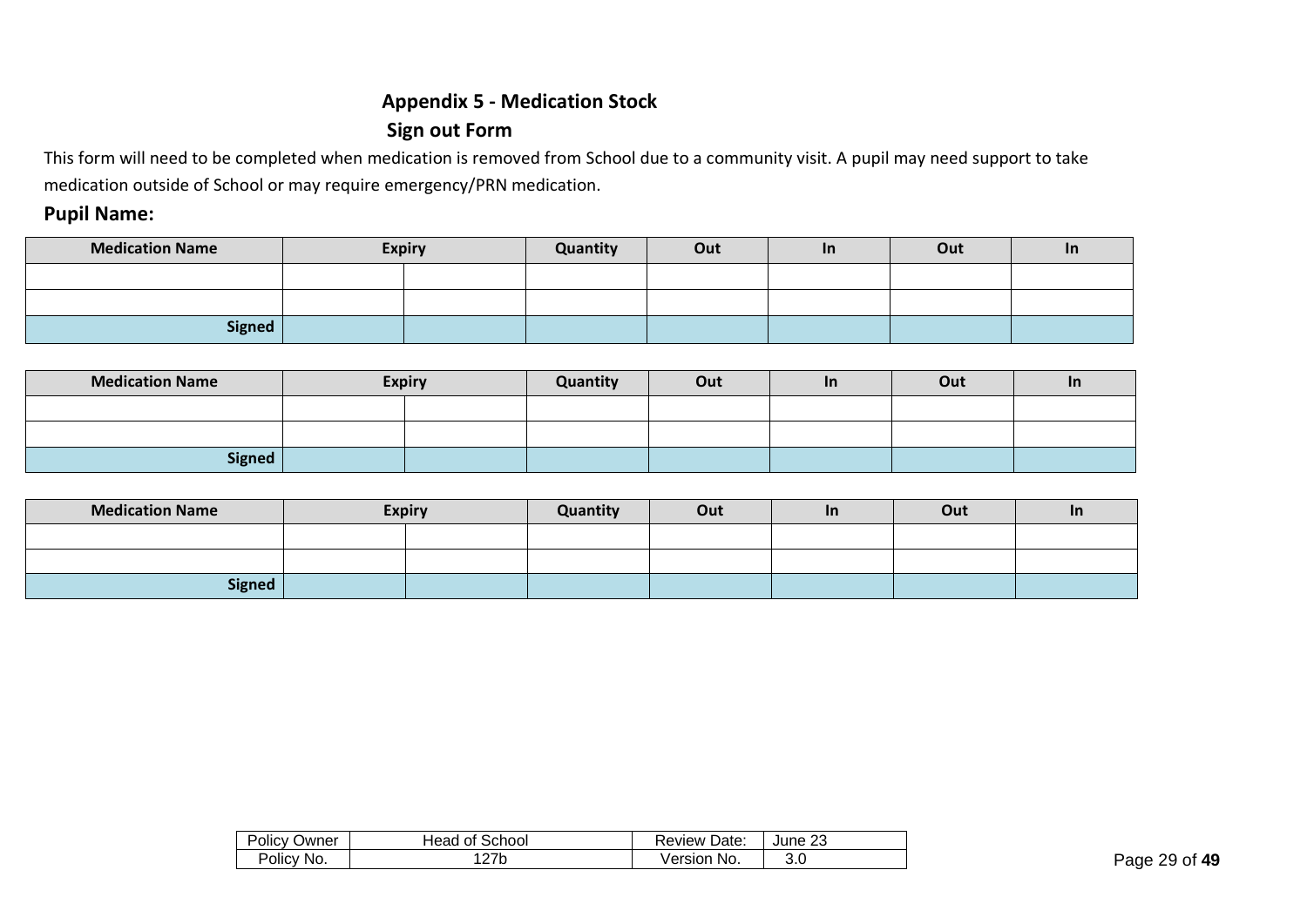# **Appendix 6 - PRN Administration Log**

# **Pupil NAME:**

| Date | Drug | Dosage | Time of<br>Administration | Reason for administration | Witness<br>Signature | Witness<br>signature |
|------|------|--------|---------------------------|---------------------------|----------------------|----------------------|
|      |      |        |                           |                           |                      |                      |
|      |      |        |                           |                           |                      |                      |
|      |      |        |                           |                           |                      |                      |
|      |      |        |                           |                           |                      |                      |
|      |      |        |                           |                           |                      |                      |
|      |      |        |                           |                           |                      |                      |

| Policy L       | Head of School          | Date:          | າາ       |
|----------------|-------------------------|----------------|----------|
| Owner          |                         | Review         | June 23  |
| Policy,<br>No. | 127h<br>◡<br><u>_ 1</u> | Version<br>No. | ົ<br>v.v |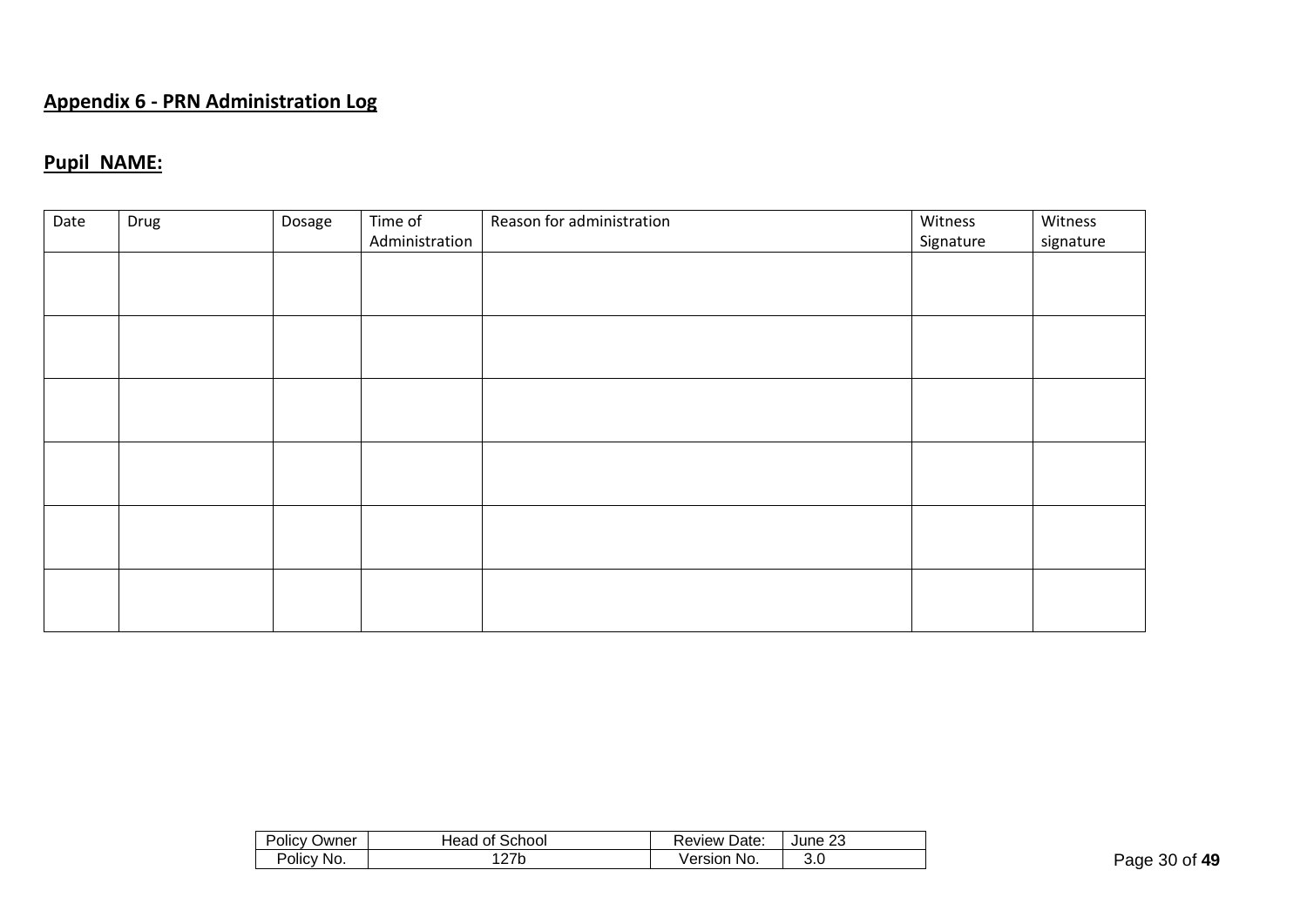# **Appendix 7 Weekly Medication Cabinet Stock Check Sheet**

# **Pupil Name:**

| <b>Medication</b> | <b>Exp Date</b> | <b>Stock</b> |     | Quantity<br>Received |          | <b>Total</b> |                          | Amount<br>Administered | Amount<br>Destroyed/<br>Returned |          | <b>Total</b> | <b>Staff Signature</b> |
|-------------------|-----------------|--------------|-----|----------------------|----------|--------------|--------------------------|------------------------|----------------------------------|----------|--------------|------------------------|
|                   |                 |              | $+$ |                      | $=$      |              | $\overline{\phantom{a}}$ |                        |                                  | $\equiv$ |              |                        |
|                   |                 |              | $+$ |                      | $\equiv$ |              | $\overline{\phantom{a}}$ |                        |                                  | $\equiv$ |              |                        |
|                   |                 |              | $+$ |                      | $\equiv$ |              | $\overline{\phantom{a}}$ |                        |                                  | $\equiv$ |              |                        |
|                   |                 |              | $+$ |                      | $=$      |              | $\overline{\phantom{a}}$ |                        |                                  | $=$      |              |                        |
|                   |                 |              | $+$ |                      | $\equiv$ |              | $\overline{\phantom{a}}$ |                        |                                  | $=$      |              |                        |
|                   |                 |              | $+$ |                      | $=$      |              | $\overline{\phantom{a}}$ |                        |                                  | $=$      |              |                        |

Completed by: Discrepancies:

Date:

| $\sim$ $\sim$<br>Owner<br><b>POIICV</b> | Head of School | Review Date:     | ne,<br>June∶<br>د.∠ |
|-----------------------------------------|----------------|------------------|---------------------|
| Policy No.                              | 27b            | √ersion<br>- No. | J.J                 |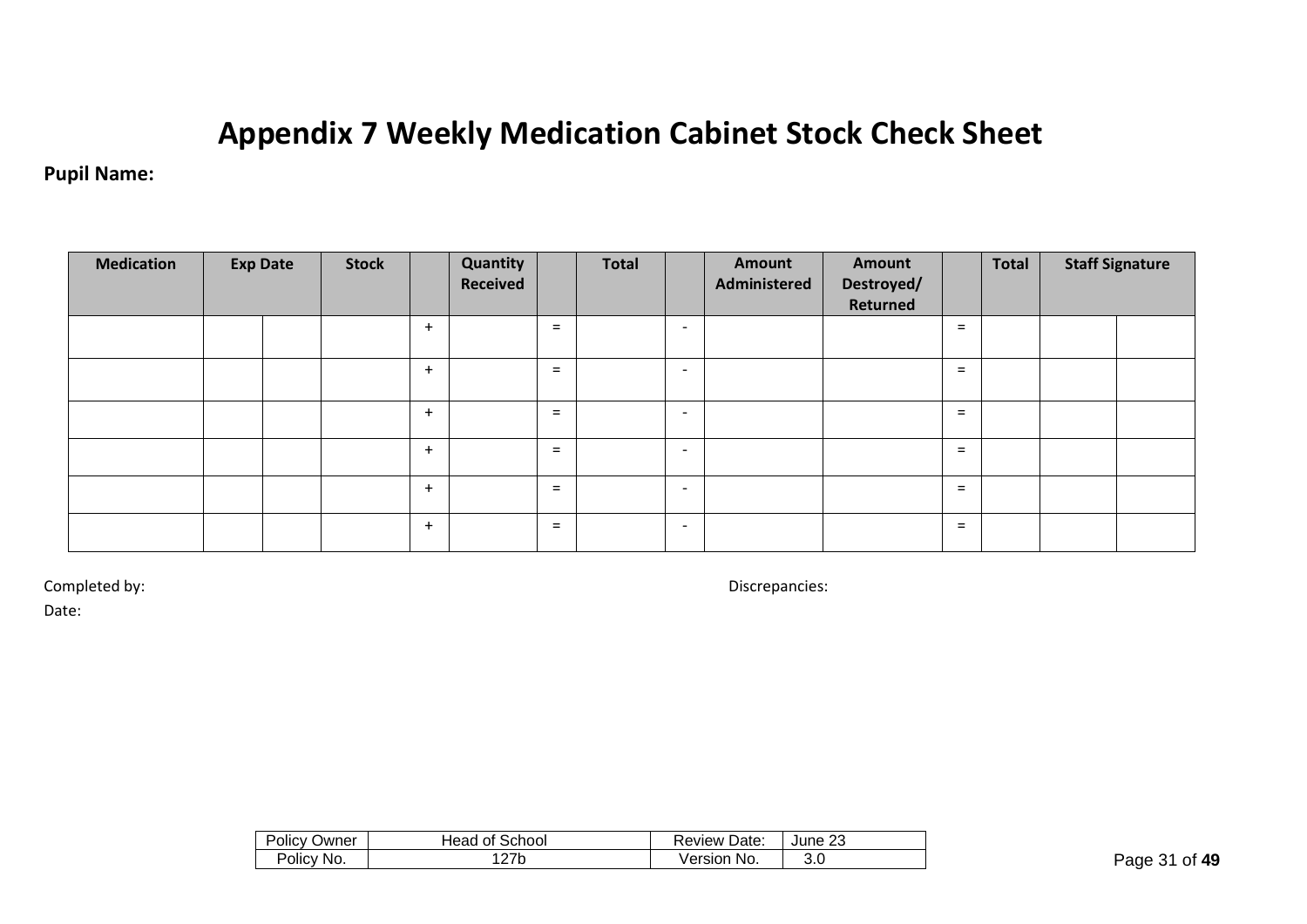# **Appendix 8- Record of Medication Error**

To be completed by authorised staff

- Medical Officer
- Member of SLT

One form per medication error

Medication errors must be followed up immediately they are found or disclosed by a member of staff.

Medication errors fall within the School Safeguarding Policy and must be passed onto the Designated Safeguarding Lead or other Member of SLT available on the same day they are found.

| Today's Date<br>(date error<br>found/disclosed) | Type of error<br>Describe in detail | Date of<br>error | Immediate Action to be<br>taken<br>(e.g. 999/contact<br>parents/social<br>worker/GP) | Follow up<br>(e.g. staff<br>training/policy<br>review) | Conclusion | Completed<br>Signed and<br>dated |
|-------------------------------------------------|-------------------------------------|------------------|--------------------------------------------------------------------------------------|--------------------------------------------------------|------------|----------------------------------|
|                                                 |                                     |                  |                                                                                      |                                                        |            |                                  |
|                                                 |                                     |                  |                                                                                      |                                                        |            |                                  |

Completed By: Date: Signature: Signature: Date: Date: Date: Date: Date: Date: Date: Date: Date: Date: Date: Date: Date: Date: Date: Date: Date: Date: Date: Date: Date: Date: Date: Date: Date: Date: Date: Date: Date: Date: Safeguarding Lead/SLT Member: Signature: Signature: Date: Date: Date:

| Policy . | : School | Date:      | ററ      |
|----------|----------|------------|---------|
| Owner    | Head of  | , keview ' | June 23 |
| Policv   | ი 77 ს   | Version    | v.v     |
| No.      | 1 Z L    | No.        |         |

**Medication Error Includes errors in: Storage Preparing Administering**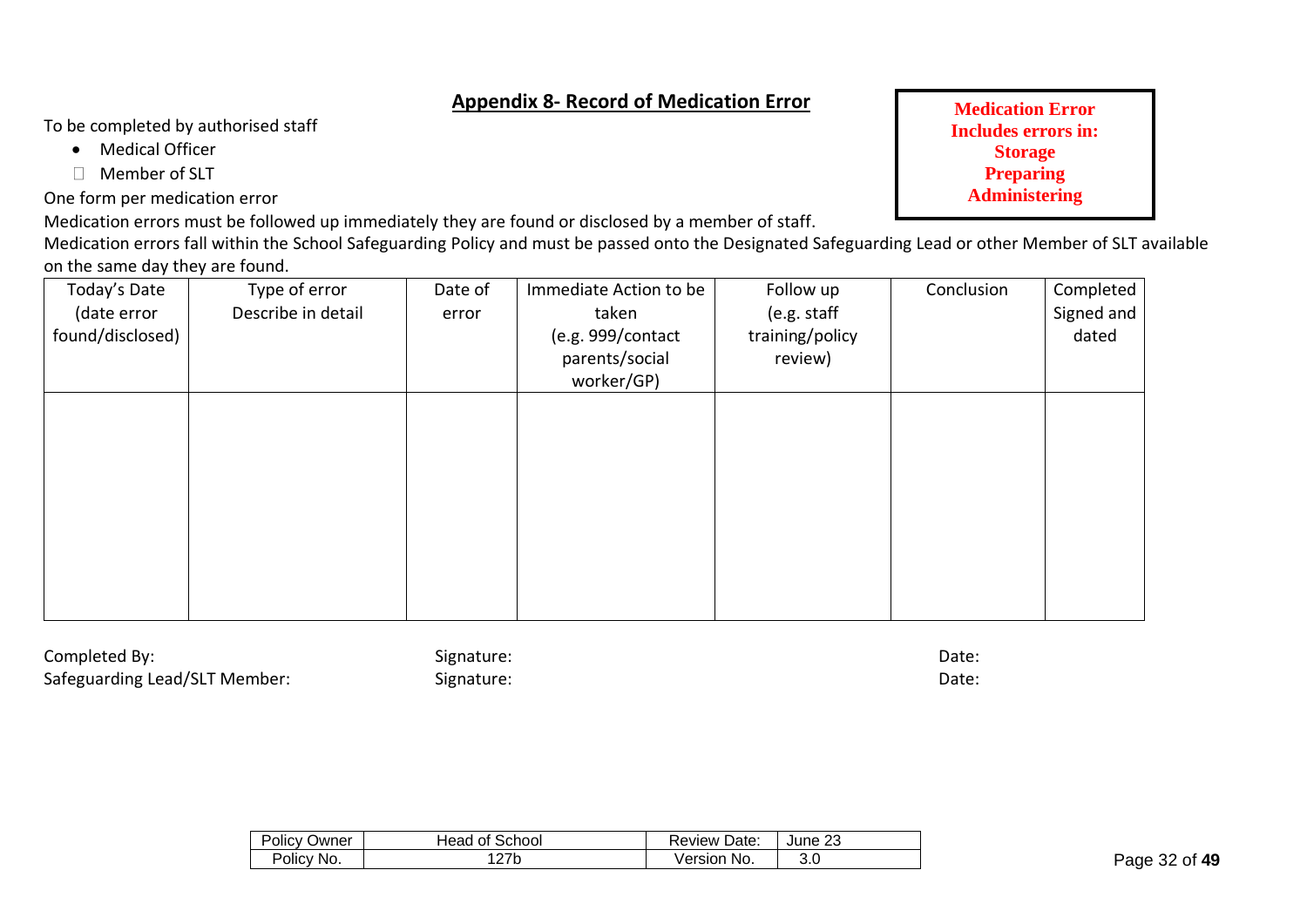### **Appendix 9- Record of Medication Audit**

To be completed at each medication audit and stored in a Medication Audit Folder (Weekly by Medical Officer ) If there are no issues arising or action required a NIL RETURN should be entered in the box below

The Safeguarding Lead or Member of SLT must be informed after the audit if there are issues arising or a NIL RETURN

| Date of Audit | <b>Issues Arising from Audit</b> | Action taken immediately after the | Follow up action required | Conclusion |
|---------------|----------------------------------|------------------------------------|---------------------------|------------|
|               |                                  | audit                              |                           |            |
|               |                                  |                                    |                           |            |
|               |                                  |                                    |                           |            |
|               |                                  |                                    |                           |            |
|               |                                  |                                    |                           |            |
|               |                                  |                                    |                           |            |
|               |                                  |                                    |                           |            |
|               |                                  |                                    |                           |            |
|               |                                  |                                    |                           |            |
|               |                                  |                                    |                           |            |
|               |                                  |                                    |                           |            |
|               |                                  |                                    |                           |            |
|               |                                  |                                    |                           |            |
|               |                                  |                                    |                           |            |
|               |                                  |                                    |                           |            |
|               |                                  |                                    |                           |            |

Completed By: Date: Signature: Signature: Date: Date: Date: Date: Date: Date: Date: Date: Date: Date: Date: Date: Date: Date: Date: Date: Date: Date: Date: Date: Date: Date: Date: Date: Date: Date: Date: Date: Date: Date: Safeguarding Lead/SLT Member: Signature: Signature: Date: Date: Date: Date:

| <b>Policy Owner</b> | Head of School | Date:<br>Review I | June 23 |
|---------------------|----------------|-------------------|---------|
| Policy No.          | ົດ7ໄ           | No.               | ח פ     |
|                     | 21 N           | Version           | v.v     |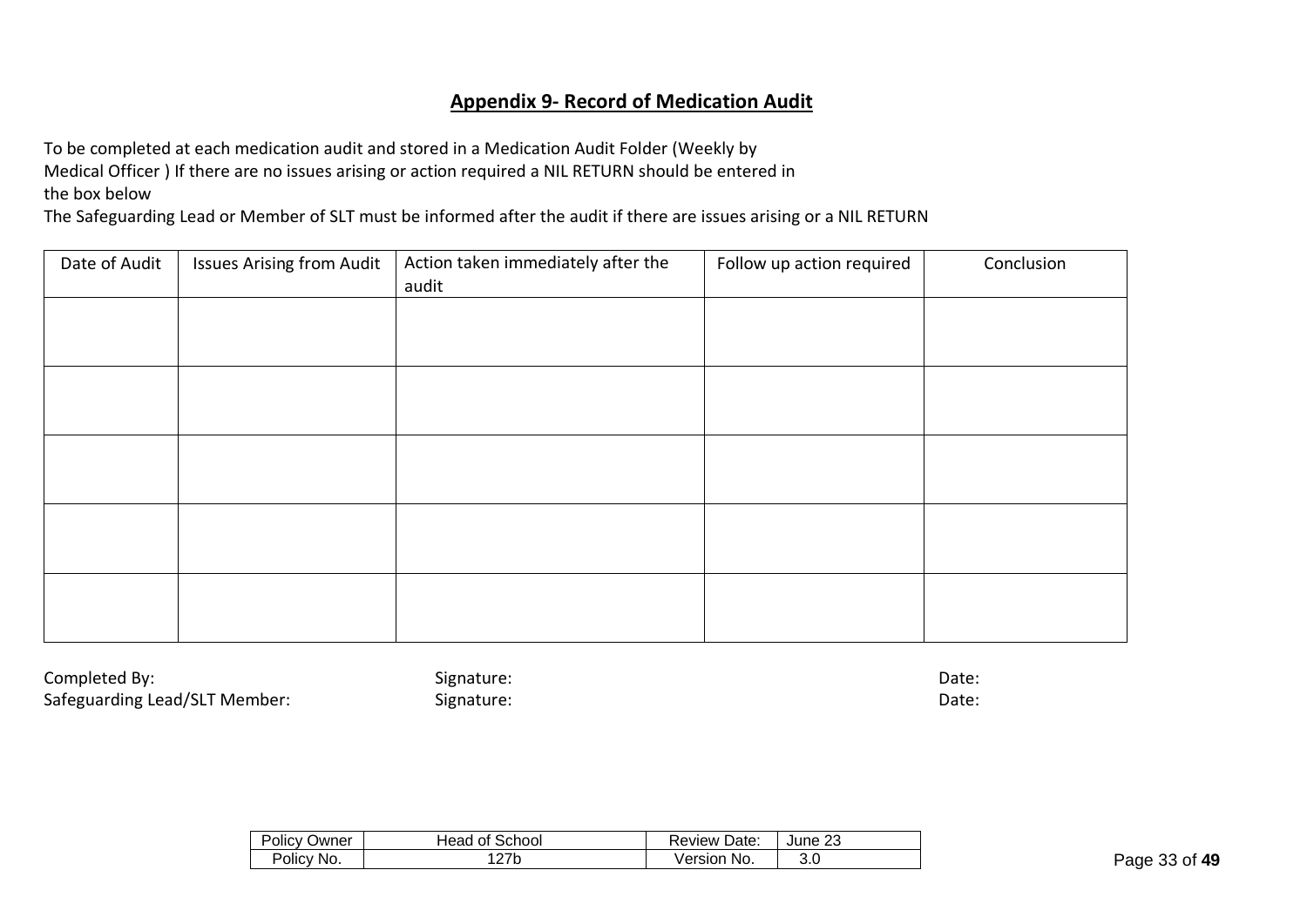



Photo

### **APPENDIX 10- PROTOCOL GUIDELINES- EPILEPSY**

| Pupils Name:               |  |
|----------------------------|--|
| Date of Plan and Version:  |  |
| Type of Epilepsy Seizures: |  |
| My emergency Medication    |  |
| is:                        |  |

### **Seizure first Aid:**

Keep calm. Provide reassurance and talk to the child they may still be able to hear you. Remove bystander. Keep airway clear. Turn on side if possible. Nothing in mouth Keep safe. Remove objects. Do not restrain. Time, observe, record what happens. Stay with person until fully recovered from the seizure and monitor breathing.

### **My Epilepsy:**



#### Key things to Remember:

- Please inform the Medical Officer that the pupil has had a seizure. (DS will inform parents/ home if required).
- If the pupil requires to go to A&E SLT to be informed.
- After a seizure please ensure that the individual is seen by a firstaider.
- Ensure that the seizure is documented on a seizure recordingsheet.

| Signed by Learning Support |  |
|----------------------------|--|
|                            |  |
|                            |  |
|                            |  |

| Policy Owner | Head of School | Review Date: | ∣ June 23 |
|--------------|----------------|--------------|-----------|
| Policy No.   | 127b           | Version No.  | 3.0       |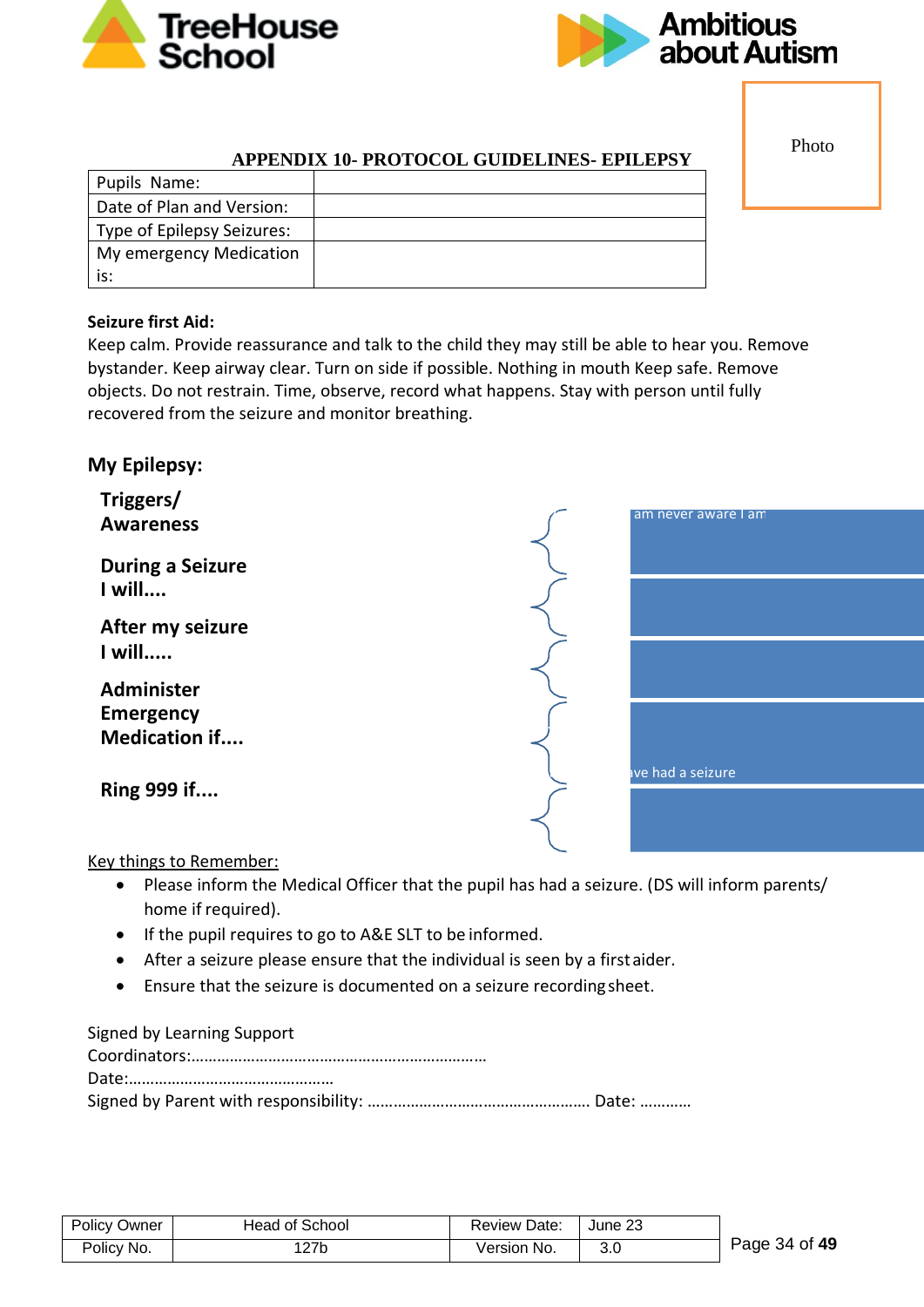



# **Intimate Support**

### **1 Purpose and Scope**

This provides guidelines on the delivery of intimate support to pupils in TreeHouse School including personal care, nutrition and hydration. This policy relates to all pupils accessing the School.

This should be read in conjunction with:

- Ambitious About Autism Safeguarding Children Policy
- Keeping Children safe in Education

### **2 Intimate Support**

Intimate support is defined as personal care tasks of an intimate nature, associated with bodily functions, body products, medication and personal hygiene which need direct or indirect contact with or exposure of the pupil's body.

All staff must understand that the delivery of personal and intimate support requires a professional and sensitive approach in order to preserve the dignity of learners and to safeguard their wellbeing at all times. Many pupils have sensitivities about their bodies and bodily functions; about dressing and undressing; and find personal hygiene routines challenging.

All staff responsible for intimate support will have received clearance through an enhanced Disclosure and Barring Service (DBS) check. Staff whose clearance has yet to be received should never be left in sole charge of a pupil. Prior to working independently with a pupil staff will complete individualised pupil training (3 overlap sessions: T1-3) under the supervision of Behaviour Analyst (BA). All pupils have a **Personal Care Support Plan,** which sets out how they should be consistently supported in their personal care needs; demonstrable understanding of this document is a key criterion for the successful completion of this training.

The School will support learners by offering the highest possible level of privacy, choice and control, as determined by each individual's personal needs and/or degree of independence. Personal Care is undertaken in the least intrusive way possible, whilst ensuring that the needs of the pupil are fully met as per their Personal Care Support Plans.

Pupils p will be empowered to undertake as much of their own intimate support as possible. At all times, staff will carry out support in accordance with pupils preferences and support plans. Staff are expected to listen to pupils to understand their wants and update Personal Care Support Plans accordingly.

Pupils are encouraged to be as independent as possible during toileting routines. Staff will typically be present to oversee safety, however if a pupil is known to be able to use the toilet independently this will be encouraged.

School staff are expected to respect the privacy and personal space of all pupils and will offer the least intrusive support needed during toilet times to encourage the independence and dignity of the pupil.

| <b>Policy Owner</b> | Head of School | Review Date: | ∣ June 23 |
|---------------------|----------------|--------------|-----------|
| Policy No.          | 127b           | Version No.  | 3.0       |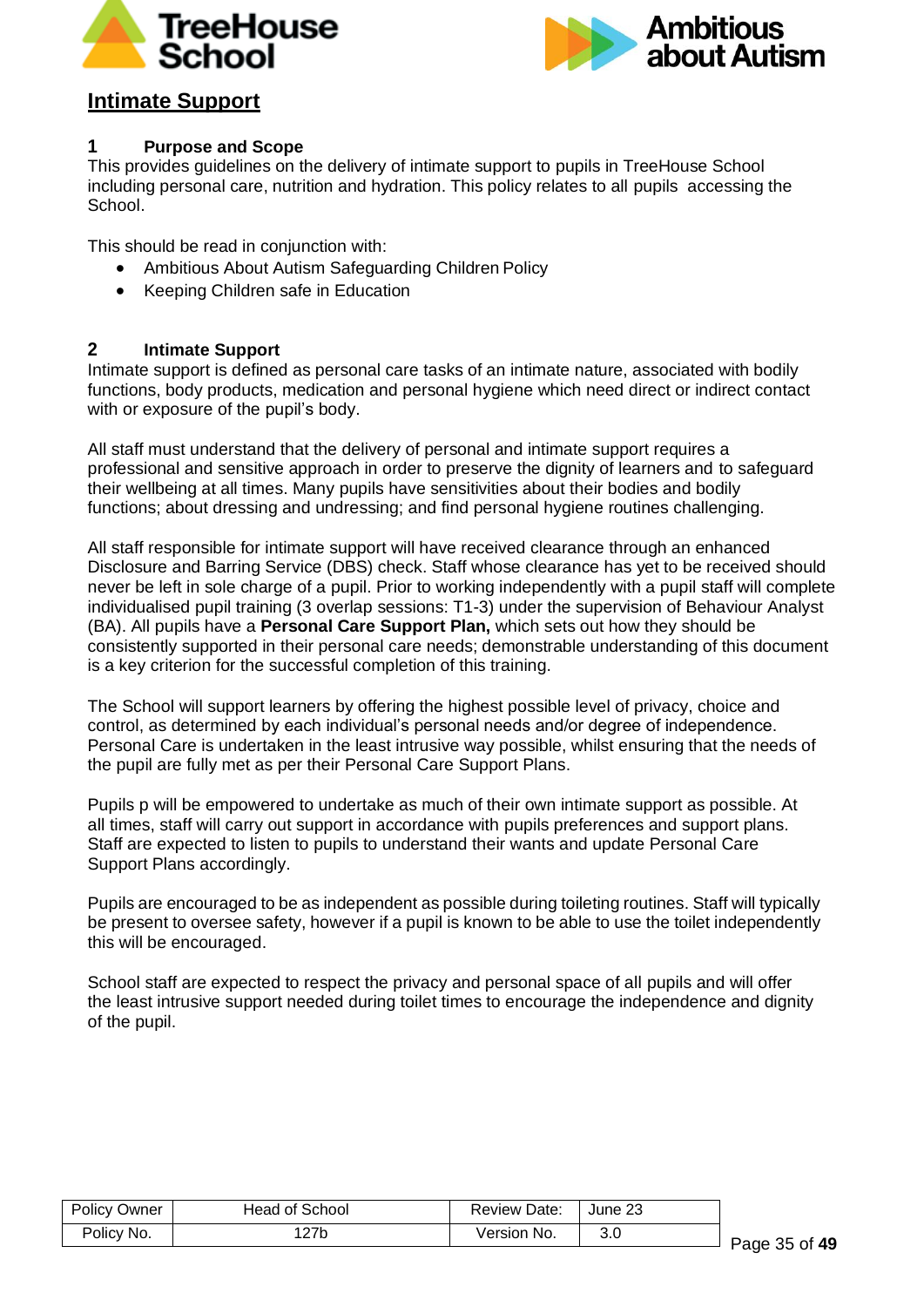



Staff are encouraged to maintain regular communication about toileting and intimate support with parents and/or other primary care givers, having daily opportunities to share such information through the daily handover sheets. Guidelines to staff with intimate support are set out in the individual's Personal Care Support Plan.

Formal reviews of support plans relating to intimate support are reviewed at the start of the academic year (September) and at the annual review meeting. Any unplanned changes will be reviewed and actioned accordingly.

### **3 Intimate Care Procedures**

When working with a pupil staff must familiarise themselves with the individual care plan

- 1 Staff must have appropriate means of communication support for the pupil throughout any personal care routine, for example using words, visual aids, or signed communication so that pupil can (a) understand what will be happening and why, and (b) express their views on their experience of the routine, e.g. identify preferences, likes, dislikes, etc.
- 2 Pupils are given the highest possible level of autonomy during intimate support routines; the aim is always to teach them to be able to carry out their own care where possible and appropriate.
- 3 If a pupil has a toileting accident, this will be dealt with the highest degree of sensitivity and no blame apportioned.
- 4 Staff who carry out intimate support routines for pupils will have training as part of their induction and in individualised pupil training and will be aware of best practice.
- 5 Staff must always remain mindful of professional boundaries in order to ensure that over familiar relationships between staff and pupils do notdevelop.
- 6 New members of staff will not be asked to lead on personal care routines until trust developed and completion of individualised pupil training (T1-3) successfully completed.
- 7 If, through delivering intimate support, staff observe any health/safeguarding issues, staff will follow the appropriate safeguarding procedure
- 8 Staff must ensure, when in the community with pupils, they have the appropriate equipment (including Personal Protective Equipment; PPE) to deliver intimate support.
- 9 Staff must ensure regular communication with parents/carers through the Daily Record sheets; and ensure they are kept aware of all intimate support arrangements and are partners in discussions when an Personal Care Support Plan is recorded/reviewed.
- 10 Prescribed medication can only be administered by School Staff in line with the Administration of Medication Policy

### **4 Supporting sexualised behaviours**

Personal behaviours, such as touching private body parts, are a fact of life – learning when and in what places it is appropriate to touch private body parts can be more challenging for pupils with autism.

| <b>Policy Owner</b> | Head of School | Review Date: | ∣ June 23 |
|---------------------|----------------|--------------|-----------|
| Policy No.          | 127b           | Version No.  | 3.0       |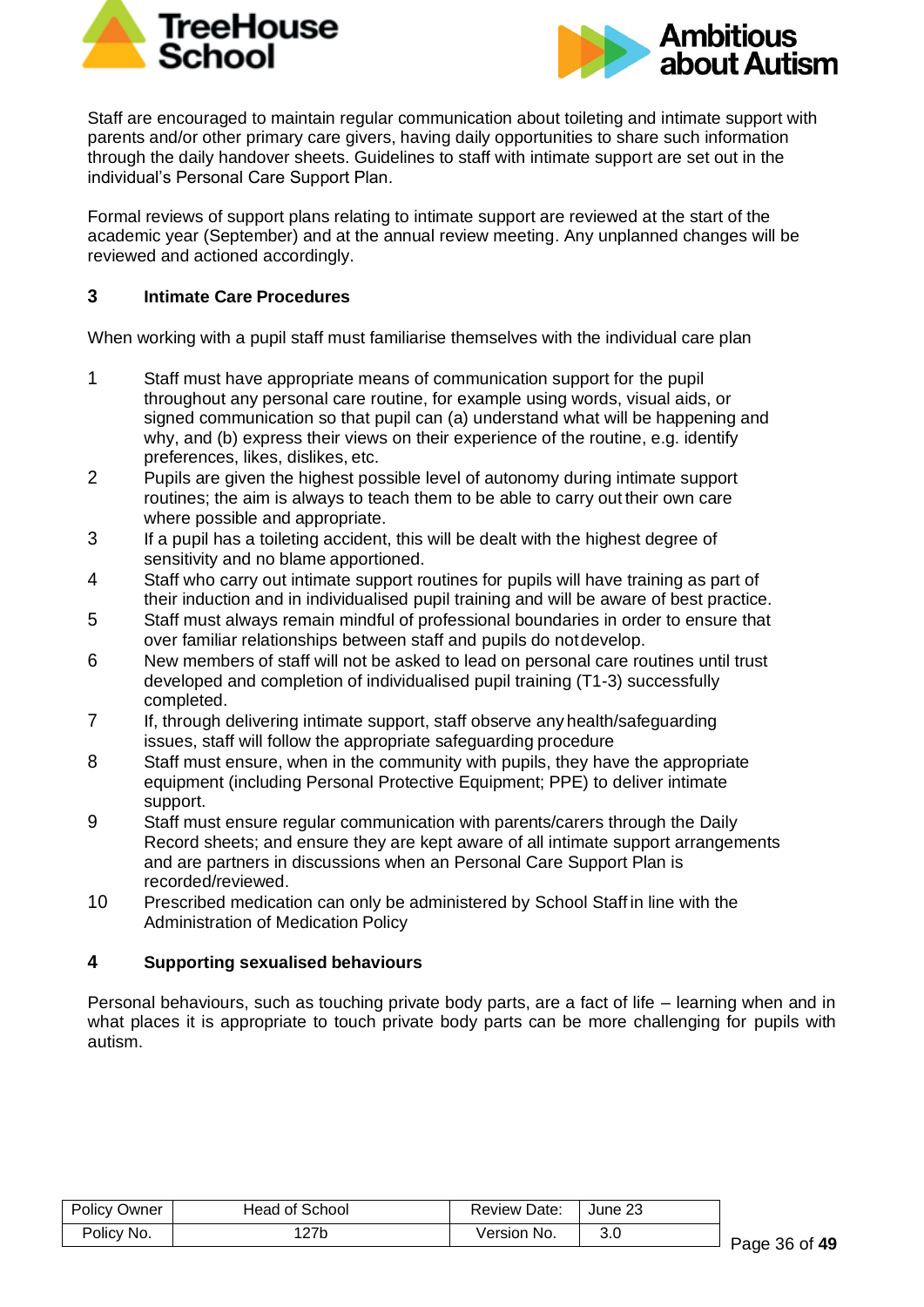



If a pupil is displaying sexualised behaviours (in an inappropriate environment), and no safeguarding issues are raised or noted, the pupil will be redirected to an appropriate environment. If the behaviour persists, staff will work with the pupil around supporting appropriate behaviours. No pupil will ever be treated negatively for displaying sexualised behaviour.

TreeHouse School recognises that a sudden increase in sexualised behaviours may, very occasionally, be the result of sexual abuse and as such, monitors records and reports any significant changes in behaviour. All staff will follow the Ambitious about Autism Safeguarding procedures and receive training in recognising and reporting safeguarding issues.

### **5 Nutrition and Hydration**

Staff will ensure that drinks and snacks are readily available and accessible for pupils according to their dietary needs and /or support plan. The exception to this would be in the case where pupils are required to have their fluid and food intake carefully monitored for health reasons (e.g. people with allergies)

Some pupils with autism may experience feeding or sensory difficulties around food. This should be taken into consideration in menu planning and how a pupil is supported at mealtimes. Where an individual's sensory issues or feeding difficulties affect their dietary health then there should be a risk assessment around this and a collaborative approach from the Trans-disciplinary Team to support the pupil to eat as healthily as possible, e.g., Speech and Language feeding assessment and support plan; Occupational Therapist developed sensory diet.

Staff will always encourage pupils independence around food and drink related tasks and nutrition. Staff must ensure they follow learners Personal Care Support Plans and risk assessments around food and drink related tasks.

### **Infection Prevention and Control**

### **1 This is concerned with Infection Prevention and Infection Control procedures in School.**

We must ensure adherence and compliance to the *Health & Social Care Act 2008 – Code of practice for health and adult social care on the prevention and control of infections.* It ensures that all employees are aware of their responsibilities under this Act.

The aim of this policy is to ensure that all reasonable steps are taken to protect everyone who uses the School premises from infection.

### **Other guidance to refer to includes:**

- Health and Safety Policy
- Safeguarding Children Policy
- Information, advice and guidance on the use of PPE in our Schools and College during the Covid 19 pandemic.
- Our approach to social distancing.

### **2 Who is involved in the process**

The Head is responsible for Infection Prevention and Control. This responsibility is delegated to members of the Senior Leadership Team (SLT).

### **3. Guidelines for managers / individuals**

| <b>Policy Owner</b> | Head of School | Review Date:   | June 23 |  |
|---------------------|----------------|----------------|---------|--|
| Policy No.          | 127b           | √ersion<br>No. | 3.0     |  |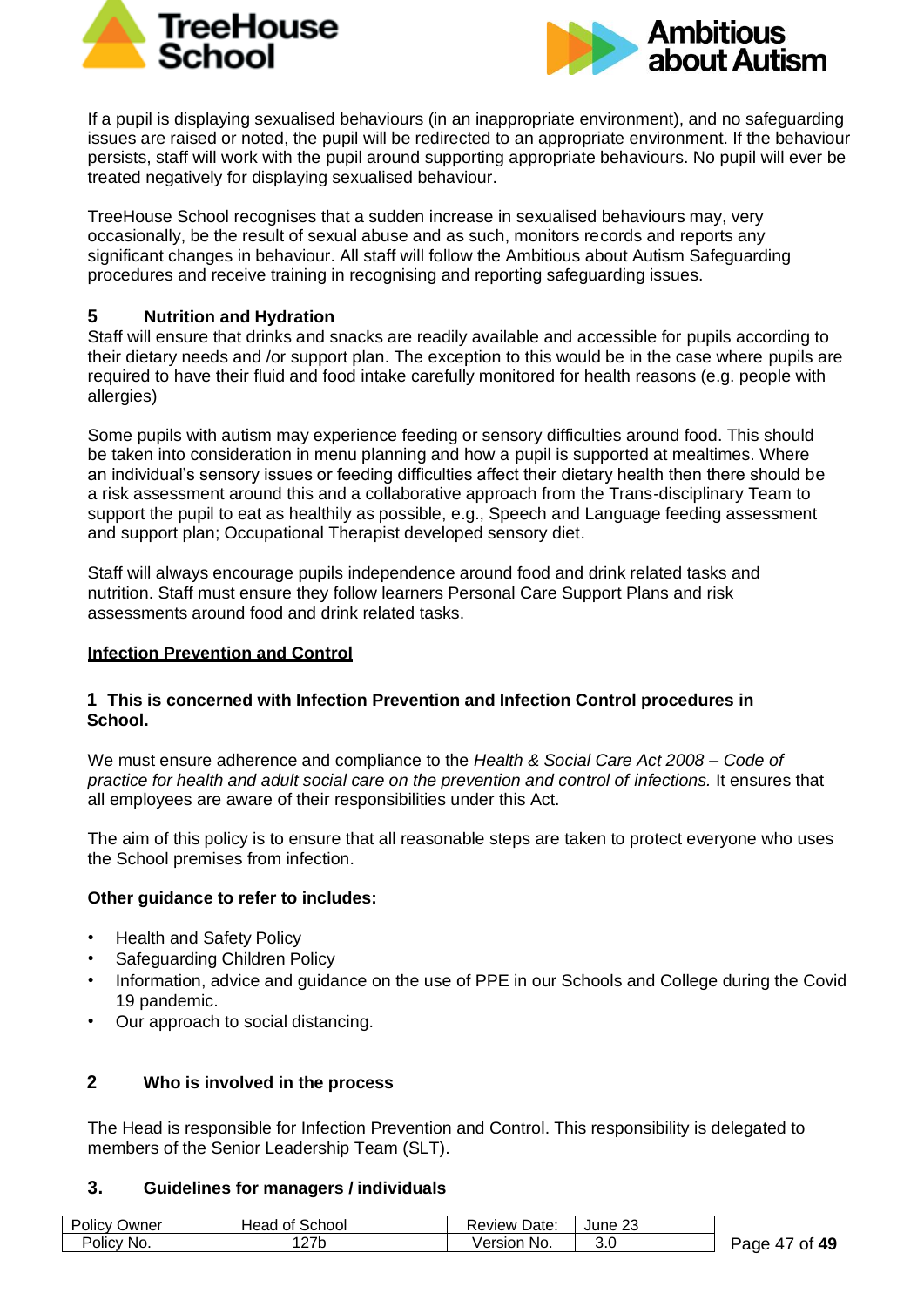



The School recognises that infection control is an important part of providing quality support to pupils and maintaining the continued good health of all those who use, work and visit the School.

Effective prevention and control of infection must be part of everyday practice and applied consistently to everyone.

The Head of School will ensure that everyone who works at TreeHouse, including staff, contractors and volunteers, understand and comply with the need to prevent and control infection.

### **COSHH: Infection Control**

Infection is an invasion of the body by micro-organisms such as viruses, bacteria, fungi and parasites, usually causing damage to the person. These micro-organisms can spread from person to person, either directly or indirectly. The spread of infectious micro- organisms is known as cross infection.

As described in the Control of Substances Hazardous to Health Regulations (2002), it is not practical or ethical to identify who may be carrying an infection or how an infection will spread in the workplace, and therefore it is the policy of TreeHouse School that good working practices are followed at all times to limit cross infection and create a safer working environment.

### **Vulnerable people**

If there is a known infectious risk, line managers must consider if any of the staff exposed would be at increased risk due to their own health.

New and expectant mothers, as well as those who have a lowered immune system (such as cancer patients, or illnesses that affect immunity such as leukaemia) are considered to be vulnerable people.

In these cases, a person-specific risk assessment should be carried out (in addition to the general risk assessment), and specialist medical advice (for example from their GP, or midwife) may need to be sought. The risks to a vulnerable person may be far greater than someone with a robust immune system, and therefore, common infections such as chicken pox and rubella must be assessed alongside potentially life threatening conditions such as Hepatitis B.

In the event where there a case of a fungal infection like ringworms, staff must immediately clean all toys and surfaces that the infected child touched and came in contact with. They must also be mindful of not allowing other pupils to play with any soil that the infected pupil played with or came in contact with, as the infection can be passed through soil.

### **The potential hazards of cross infection**

There are various ways which cross infection can occur, and it is important that these routes of infection are considered when completing an infection control risk assessment. Micro-organisms are generally spread in the following ways:

- Airborne transmissions (inhalation): micro-organisms travelling in droplets through the air (such as coughs and sneezes or contaminated dust) can be inhaled;
- Oral transmission (ingestion): micro-organisms spread from hand to mouth (for example going to the toilet and not washing your hands, then transferring microorganisms to food which is then eaten) or from splashes of infected blood and bodily fluid to the mouth;

| Policy (<br>Owner | Head of School  | <b>Review Date:</b> | June 23 |
|-------------------|-----------------|---------------------|---------|
| Policy No.        | 27 <sub>b</sub> | √ersion<br>No.      | 3.0     |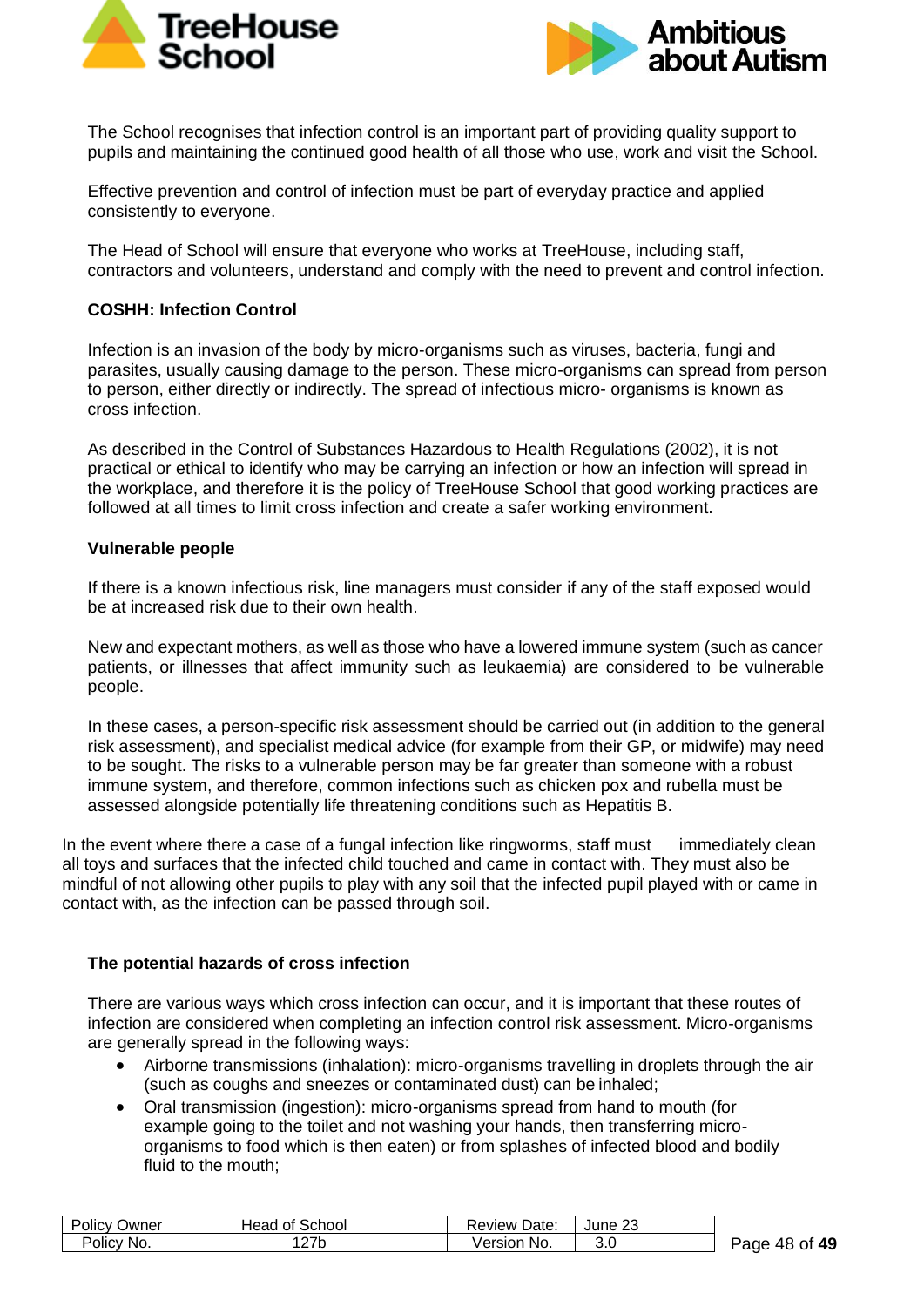



- Direct contact transmission (absorption): infected blood or bodily fluid comes into contact with broken skin or the eyes. Micro-organisms spread as a result of direct bodily contact from person to person, from animal to person or indirectly via inanimate objects such as bedding;
- Puncture wounds/needle-stick injuries (injection): the skin is pierced with sharp objects such as needles that have been contaminated by blood or bodily fluid which are then able to directly enter the blood stream. This also applies to other contaminated sharp objects that can cut or pierce the skin, such as knives, gardening equipment, broken glass and shattered plastics.

### **Controlling the risk of cross infection**

It is essential that suitable and sufficient work practices and procedures are in-place and are adhered to by staff, who must all have undertaken Infection Control training within the last three years. The control measures from which the procedures are derived should be identified by a risk assessment. The following sections describe control measures that may be appropriate.

### **i) Hand hygiene**

Hand washing is one of the most effective ways to control the spread of infection. Hands should always be washed:

- Before and after personal contact;
- After cleaning:
- Before handling food;
- Before eating, drinking or smoking;
- Before and after handling or administering medication;
- Before putting in contact lenses;
- After contact with blood and body fluids;
- After removing gloves:
- After touching or applying wounds and dressings;
- After touching contaminated objects:
- When hands look dirty:
- After any activity that contaminates hands including: using the toilet, coughing, sneezing, and handling waste – even if gloves are worn.

Antibacterial hand gels can be used instead of soap and water if you do not have access to washing facilities. However, they should not be considered as a replacement. If hands look dirty or are potentially contaminated, it is ideal to use soap and water and dry hands thoroughly afterwards.

Staff identified as at risk from infection when providing personal care should observe the following guidelines:

- Keep nails short, clean and polish free;
- Avoid wearing jewellery, bracelets and particularly rings with ridges or stones;
- Do not wear false nails:
- Cover all cuts with waterproof dressing.

### **ii) Personal Protective Equipment (PPE)**

In an infection control context, it is important that people are provided with and are able to effectively use appropriate protective equipment to guard themselves and learners against infection hazards when carrying out intimate personal care and clinical tasks.

Staff engaging in personal care work will need to use disposable gloves. When wearing disposable gloves, it is important to ensure that they are non-latex (for example, vinyl or nitrile).

| Policy Owner | Head of School | <b>Review Date:</b> | June 23 |  |
|--------------|----------------|---------------------|---------|--|
| Policy No.   | 127b           | Version No.         | 3.0     |  |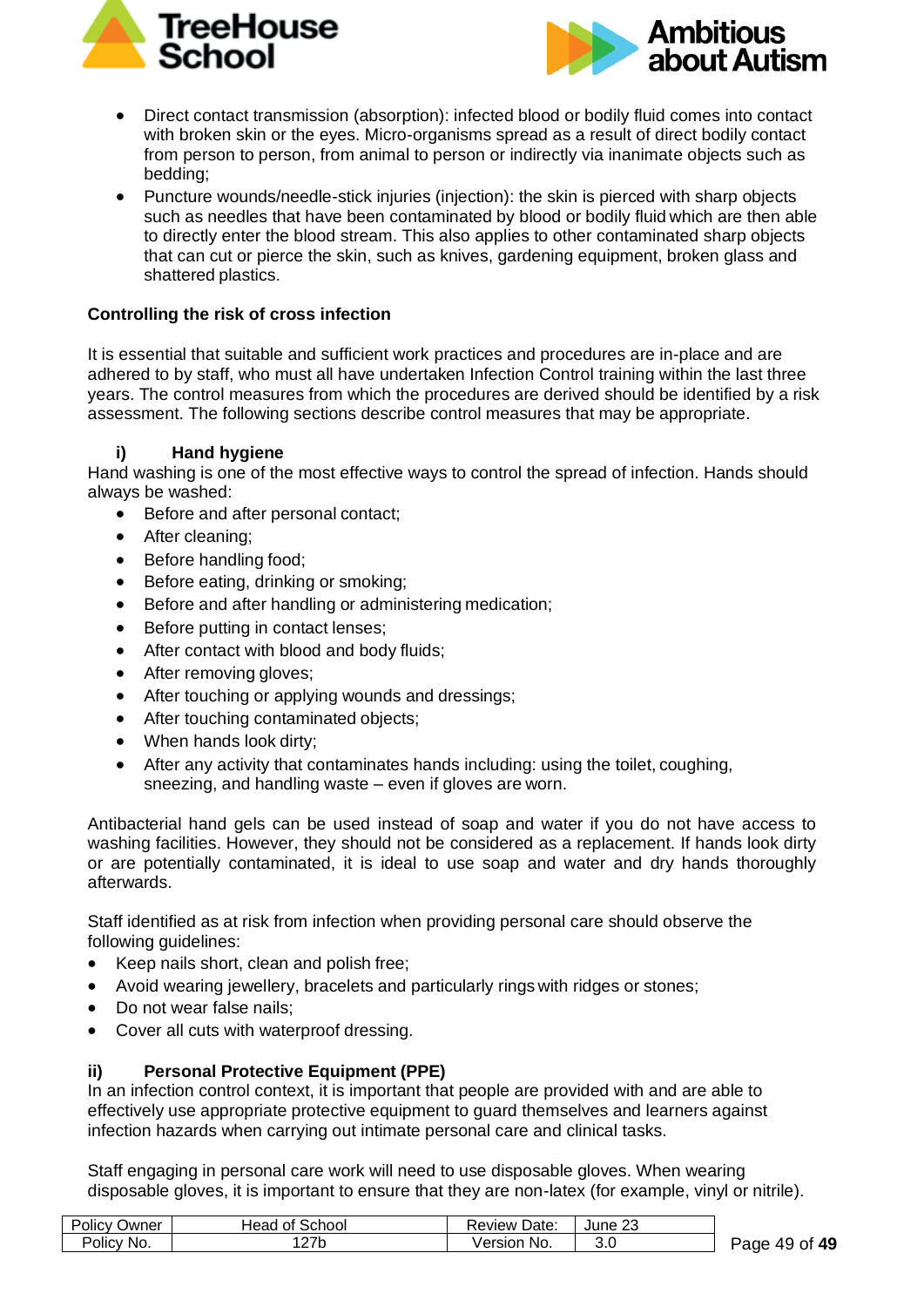



Latex gloves must never be used, as the natural rubber latex proteins that they contain have the potential to cause irritation, dermatitis, asthma and even (in rare cases) anaphylaxis to the user as well as the learner being supported.

Single-use aprons will usually be required as well when a task is likely to cause body fluid or substances to splash onto clothing.

In some specific circumstances masks and goggles will also be required. This will be when providing intimate personal care to a learner who has been identified by a medical practitioner as carrying a disease, the presence of which necessitates the use of a 'barrier' approach. Staff will be notified by their manager where this is applicable.

In addition to the universal PPE usage guidelines, when undertaking personal care tasks, staff must be sure to observe the following:

- All PPE is to be changed between contact with different pupils , or between different tasks with the same learner;
- Teeth must never be used when putting on or pulling off gloves;
- When removing gloves, they should be pulled off so that they are inside out and the contaminated side is not exposed.

### **iii) Immunisation**

Those at higher risk of infection with hepatitis B, tetanus, and tuberculosis include staff who work with people that bite or scratch, those who work with soil or animal waste, and those who work with people living in extreme poverty, respectively.

Staff identified as at risk of infection in risk assessments are strongly advised to get a vaccination which should be available free of charge from local GPs. If an employee's GP charges for immunisations, they should inform their line manager prior to vaccination and they will arrange for the cost to be paid or reimbursed by the School.

### **iv) Decontamination**

It is important that the environment and equipment are adequately and appropriately decontaminated when they has been exposed to any potentially infectious substances (such as blood or bodily fluids). This is often referred to as a deep clean.

- Disposable gloves and aprons should be worn;
- Where the spillage has not yet dried, sodium hypochlorite granules should be applied. Once the granules have absorbed the liquid, then they should be removed using a disposable cloth or scoop and put carefully into a yellow clinical waste bag;
- Clean with neutral detergent and warm water, and then dry;
- Discard protective clothing as clinical waste and wash hands;
- Where the spillage is of dried material, use a sodium hypochlorite solution;
- Place the solution over the spill and where possible, leave it for 15 to 30 minutes before wiping it up;
- Where blood or body fluids are in carpets or soft furnishings the spill should be mopped up using warm water and detergent (sodium hypochlorite will discolour items) and paper towels;
- The item should then be steam cleaned or wet or dry vacuumed after the spillage has been dealt with;
- Different coloured mops and buckets should be used for different areas and colour coded to avoid confusion or cross contamination.

### **v) Laundry**

| Policy (   | <b>Head of School</b> | Date:          | າາ      |
|------------|-----------------------|----------------|---------|
| Owner      |                       | Review         | June 23 |
| Policy No. | 27 <sub>b</sub>       | Version<br>No. | 3.0     |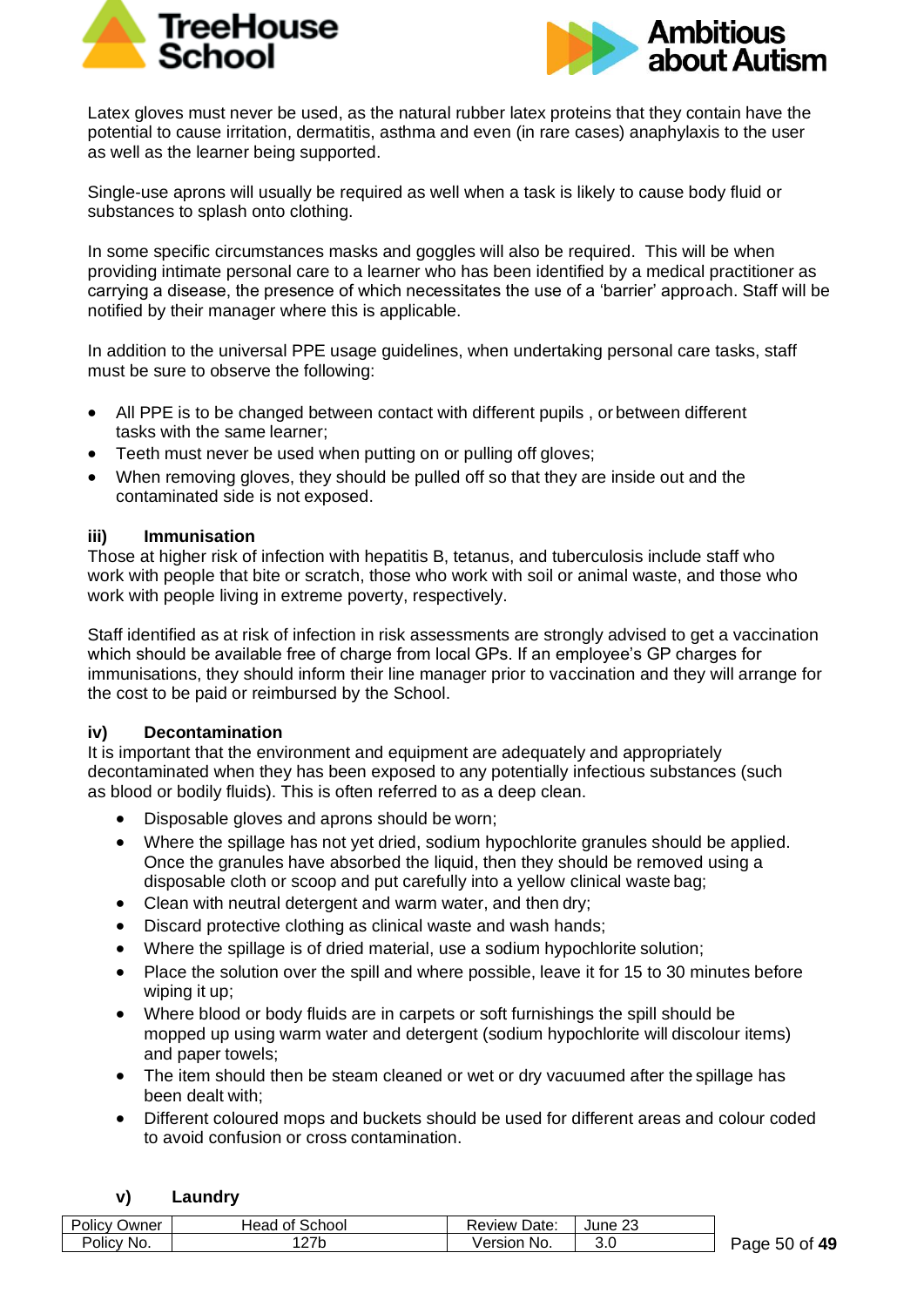



It may be necessary to wash clothing and towels at a high temperature to kill microorganisms.

- Hot wash cycle (80°C or 65°C for 10 minutes) with detergent or a sluice wash (if available);
- If the item cannot tolerate 80°C, then 40°C with addition of sodium hypochlorite in the penultimate rinse of the cycle is also effective;
- Laundry that is infected or soiled with blood or body fluids should be separated from other items and washed immediately;
- Protective clothing (disposable gloves and aprons) should be worn when dealing with infected or soiled laundry.

### **vi) Waste management**

Appropriate waste management procedures must be adhered to. This includes clinical and nonclinical waste, as well as sharps disposal.

Clinical waste is defined in the Controlled Waste Regulations 1992. It refers to any waste that consists wholly or partly of: human or animal tissue, blood or bodily fluids, or excretions.

When disposing of clinical waste staff must ensure items are placed into a yellow clinical waste bag or bin. These are emptied by an approved supplier and should not be disposed of in the general waste.

### **vii) Staff and pupils effected by vomiting and diarrhea**

Pupils who have had a dose of diarrhea or vomiting within the preceding 24 hours should not attend School in order to prevent the spread of potential infection. Pupils should not return to School until they have been free of these symptoms for more than 24 hours.

Staff who are affected by vomiting or diarrhea should not attend work if they have had a dose within the 24 hours preceding their start time. Again staff should be free of symptoms for 24 hours or more before returning to work. Staff must follow the guidance in the Sickness Absence Policy and Procedure.

### **Dealing with sharps and sharps injuries**

Under the Health & Safety (Sharp Instruments in Healthcare) Regulations (2013) the School is required to implement additional control measures regarding managing the risks from using or coming into contact with "sharps". Sharps are items that could readily cause puncture or cut an individual's skin and can include needles, knives, gardening equipment, broken glass and shattered plastic. Where possible, use of or exposure to sharps should be avoided.

Where the use of sharps is unavoidable, safer designs that include protection mechanisms (for example, retractable needles) should be used as well as safe handling procedures (for example, not recapping needles after use).

Immediately after use, sharps should be safely placed in a secure sharps box, which should be close at hand. All staff undertaking work tasks that involve the use of sharps need to have been fully trained in these techniques.

To limit the possibility of exposure to other sharps in the work environment staff should remain vigilant. Where a sharp is discovered staff should place it in a secure sharps box, if they have been trained how to do this safely. If they have not been trained, or there are additional

| <b>Policy Owner</b> | Head of School  | Review Date: | June 23 |  |
|---------------------|-----------------|--------------|---------|--|
| Policy No.          | 27 <sub>b</sub> | Version No.  | 3.0     |  |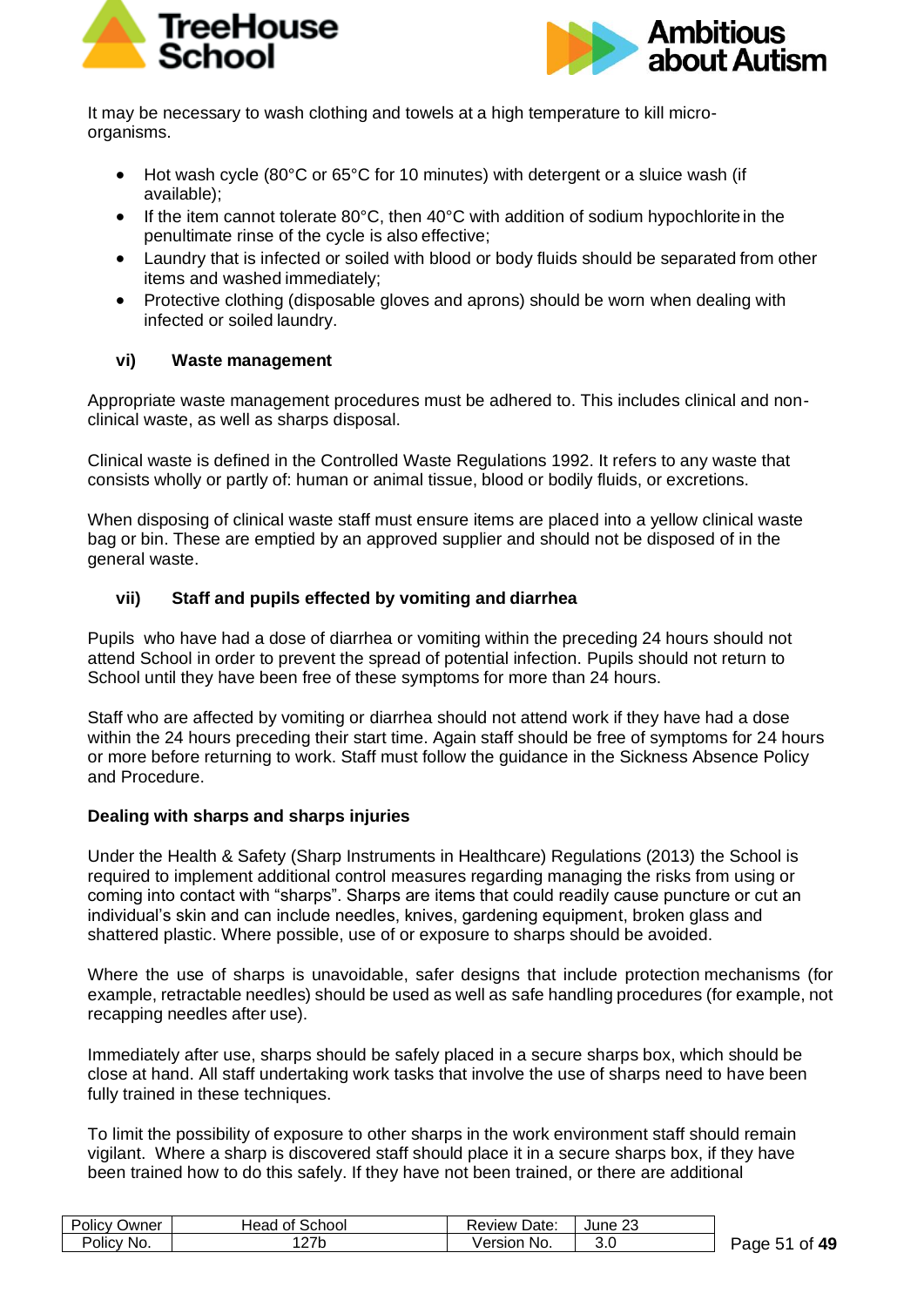



complicating factors, a specialist contractor (approved by the local authority) will need to be commissioned; in the interim the area would need to be made safe.

Any member of staff sustaining a sharps injury will need to report this using the usual Accident & Incident procedure. If there is reason to believe that the injury may have exposed them to a blood-borne virus, they will need to seek medical attention as soon as possible so that a postexposure prophylaxis may be administered.

Where pupils use their own sharps (for example, people with diabetes) appropriate information and training should be given so that they are aware of safer designs that include protection mechanisms, and are able to use and dispose of their sharps safely.

## **POTENTIAL WORK RELATED DISEASES**

### **Covid 19**

Coronavirus disease (COVID-19) is an infectious disease caused by a newly discovered coronavirus.

Most people infected with the COVID-19 virus will experience mild to moderate respiratory illness and recover without requiring special treatment. Older people, and those with underlying medical problems like cardiovascular disease, diabetes, chronic respiratory disease, and cancer are more likely to develop serious illness.

The best way to prevent and slow down transmission is be well informed about the COVID-19 virus, the disease it causes and how it spreads. Protect yourself and others from infection by washing your hands or using an alcohol-based rub frequently and not touching your face.

The COVID-19 virus spreads primarily through droplets of saliva or discharge from the nose when an infected person coughs or sneezes, so it's important that you also practice respiratory etiquette (for example, by coughing into a flexed elbow).

It is essential that staff follow good infection control procedures. We are currently following UK government guidance on the use of PPE and Social distancing you will find more detailed information in "information advice and guidance on the use of PPE in out schools and colleges during the covid 19 pandemic" and "Our approach to social distancing in AAA".

### **Blood-Borne Viruses**

Blood-borne viruses (BBVs) are viruses that people carry in their blood which can cause severe disease in some people and few or no symptoms in others. The virus can spread to another person regardless of whether or not the carrier of the virus is ill. The main BBVs of concern are:

- Hepatitis B virus (HBV), hepatitis C virus (HCV) and hepatitis D virus (HDV) which cause a disease of the liver;
- Human immunodeficiency virus (HIV) which causes acquired immune deficiency syndrome (AIDS), in which the immune system begins to fail.

These viruses can be found in body fluids such as semen, vaginal secretions and breast milk. In addition, hepatitis can spread in body fluids such as faeces and vomit which are not infected with blood. Body fluids such as urine, saliva, sweat and tears carry a minimal risk of BBV infection, unless they are contaminated with blood. Care should always be taken with body fluids as the presence of blood is not always obvious. If a member of staff

| <b>Policy Owner</b> | Head of School | Review Date: | June 23 |  |
|---------------------|----------------|--------------|---------|--|
| Policy No.          | '27b           | Version No.  | 3.0     |  |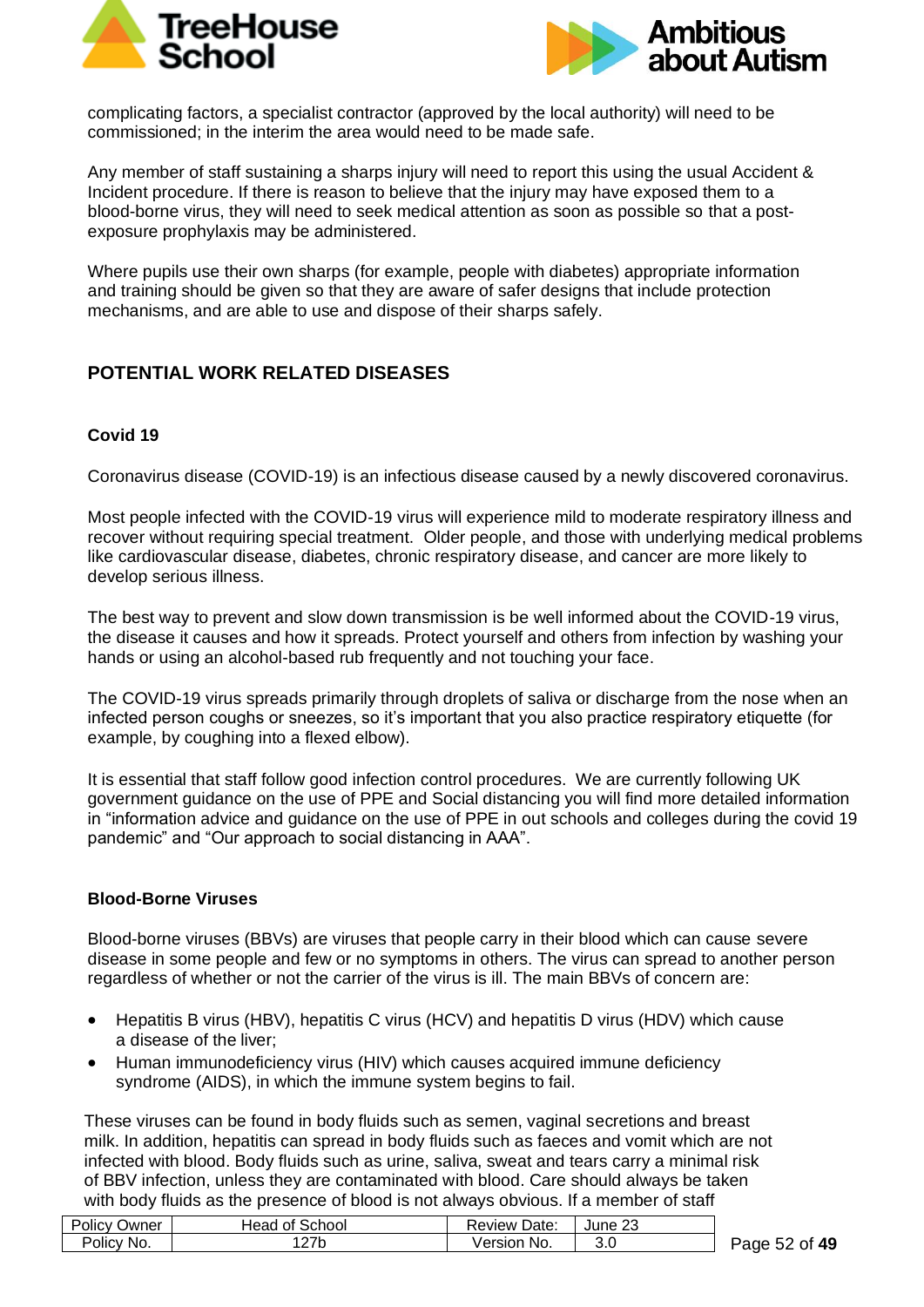



contracts hepatitis whilst working at School this must be reported to the Health & Safety Executive under RIDDOR.

### **How can BBVs be spread in the workplace?**

It is highly unlikely that staff will become infected through everyday contact with another person who has a BBV. BBVs are primarily transmitted sexually. In the workplace they are most likely to be transmitted through puncture wounds from needles and other sharp items contaminated with infected blood or bodily fluids. Direct exposure may also spread Hepatitis B, C and D through accidental contamination of open wounds, skin abrasions, skin damaged from conditions such as weeping eczema, being scratched or bitten leading to broken skin.

### **Action to take after possible infection with a BBV**

If you become contaminated with blood or body fluids, you should take the following action immediately:

- If your skin is contaminated, wash it with soap and running water;
- If your skin is broken, encourage the wound to bleed, do not suck the wound rinse thoroughly under running water;
- If your eyes are contaminated, wash them using tap water or an eye wash bottle and wash your nose or mouth with plenty of tap water – do not swallow the water;
- Record the source of contamination:
- Report the incident following the accident/incident reporting procedure;
- Inform your line manager.

Prompt medical advice is very important. Treatment might be required following a BBV infection, but to be effective, it must be start quickly. If you think you may have been infected with BBV, you should go to the nearest hospital Accident & Emergency department.

### **Staff responsibility**

Staff with a BBV should be able to work normally unless they become ill and are no longer fit to do their job. If they become ill, they should be treated in the same way as anyone else with a long term illness. There is no legal obligation for staff to disclose they have a BBV or to take a medical test. If a member of staff is known to have a BBV, this information is strictly confidential and must not be passed on to anyone else without the person's permission.

### **OTHER POTENTIALLY WORK-RELATED DISEASES**

The following diseases are often associated with work environments:

### **Methicillin-Resistant Staphylococcus Aureus (MRSA)**

MRSA bacteria are usually found in the throat or nose or on the skin of healthy people. It is fairly harmless until it enters the body through broken skin, abrasions, cuts, wounds or surgical incisions. Those facing the greatest risk include the elderly, those in intensive care, those with weakened immune systems, and young children and babies.

It is possible to become infected with MRSA in the following ways:

- A person can spread the bacteria from one part of their body to another by touching open wounds;
- It can be transferred by contact with an infected person's skin:
- Skin scales may contaminate surfaces if they become airborne, such as during tasks like bed making.

| <b>Policy Owner</b> | Head of School | <b>Review Date:</b> | June 23 |  |
|---------------------|----------------|---------------------|---------|--|
| Policy No.          | '27b           | Version No.         | 3.0     |  |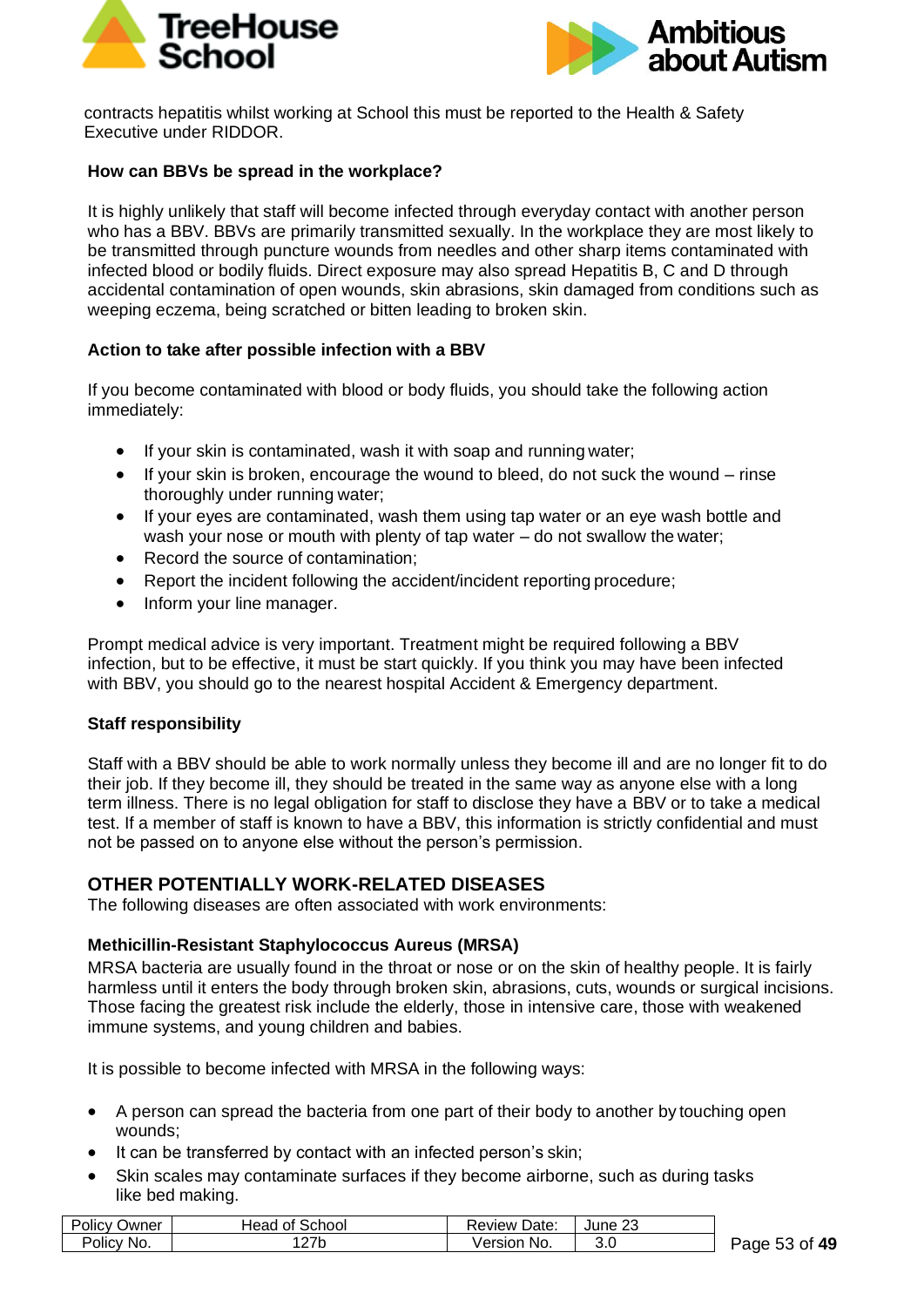



MRSA can normally be treated with an injection of antibiotics, but it is extremely resistant to them and so a high dosage over a long period of time may be necessary.

### **Tetanus**

Tetanus is caused by tetani bacteria, which are found in soil and animal waste. Exposure to these bacteria – even through the most trivial of cuts – can lead to this serious and potentially fatal disease. Several vaccines are used to prevent tetanus and these are usually first administered at school age and then repeated on a 5 to 10 year basis.

### **Tuberculosis (TB)**

TB is a highly infectious disease which can affect any part of the body, but will normally affect the lungs or the lymph glands.

TB is spread by tiny droplets of saliva from the coughs and sneezes of an infected person being inhaled. The chance of developing TB is raised for those who are in the following categories:

- Those in regular, close contact with an infected person;
- Those who have resided in places or countries where TB is common;
- People who experience poor health through lifestyle factors such as living indamp. overcrowded conditions or alcoholism and drug abuse;
- Young children and the elderly.

Although TB is debilitating and life threatening, it is also a curable disease and is treatable with antibiotics.

# **Food Guidance and Food Allergens**

#### **1.Purpose and Scope**

The purpose of this guidance is to keep all pupils and staff safe from potential hazards through the consumption or contamination of food when working in a specialist environment such as a school.

There are learners and staff in the School who have food allergies. In addition to this some of our learners engage in certain behaviours that challenge involving food which, ifnot managed effectively, could result in a potentially fatal outcome. It is important to note that food is not allowed to be used as a reinforcer in the School.

There are a number of procedural guidelines that all pupil and staff are required to follow. These apply to food and drinks excluding water (it does not extend to water, which should be readily accessible at all times).

The School is not in a position to guarantee a completely allergen free environment, rather to minimise the risk of exposure, encourage self-responsibility, and plan for effective response to possible emergencies.

In recognition of this and of the impact of **nut allergies, nuts and any food containing nuts (e.g. peanut butter) are not permitted in School or the Charity**.

#### **Other related polices:**

- Code of Conduct Policy
- Health and Safety Policy

| <b>Policy Owner</b> | <b>Head of School</b> | Review Date: | June 23 |
|---------------------|-----------------------|--------------|---------|
| Policy No.          | 127b                  | Version No.  | 3.0     |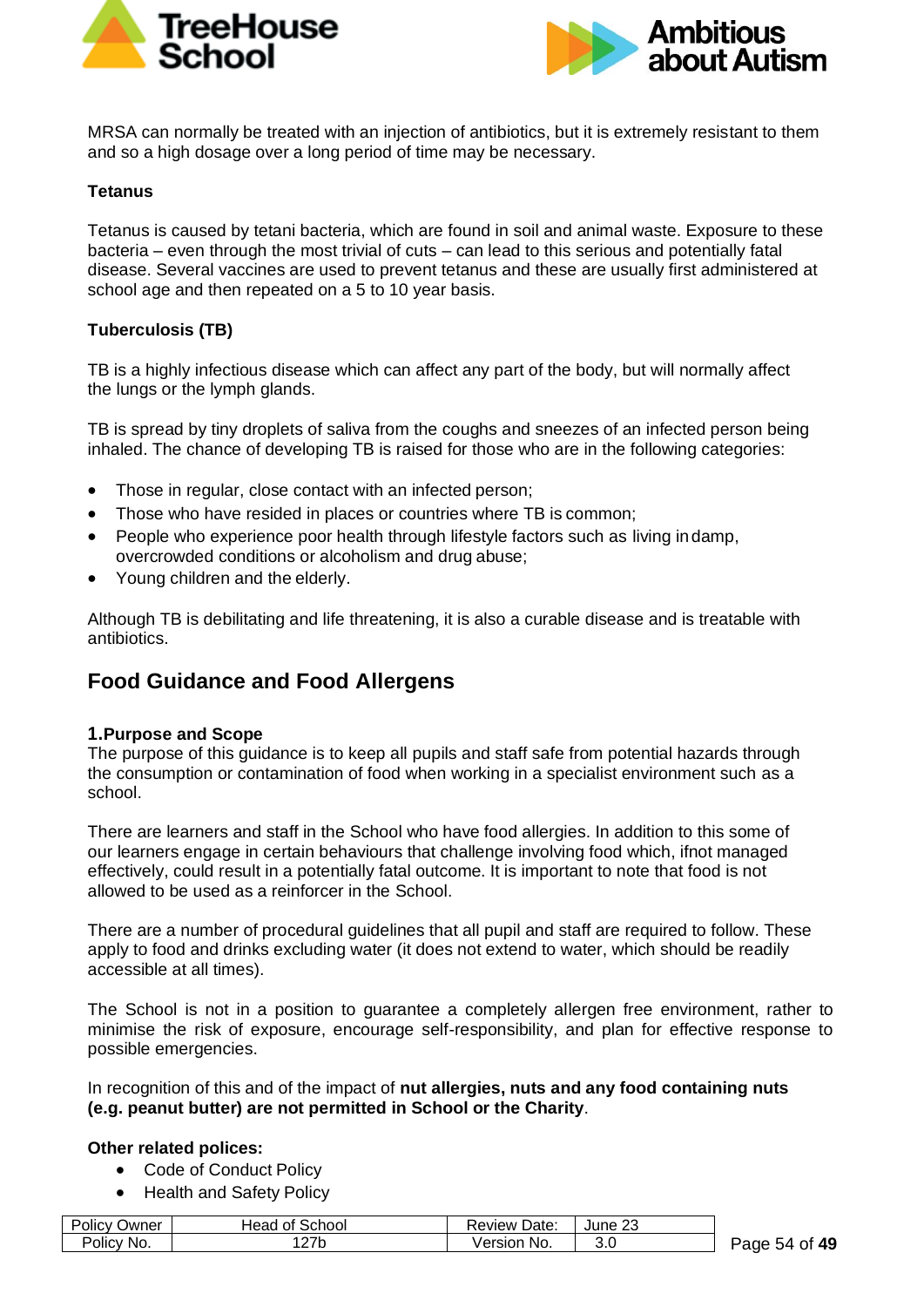



- Safeguarding
- Medication Protocol

### **2. Who is involved in the process and associated guidelines**

- All staff in the School are responsible for ensuring that any food provided for pupils , staff or visitors with a food allergy is appropriate for their needs.
- Pupils and staff must not consume food in the School corridors when they are moving between classes and/or activities.
- The Trans- Disciplinary Team must work together to ensure that the kitchen has stock or can access the necessary stock ingredients to offer suitable alternatives for pupils with allergies, intolerances and coeliac disease for cooking lessons or other food-related activities.
- All staff must be vigilant that allergen information is listed on all food they are storing in the school.
- *Lunch Clubs:* staff allocated to support pupils and supervise lunch clubs are responsible for cleaning away any crumbs, waste or other food leftovers after lunches and snack breaks. These must be tidied and removed from the pupils accessible rooms, i.e. not placed in the bin of the classroom, and classroomsmust be sanitised and ready for learning after the end of a lunch club.
- *Morning Snacks:* Teachers are responsible for removing food from their classrooms at the end of snack breaks in their lessons.

### **3. Staff Training**

Staff who support pupils during the preparation and consumption of food must complete a food safety course as part of their induction and probationary period. All training records will be maintained on the HR Access Select V2 system and will be renewed regularly in line with compliance frameworks.

Staff must sign appendix 2 after reading the food guidelines and return to their line manager to say they have read and understood the protocol.

There must be access to first-aiders in the School at all times. All staff must be trained in the signs and symptoms of an allergic reaction and emergency response procedures. (See appendix 1)

Those pupils who are known to have anaphylaxis because of food allergens will have individualised protocols and plans that the team will be required to follow in the event of an emergency.

### **4. Good Kitchen and Support Practices**

### Food Storage

- Food must be stored away as soon as possible after entering the building.
- Staff must store their food in the staff room kitchens, where fridges are provided. Pupils must store their food in the fridges provided in the pupil kitchen.
- It is not permitted to store food in classrooms, lockers, or other accessible areas in the School.
- In School the Learning Support Coordinator will allocate a safe storage place for food. Each pupil with diagnosed allergies will have a secure cupboard to store their food safely, and information regarding their allergies and emergency procedures (in the event of consuming an allergen) are also on display in this space.

#### Food Preparation

| <b>Policy Owner</b> | <b>Head of School</b> | <b>Review Date:</b> | June 23 |  |
|---------------------|-----------------------|---------------------|---------|--|
| Policy No.          |                       | Version No.         | 3.0     |  |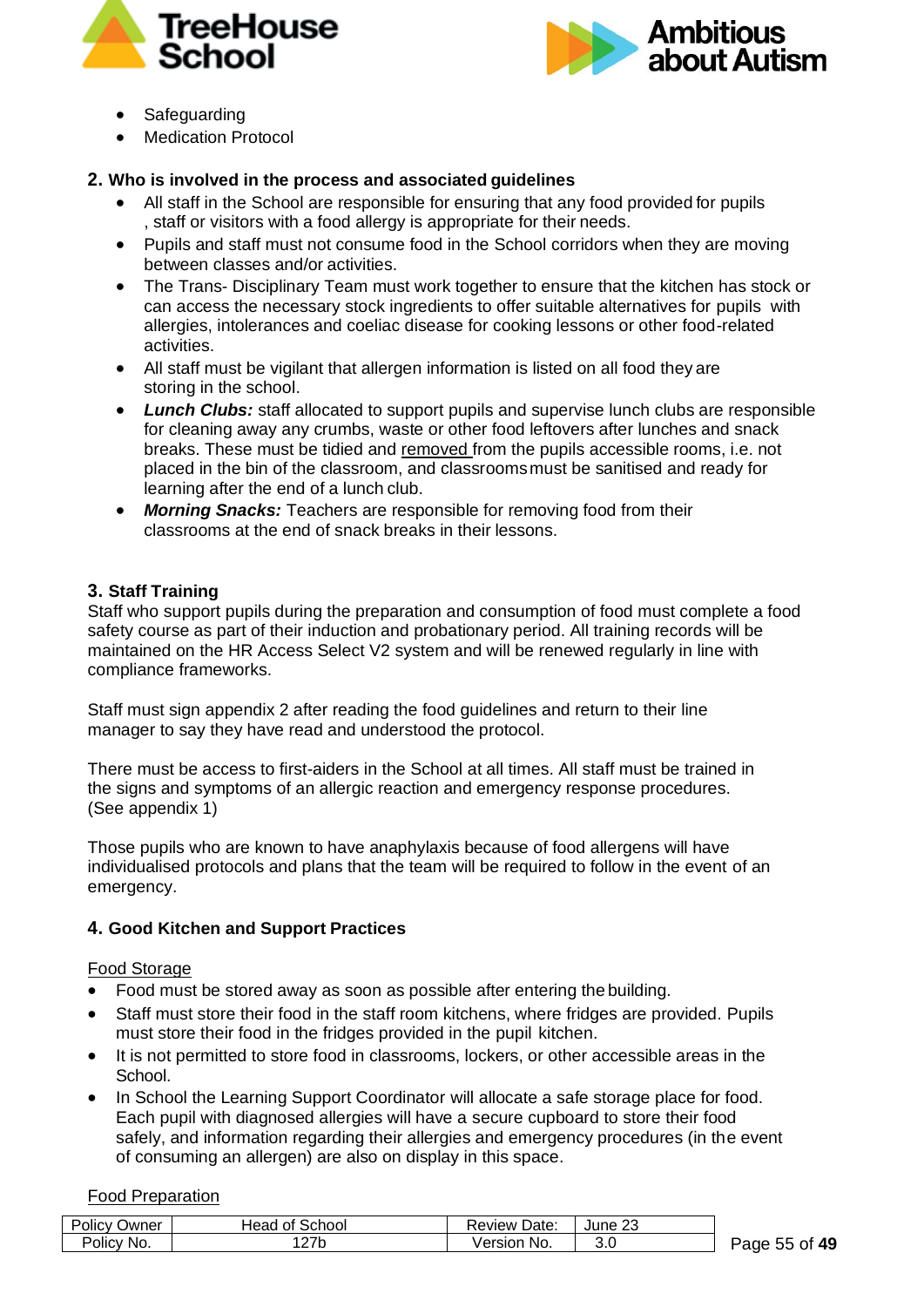



- All dishes cooked or prepared with pupils in the School will be from standard ingredients that have been checked for allergen contents.
- All work surfaces will be sanitised before being used to prepare food.
- Separate identifiable, industry standard, chopping boards must be available.
- Staff and pupils must use aprons when preparing and cooking food.
- Equipment/utensils used in the preparation of food for people with a food allergy are to be cleaned thoroughly in the dishwashers provided. There is a dishwasher fitted specifically for utensils used in this area.
- When cooking food all staff and pupils must wash their hands before and in- between preparation tasks.
- All food produced for people with food allergies or intolerances will be placed away from other food and covered in cling film. It will then be clearly marked with the pupils name and state the diet e.g. 'vegetarian' or 'Gluten Free'

### Consumption of Food

- Staff consumption of food is not permitted within the pupil -accessible areas of the School. Staff may consume food in the staff areas or the allocated outdoor staff eating area on site.
- Pupils eat their lunches and snacks in their allocated location. Support to Pupils
	- It is the responsibility of staff supporting pupils to be aware of any food allergies or intolerances for that pupil and ensure that they have access to food that is safe for them to consume.
	- Staff supporting pupils with food allergies who could potentially require medical assistance (e.g. Epi-Pen) must have access to and be aware of the pupils medical support plan, Emergency protocol and have completed necessary training such as EpiPen training.
	- Staff supporting pupils with food allergies must ensure that they are always carrying the necessary emergency medication in a locked medication bag (e.g. EpiPen) along with their Individual protocol guidance (see medication section above in the Health Care Policy).
	- Staff are aware to keep cooking apparatus (e.g. toasters) and serving utensils separate to avoid cross contamination.
	- All tables are cleaned with an appropriate solution after eating.

| <b>Policy Owner</b> | Head of School | Review Date: | June 23 |
|---------------------|----------------|--------------|---------|
| Policy No.          | 127b           | Version No.  | 3.0     |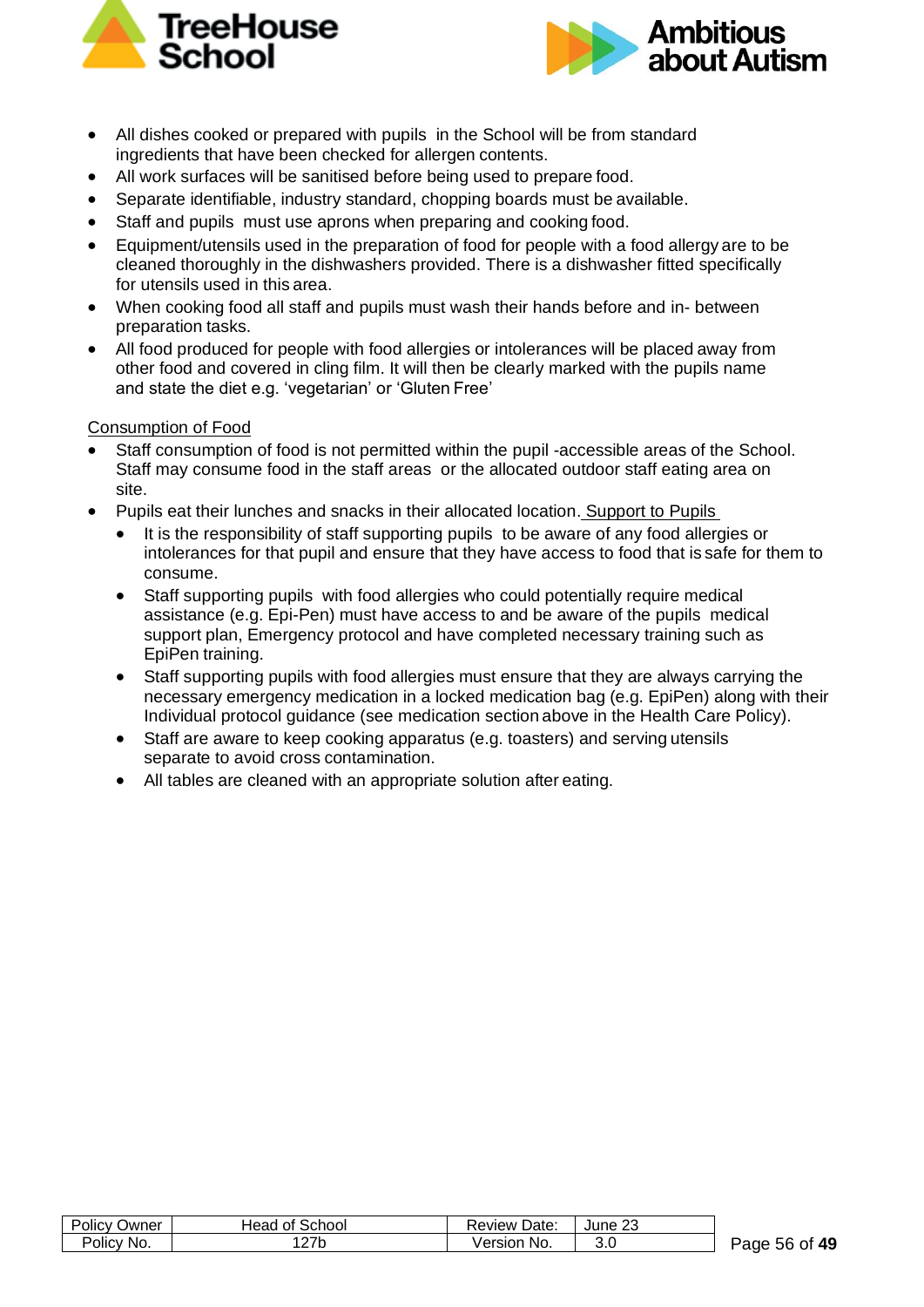



# **Actions in the event of someone suffering a severe allergic reaction**

Note: Severe reactions can take place within a few minutes and in very extreme cases where prompt treatment is not sought – can be fatal. *Immediate action is vital.*

| Symptoms of a severe allergic reaction? |  |  |
|-----------------------------------------|--|--|
|                                         |  |  |

- generalised flushing of the skin.
- $\times$  nettle rash (hives) anywhere on the body.
- sense of impending doom.
- swelling of throat and mouth.
- difficulty in swallowing or speaking.
- alterations in heart rate.
- $\times$  severe asthma.
- abdominal pain, nausea and vomiting.
- 1. If an allergic person becomes ill, it is likely that person or someone with them will state that they are suffering an allergic reaction. They may use the word "ANAPHYLAXIS"
- 2. If the person is known to have an allergy please follow their emergency/medical support plan details, e.g. administration of Epi-Pen.
- 3. Dial 112 for assistance and an ambulance.
- 4. Request the assistance of a First Aider until the ambulance crew arrive (if in the community this might not be possible).
- 5. Keep calm and make the individual feel comfortable.

Staff trained in First Aid will be able to identify the signs of anaphylaxis. Staff trained in Epi-Pen administration will be allocated to work with learners who may need this support. Line managers should schedule this training for new staff as soon as possible.

Staff who have allergies and are known to suffer from anaphylaxis should have a risk assessment completed prior to supporting learners 1:1 in the community. Staff should keep Emergency Medication on their person in a locked medication bag and inform their line manager of any know allergies. (See medication section within Health Care Policy for more information).

### *If a protocol is in place for the person, then this should be followed*

| <b>Policy Owner</b> | Head of School | <b>Review Date:</b> | 23<br>June 1 |
|---------------------|----------------|---------------------|--------------|
| Policy No.          | l27b           | Version No.         | 3.0          |